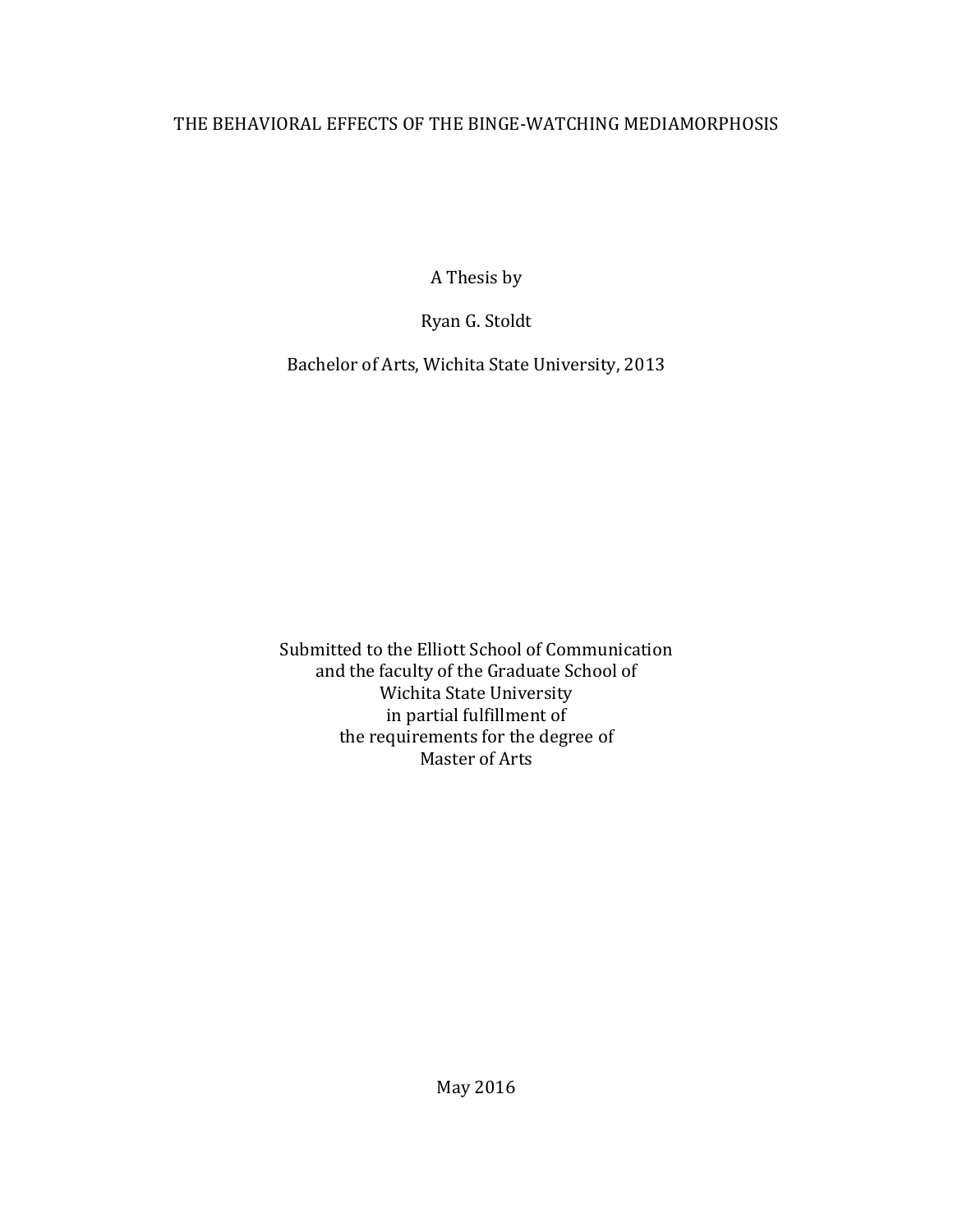Copyright 2016 by Ryan Stoldt All Rights Reserved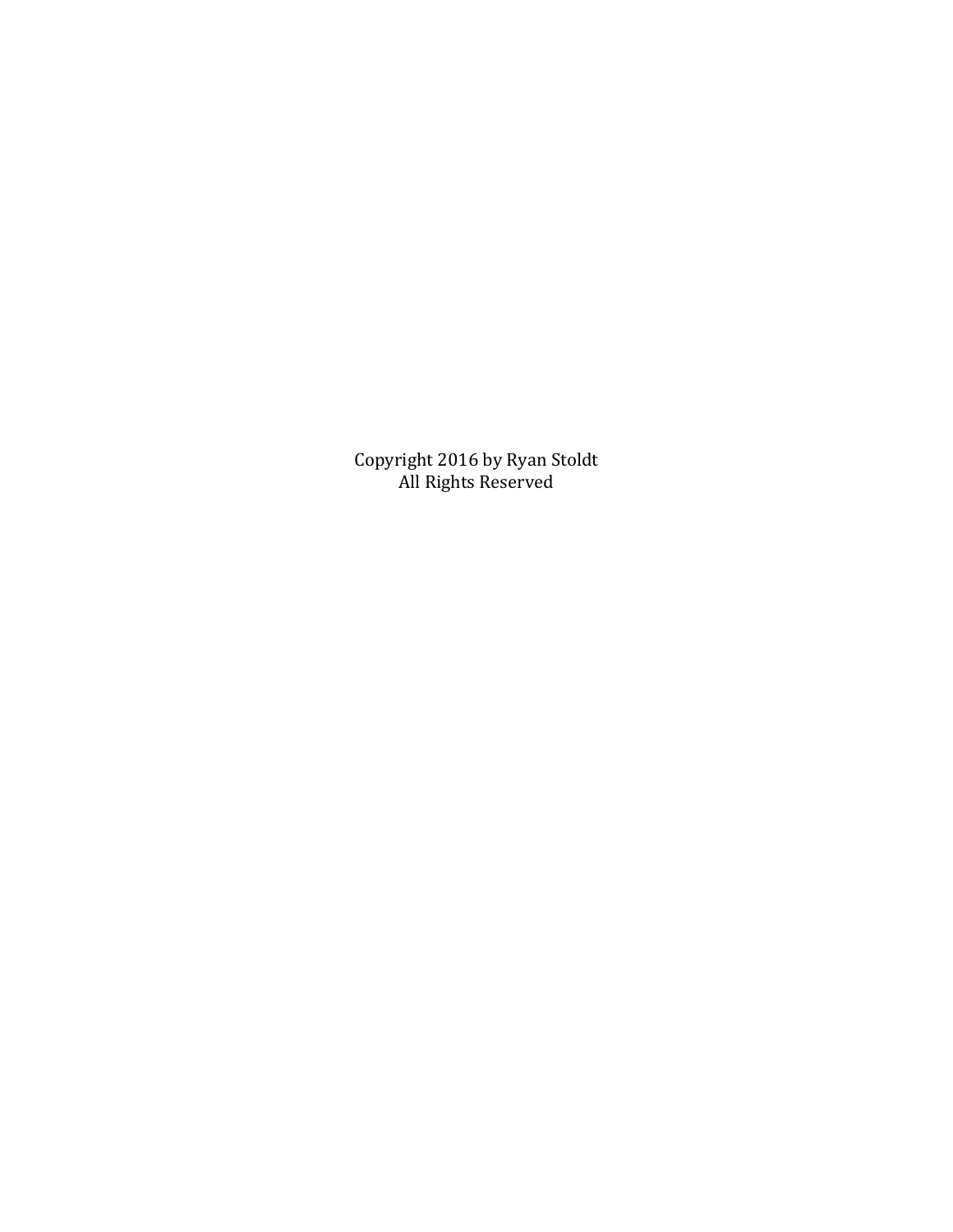# THE BEHAVIORAL EFFECTS OF THE BINGE-WATCHING MEDIAMORPHOSIS

The following faculty members have examined the final copy of this thesis for form and content, and recommend that it be accepted in partial fulfillment of the requirement for the degree of Master of Arts with a major in communication.

Lisa Parcell, Committee Chair

\_\_\_\_\_\_\_\_\_\_\_\_\_\_\_\_\_\_\_\_\_\_\_\_\_\_\_\_\_\_\_\_\_\_\_\_\_\_\_\_\_\_\_\_\_\_ Jessica Bertapelle, Committee Member

\_\_\_\_\_\_\_\_\_\_\_\_\_\_\_\_\_\_\_\_\_\_\_\_\_\_\_\_\_\_\_\_\_\_\_\_\_\_\_\_\_\_\_\_\_\_

\_\_\_\_\_\_\_\_\_\_\_\_\_\_\_\_\_\_\_\_\_\_\_\_\_\_\_\_\_\_\_\_\_\_\_\_\_\_\_\_\_\_\_\_\_\_

Jeff Noble, Committee Member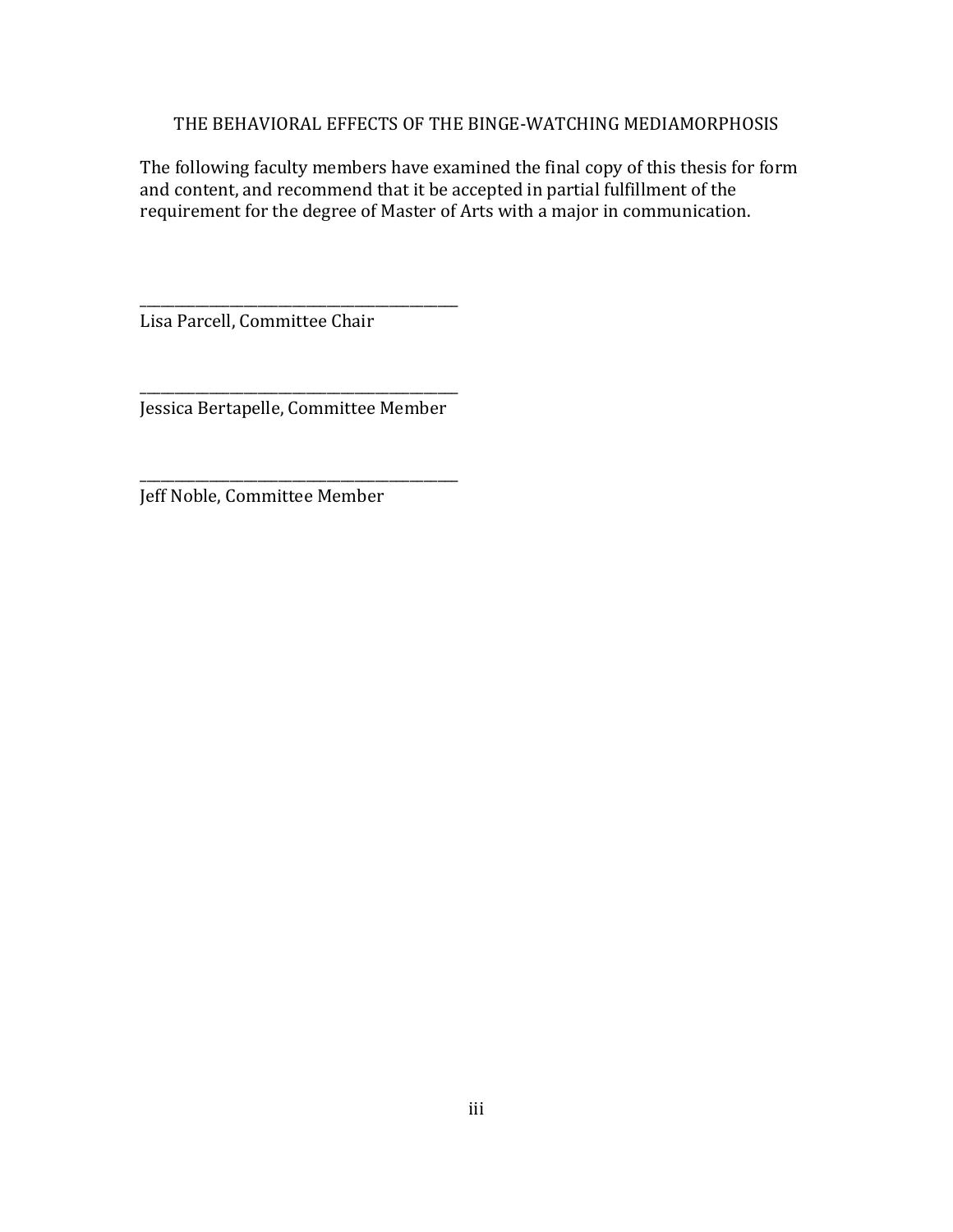#### ACKNOWLEDGEMENTS

I would like to thank my advisor, Dr. Lisa Parcell, for her guidance and support throughout graduate school. She provided great feedback on my thesis, repeatedly talked me through questions about courses and finishing my current degree, helped me prepare for a doctoral program, and bought me a lot of coffee. I wouldn't have made it through graduate school at Wichita State University without your support or the caffeine you provided. Thank you for being both a friend and wonderful academic role model.

I would also like to thank the many professors that challenged me during the past few years. My interest and understanding of communication has greatly increased because of their help. Dr. Jessica Bertapelle taught incredibly interesting courses in media effects that changed the ways I view media consumption. She also provided valuable feedback on my thesis and unknowingly helped me develop the framework for the study. I am thankful to have her as both a friend and mentor. Dr. Jeffrey Jarman somehow made me enjoy math. I'm still unsure how that happened. Dr. Patricia Dooley gave me my first glimpse into the academic study of popular culture and pushed me to present at my first academic conference. Dr. Jeff Noble offered insight into my thesis that I otherwise would not have received, and I couldn't be more thankful for his participation on my thesis committee. Dr. Mark Vermillion provided me wonderful opportunities to complete research in sport marketing. 

Lastly, I'd like to thank my parents for their patience and support over the

iv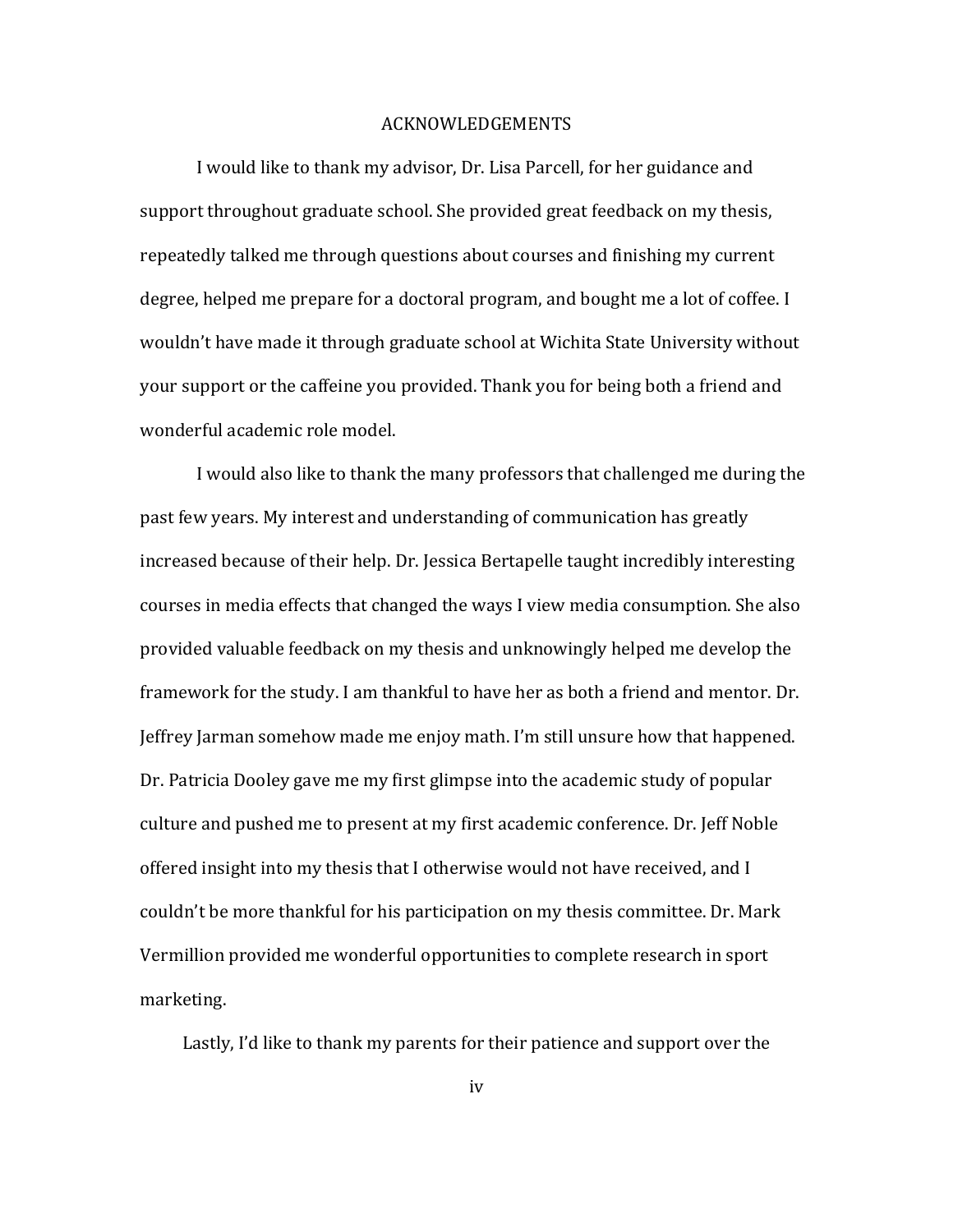past few years. I wouldn't have been able to come back to graduate school if it weren't for you. Thanks for raising me in an environment that valued academia, for allowing me to pursue my interests, for providing emotional support throughout all of the stresses of grad school, and for being great friends to me. I couldn't ask for more supportive, loving parents. Thank you.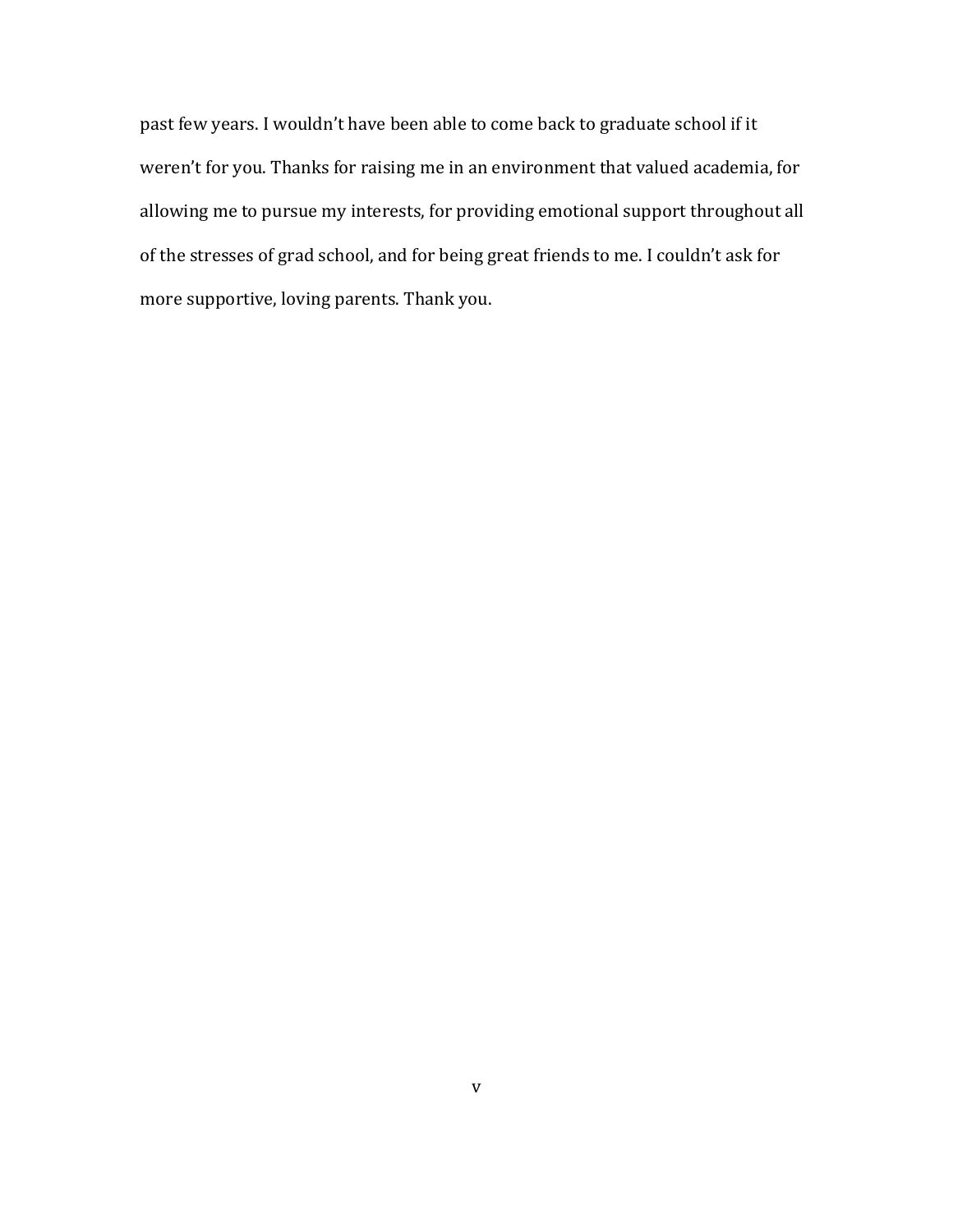#### ABSTRACT

The introduction of the Internet changed most media. Newspapers moved online and onto social media, music moved to streaming services, and television moved to streaming video on demand. As television moved online, people have begun to binge-watch television shows. Binge-watching is the process of watching two or more episodes of a television show in a single sitting. This study explores how television-viewing habits have changed due to the digital mediamorphosis of television. Surveys and focus groups gathered data to find what motivates people to binge-watch television and how these motivations differ from watching television weekly. The research was based in uses and gratifications theory and cultivation theory. 127 undergraduates enrolled in introductory communication courses at Wichita State University took place in the study. The survey found statistically significant differences between binge-watchers and traditional watchers, and the focus groups explored if and how the two watching experiences differed. The study found that binge-watchers reported higher levels of entertainment, relationships with character, escapism, and basis for social interaction than traditional watchers. Because binge-watching involves watching a television show quickly, bingewatchers consume stories more quickly and find higher levels of entertainment, relationships with characters, escapism, and basis for social interaction through the narrative of the television show.

Keywords: binge-watching, television, streaming video on demand (SVOD), *digital mediamorphosis, linear television*.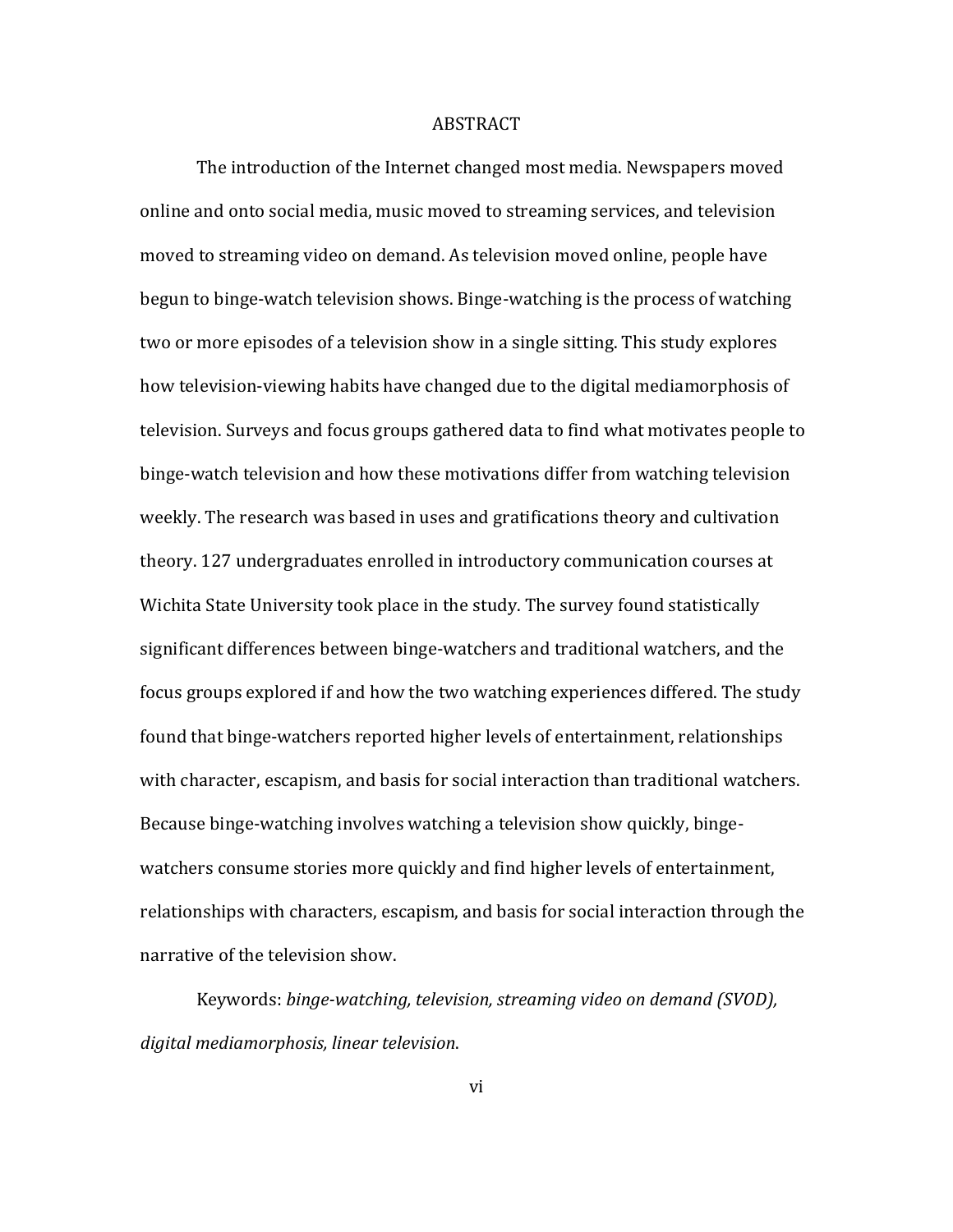# **TABLE OF CONTENTS**

| <b>Chapter</b>                                                     | Page |
|--------------------------------------------------------------------|------|
| <b>Chapter 1: The Digital Mediamorphosis of Television Culture</b> | 1    |
| <b>Defining Binge-Watching</b>                                     | 5    |
| The History of Binge-Watching                                      | 8    |
| <b>Cultural Significance of Binge-Watching</b>                     | 12   |
| <b>Chapter 2: Literature Review</b>                                | 15   |
| <b>Binge-Watching Research To Date</b>                             | 15   |
| <b>Theoretical Frameworks For Researching Binge-Watching</b>       | 19   |
| <b>Research Questions</b>                                          | 27   |
| <b>Chapter 3: Methodology</b>                                      | 28   |
| Sample                                                             | 28   |
| <b>Research Design</b>                                             | 28   |
| <b>Chapter 4: Findings</b>                                         | 34   |
| <b>Survey</b>                                                      | 34   |
| <b>Focus Groups</b>                                                | 41   |
| <b>Chapter 5: Conclusion</b>                                       | 53   |
| <b>REFERENCES</b>                                                  | 64   |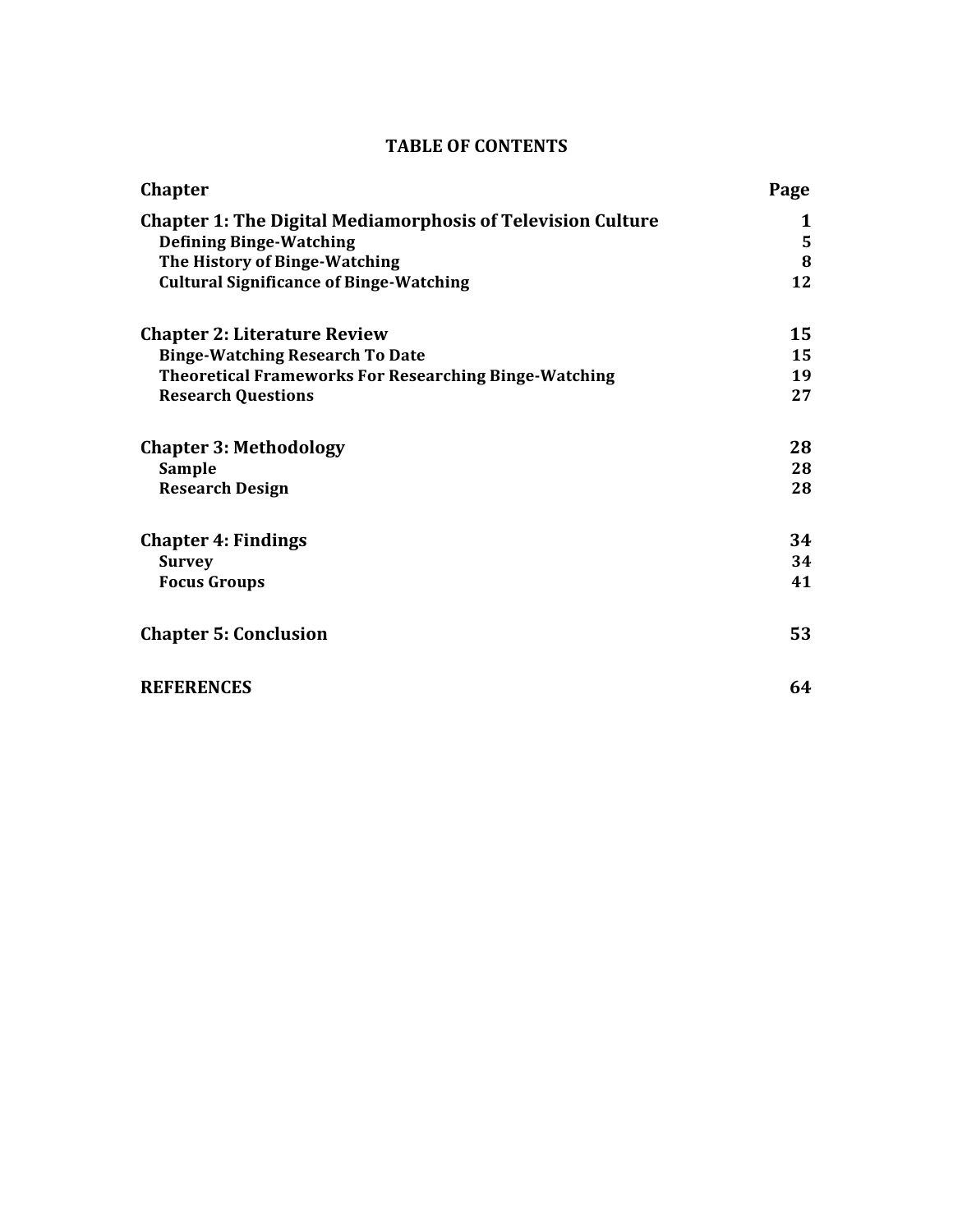| <b>Abbreviation/Nomenclature</b> | <b>Meaning</b>            |
|----------------------------------|---------------------------|
| <b>SVOD</b>                      | Streaming Video on Demand |
| VHS                              | Video Home System         |
| <b>DVD</b>                       | Digital Video Device      |
| <b>DVR</b>                       | Digital Video Recorder    |
| <b>PSI</b>                       | Parasocial Interaction    |

# TABLE OF ABBREVIATIONS/NOMENCLATURE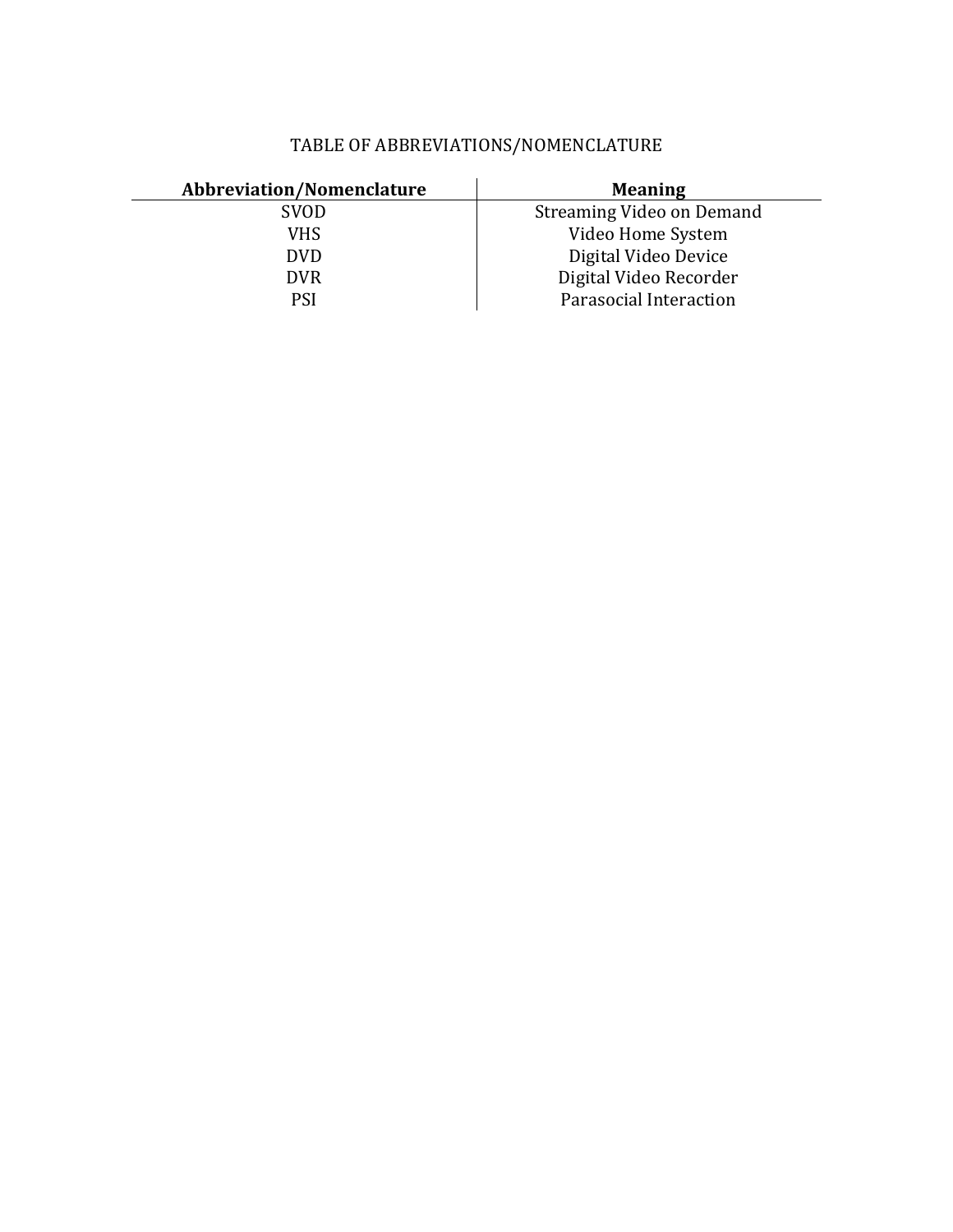# **Chapter 1: The Digital Mediamorphosis of Television Culture**

What's interesting about the shift from an industrial age to a technological age is that we keep inventing new media…and one of the things that's most interesting about the invention of a new medium is watching it reinvent itself as it penetrates the culture.

--David Gerrold, "Future Tense: The E-book Also Rises," Maximum PC, April 1, 2011

The Internet, like many forms of preceding new media, changed the ways cultures communicate, play, and work. This transformation of culture through new media has been seen throughout history numerous times, tracing as far back as the movement from oral to written society.<sup>1</sup> These media-centric shifts continue to be easily seen historically as the printing press made the written word more accessible to the public, the radio moved information and entertainment to an auditory medium, and television expanded information and entertainment to a visual and aural medium. Each of these mediums not only changed the culture of the time, but also changed the pre-existing media. For example, newspapers stopped wire service availability to radio stations during the 1930s because "the newspapers feared that

<sup>&</sup>lt;sup>1</sup> Early texts on communication such as Plato's *Phaedrus* discussed the movement from oral to written society in terms of usage, claiming "this discovery of yours [writing] will create forgetfulness in the learners' souls, because they will not use their memories...you give your disciples not truth, but only the semblance of truth; they will be hearers of many things and will have learned nothing" (360 B.C.E., p. 91). More recent literary and communications scholars have explored the movement in terms of semiotics, media effects, and psychology.<sup>2</sup> Walter Ong writes, "Many of the features we have taken for granted in thought and expression in literature, philosophy and science, and even in oral discourse among literates are not directly native to human existence as such but have come into being because of the resources which the technology of writing makes available to consciousness"  $(2012, p. 1)$ .

<sup>&</sup>lt;sup>2</sup> See Ferdinand de Saussure's *Course in General Linguistics*, Jack Goody's *The Domestication of the Savage Mind*, Marshall McLuhan's *The Gutenburg Galaxy*, and Walter Ong's *Orality and Literacy* for more on the movement from oral to written society.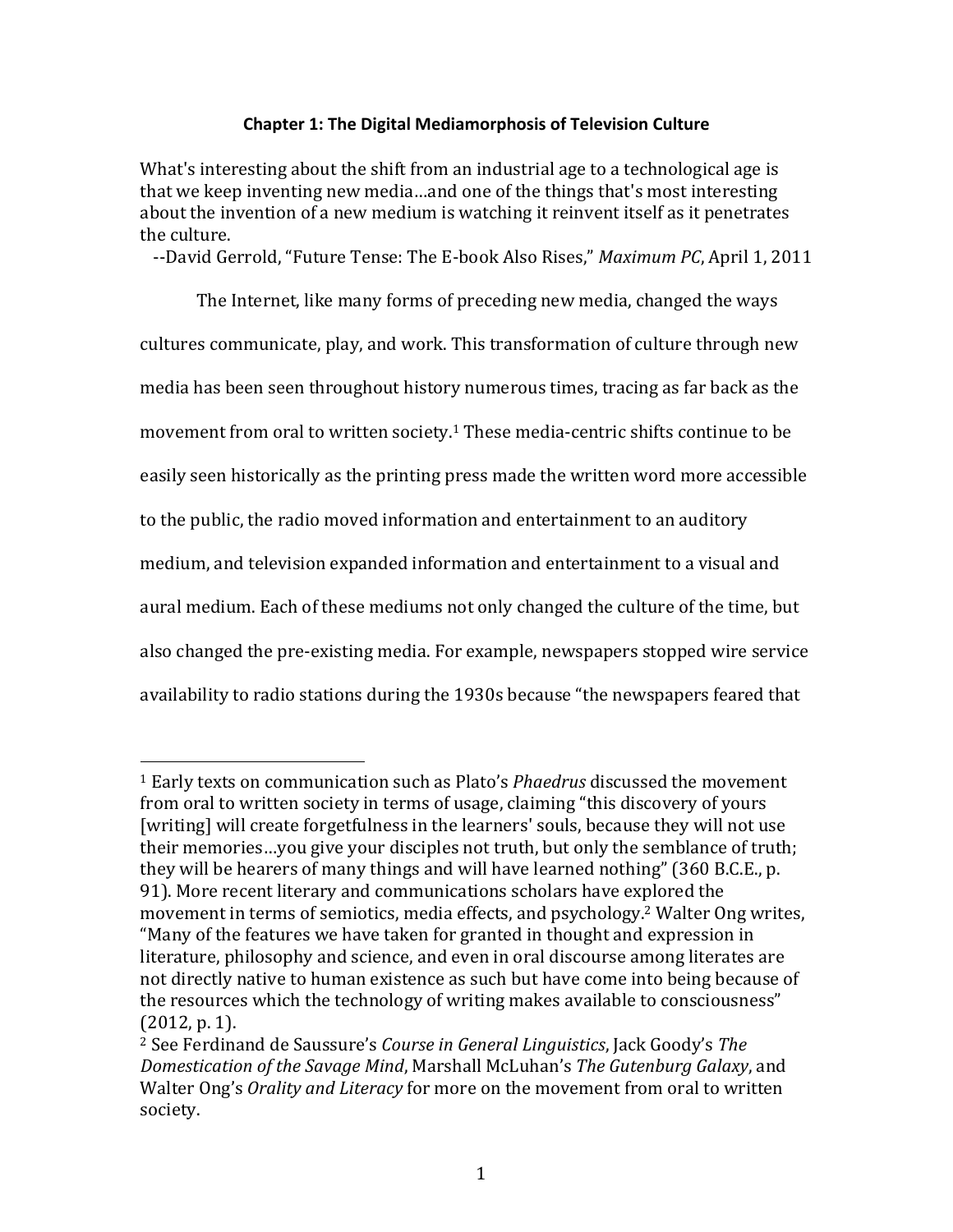news on the radio would siphon off advertising and sales revenue" (Larson, 2002). The newspapers worried about becoming an obsolete form of media, so the newspaper industry adapted to survive. As seen with the continued existence of the newspaper, radio, and television, new media does not kill old media; instead, the introduction of a new medium influences the reinvention of old media. Roger Fidler deems this process a mediamorphosis, or "The transformation of communication media, usually brought about by the complex interplay of perceived needs, competitive and political pressures, and social and technological innovations" (Fidler, 1997, pp. 23-24)

The introduction of the Internet, itself, brought about a mediamorphosis because the public once again gained less constricted access to information (a perceived need) and old forms of media changed by moving online (a technological innovation). The digital mediamorphosis can be seen through myriad old media. Newspapers expanded beyond print journalism to begin live-tweeting events, posting articles online throughout the day, and creating multimedia news stories to better cover new stories. Music changed from physical formats like vinyl records, cassettes, and compact discs to free digital streaming services like Spotify, Pandora, and Apple Music. Television moved from weekly programming to continuous access of television through the introduction of Digital Video Recorders (DVRs) and Streaming Video on Demand (SVOD) services like Netflix, Hulu, and Amazon Prime.

As all of these forms of mass media gathered and advanced online, the lines of the Internet, news media, social media, television, and radio collapsed. In the seminal book *Technologies of Freedom*, Ithiel de Sola Pool wrote, "A process called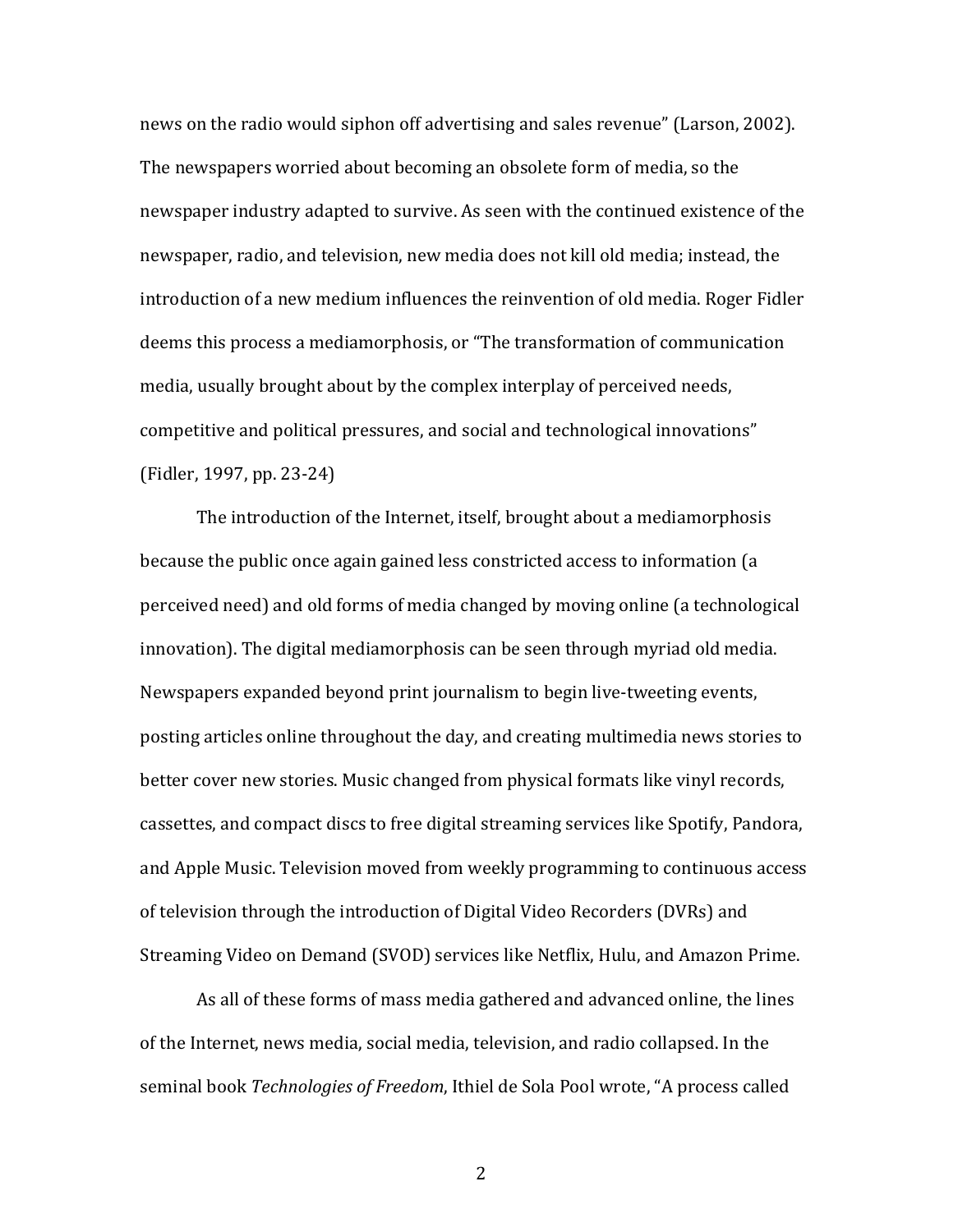the 'convergence of modes' is blurring the lines between media...such as the post, telephone and telegraph...and mass communications, such as the press, radio and television" (Pool, 1983, pp. 23). Thus, convergence (the blurring of lines between media) and mediamorphosis (the transformation of communication media through technological advancement) are closely related but different. The convergence of media recently occurred because the old media adapted to the Internet age. Thus, the digital mediamorphosis converged pre-existing media. In *Convergence Culture*, Henry Jenkins writes about how convergence and mediamorphosis drastically shift media industries and consumer behavior. He writes:

Convergence requires media companies to rethink old assumptions about what it means to consume media, assumptions that shape both programming and marketing decisions. If old consumers were assumed to be passive, the new consumers are active. If old consumers were predictable and stayed where you told them to stay, then new consumers are migratory, showing a declining loyalty to networks or media. If old consumers were isolated individuals, the new consumers are more socially connected. If the work of media consumers was once silent and invisible, the new consumers are now noisy and public. (Jenkins, 2006, p.  $18-19$ )

Because Jenkins suggests that convergence and mediamorphosis requires media industries and consumers to review and update past knowledge on media, the digital mediamorphosis provides an important new era of research for media industries. While the effects of the Internet's introduction have been researched in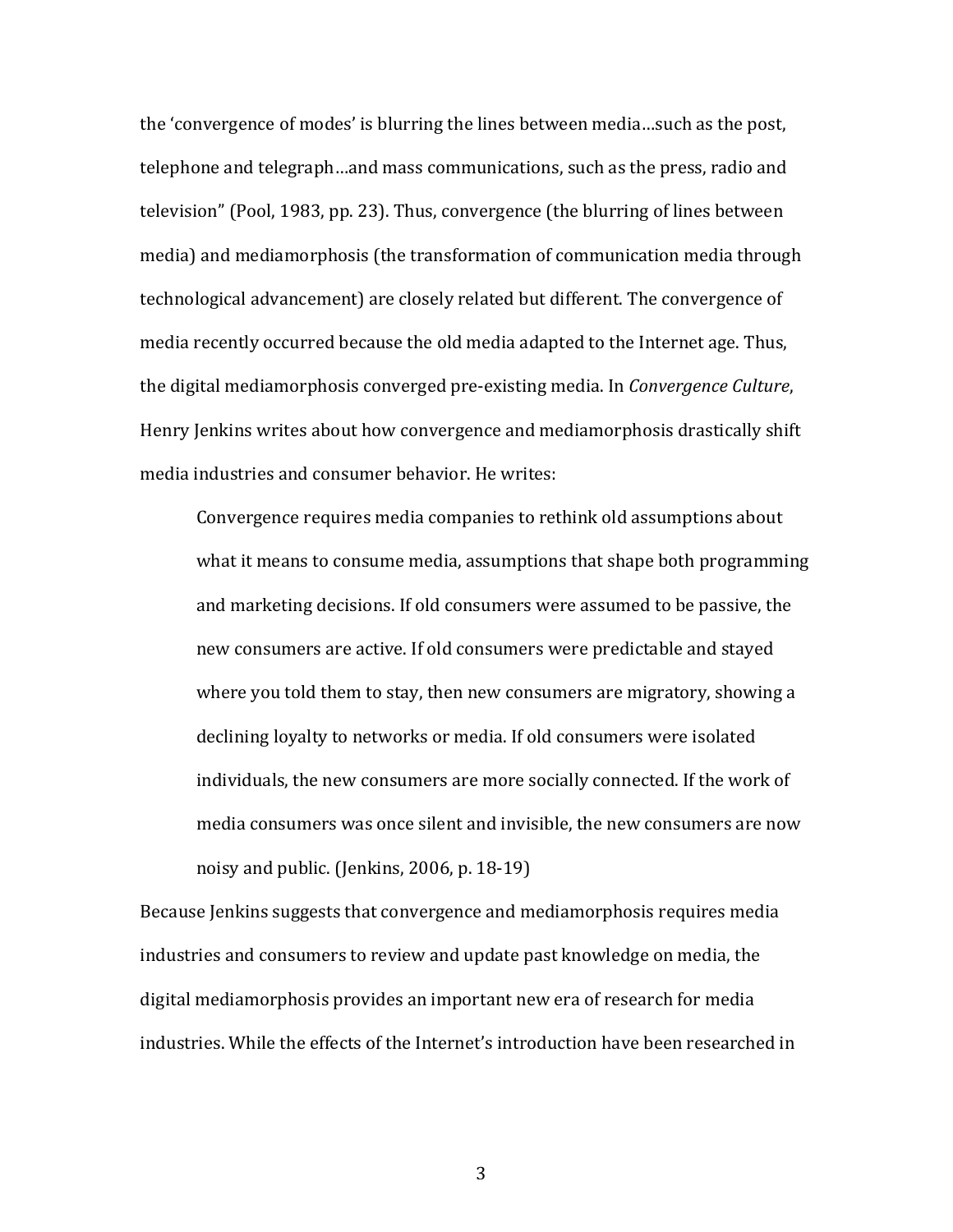many forms of media,<sup>3</sup> little academic research has looked at the changes the Internet caused in television consumption culture. Most of the research that currently exists on television's digital mediamorphosis explores the consumer's source of digital consumption (i.e. Netflix, Hulu, DVR, etc.) and the demographics of the consumers. However, the need for studying both the professional and consumer effects of the Internet on television is clearly outlined in Jenkin's commentary; the television industry and the ways in which people view television are drastically changing because of the digital mediamorphosis.

Digital culture gave consumers more options than ever before on when and where to watch television shows through DVRs and SVOD. While this change in media has been acknowledged, no research has explored how or why DVRs and SVOD changed consumers' television consumption habits. Despite little research existing on the topic, much can be gleaned through the vernacular used to discuss these new television technologies in news media. An extremely common word found in news headlines today is "Binge-watching," a word that was not seen until the rise of SVOD technology. A Google Trends report on "binge-watch", "binge watch", "binge-watching", and "binge watching" shows that the term first appeared in 2012 but began to grow at a strong rate beginning in February of 2013 and

<sup>&</sup>lt;sup>3</sup> See Kevin Kamawato's Digital Journalism: Emerging Media and the Changing *Horizons of Journalism, Guy Kawasaki's The Art of Social Media, and Stephen Witt's* How Music Got Free: The End of an Industry, the Turn of the Century, and the Patient Zero of Piracy for more on these subjects. While these suggestions are professional books on the subjects, many academic research articles have also been published on the changes in the corresponding fields.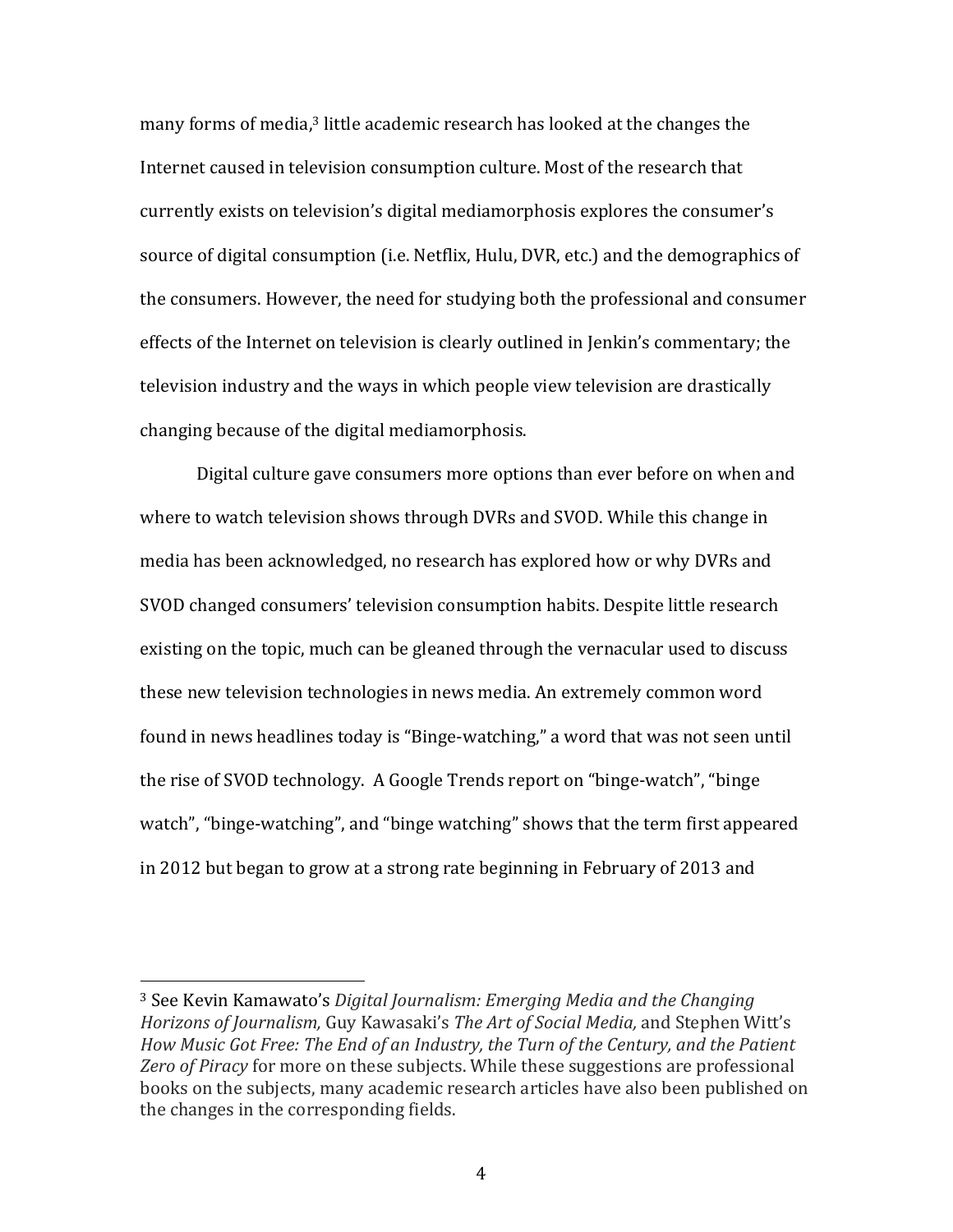continues to grow today<sup>4</sup> (Google Trends: Binge-watching, 2015). Binge-watching is not the only change the Internet had on the television medium,<sup>5</sup> but binge-watching is an apparent change that has not been properly researched. Because bingewatching is a popular new form of television consumption that emerged after the digital mediamorphosis, understanding its differences and similarities to previous television consumption patterns is essential to the cultural understanding of television today and the convergent relationship between the Internet and television. 

## **Defining Binge-Watching**

 

Although binge-watching has become fairly common vernacular, the term has a variety of definitions. In 2013, binge-watching was the runner-up for Oxford Dictionary's word of the year, which defined binge-watch as "watch[ing] multiple episodes of a television programme in rapid succession, typically by means of DVDs or digital streaming" (Oxford, 2013). While this definition accurately describes the phenomenon, it does not properly operationalize the term because it lacks any quantifiable measure.

Two definitions of binge-watching currently exist that quantify the term. In the 2015 TiVo Spring 2015 Binge Viewing Survey, TiVo stated that binge viewing is "defined as viewing more than three episodes of a series in a day" (Badagliacco,

<sup>&</sup>lt;sup>4</sup> "Binge-watching" has not been placed into the MLA, APA, or AP stylebook as of November 2015. Publications from the AP have formatted the word as "bingewatching," so the current paper is following their example. All forms of the word are currently correct though.

 $5$  For example, the creation of SVOD is a major change in television.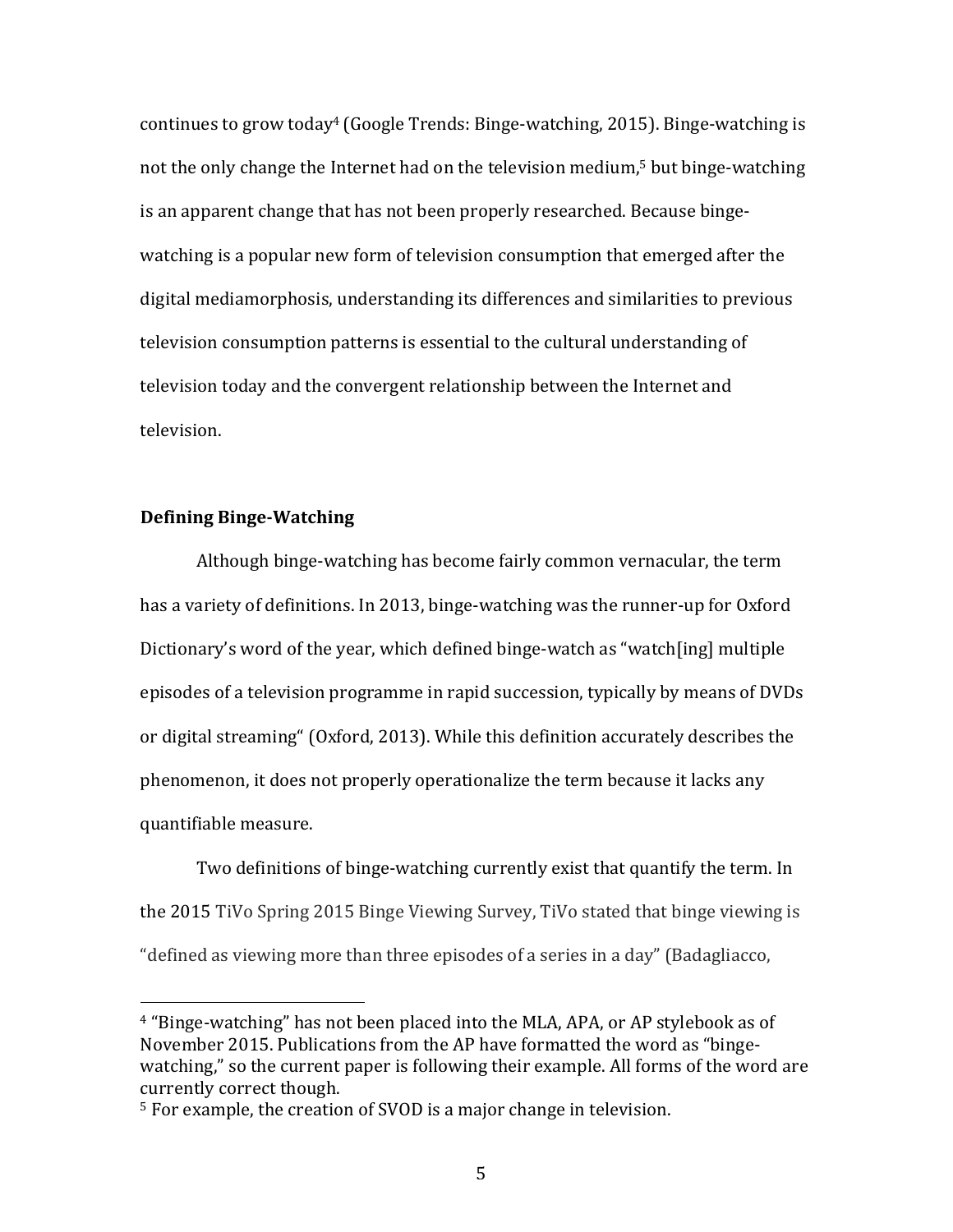2015). Netflix offered a different definition of binge-watching in a 2013 study conducted with Harris Interactive, finding that  $73\%$  of respondents "defined binge watching as watching between 2-6 episodes of the same TV show in one sitting" (Netflix, 2013). This study will use Netflix's definition of binge-watching because Netflix is the most popular medium in which consumers binge-watch<sup>6</sup> (Marsh, Ferra, & Anuseviciute, 2014).

While Netflix's definition of binge-watching is quantifiable, it still lacks operationalization of a key element of the definition—television. The lines of what qualifies as television blurred during the digital mediamorphosis of television. People can now watch television programming on traditional TV sets, computers, phones, and glasses through SVOD media. Because of television's expansion, a precise definition for television remains unclear and varies between media analysts. Clive Henry, a senior business development manager for Adobe and writer for the Overdigital blog, writes:

The term "television" is truly a reference to the traditional video entertainment companies that once dominated our living room, the ecosystem of backend delivery companies and measurement providers that supported them. Everything else falls under the category of "video". There are now many flavors of video – we have "Streaming video on demand", "IP Video", "User Generated Video", "Live Streaming Video" etc. (Henry, 2014)

<sup>&</sup>lt;sup>6</sup> A media study looking at demographics and mediums of binge-watching found that 50% of their respondents binge-watched through streaming services, 43% through broadcasts (i.e. marathons), and 31% through DVRs (Marsh, Ferra, & Anuseviciute, 2014). 37% of the total number of respondents streamed through Netflix, followed by HBO Go and Showtime Now  $(17%)$ , Hulu  $(11%)$ , and Amazon Instant Video  $(9%)$ .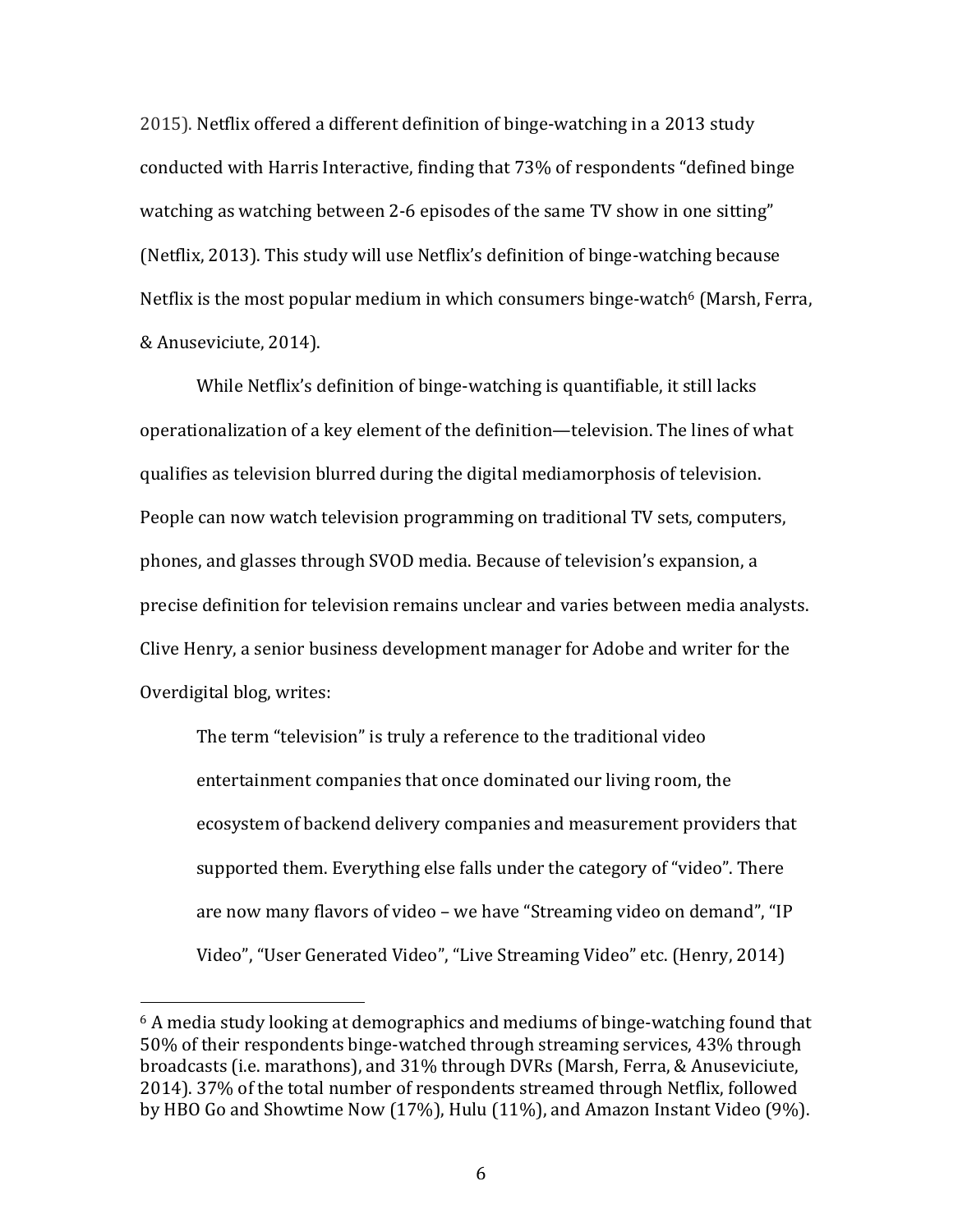While Henry views television as solely the traditional form of the medium, other media analysts have expanded their definition of television to include new forms of media. Robert Lloyd, a television critic for the *Los Angeles Times*, suggests:

I am inclined to define television as any moving picture  $-$  at all  $-$  watched on any sort of screen not located within a movie theater. From a 30-second clip of a baby wombat to a fancy long-arc drama starring people whose other job is being a movie star, whether it was made by unionized professionals or rank amateurs, for fun or for profit, for crass reasons or noble purposes, art, garbage or garbage-art  $-$  I am happy to call it all TV. (Lloyd, 2014) Henry's definition of television vastly differs from Lloyd's, highlighting the large gap

between what media analysts consider and do not consider television.

Because there is not an industry consensus on the definition of television, this study will look at Netflix's definition of binge-watching and the Netflix medium to operationalize the term. Because the definition mentions a specific number of episodes, this study first requires television to be episodic. Episodic television is a series of loosely connected events broadcast as a series of installments (Episodic, N.D.). Since Netflix only supports professional commercial productions, the study secondly requires video to be professionally created and supported through a commercial medium to qualify as television. For this study, binge-watching is defined as watching two or more episodes of a professionally produced television show in one sitting. This definition excludes movies, sports, user-generated video, and live streaming video from the discussion of television in the context of bingewatching.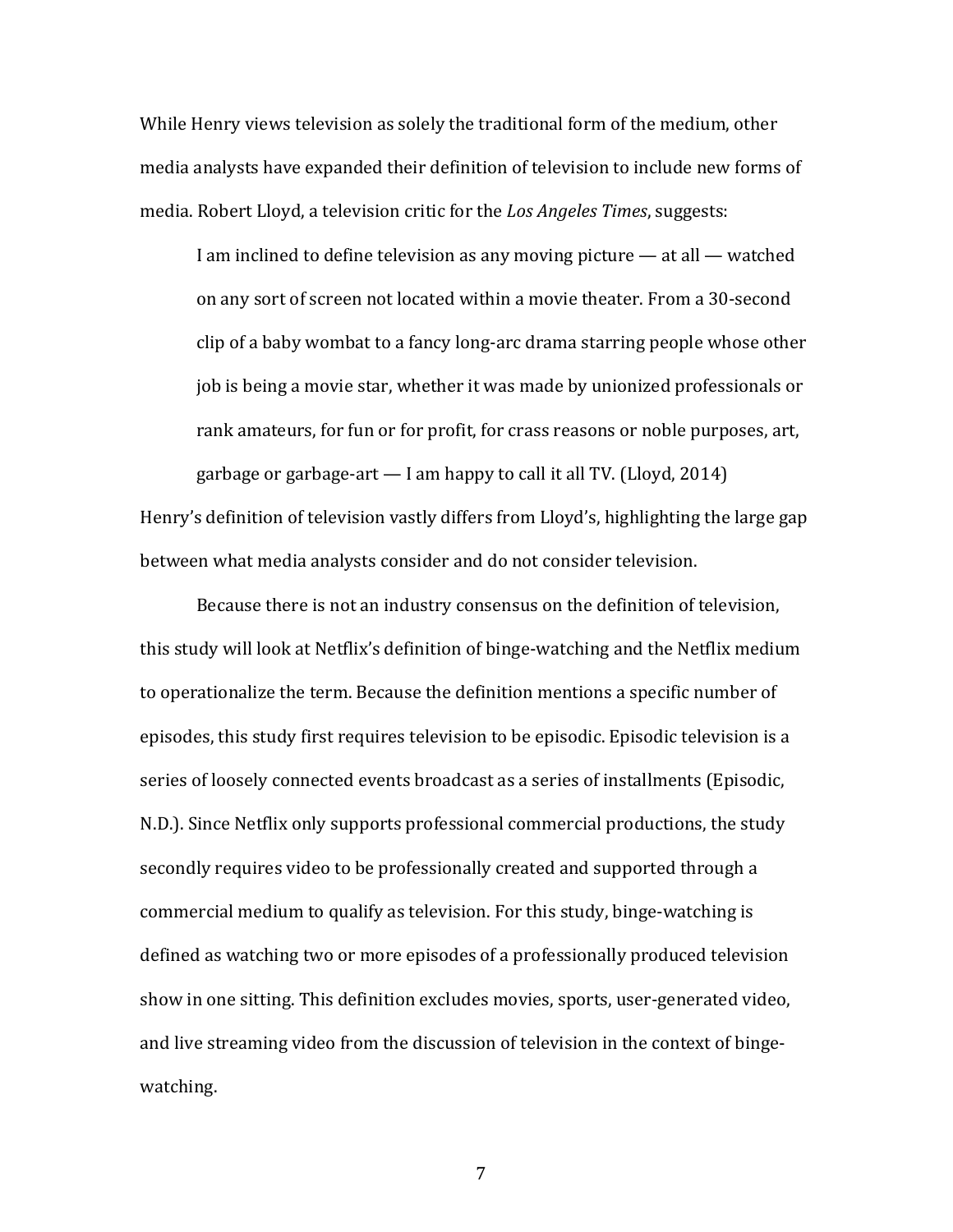### **The History of Binge-Watching**

Although the term binge-watching only recently appeared in the English lexicon, binge-watching behavior has been possible (yet not easily accessible) for many years. Binge-watching traces its historical roots back more than 30 years to another period of changing television culture and emerging technologies (Giuffre, 2013). Since television's beginning in the 1950s, television programming has largely been linear, meaning "encoded video content that is credited to a specific linear telecast (content that airs at a specific date and time)" (*NPower*, 2013). Linear programming traditionally airs one episode of a television show at a time, often once a week, on a specific date and time. This programming standard controlled television media until the 1980s when television programming began to change and new technologies allowed people to watch television in their homes differently. Two platforms drove the initial ability for consumers to binge-watch—marathons and video home systems (VHS) (Giuffre, 2013; Oxford, 2013).

In 1985, the Nick at Nite network introduced a new type of programming by showing episodes of *The Cosby Show* back-to-back (Nick at Nite explained, 2009). The idea was generated from the rating success of radio marathons playing single artists, and became a ratings booster for television networks for many years. Since marathons showed multiple episodes of a single television show back-to-back, binge-watching became possible at this time. The difference between marathons and binge-watching lies in their definitions. In her 2014 book *Media Marathoning: Immersions in Reality*, Lisa Glebatis Perks writes, "Adults dedicate their weekends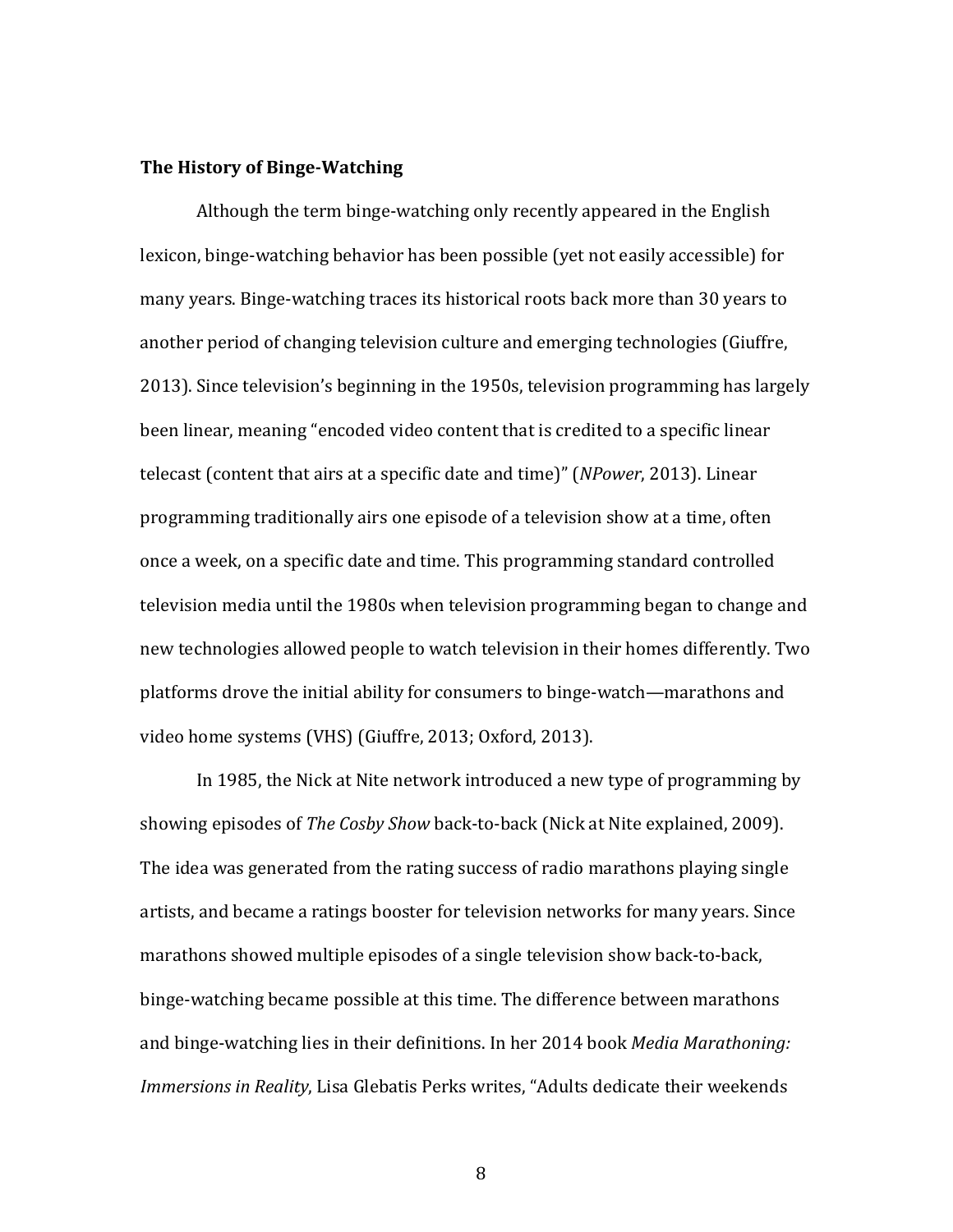(and weekdays) to watching full seasons of shows like *Breaking Bad, Arrested Development*, and *Mad Men*. Friends have parties for viewing all *Lord of the Rings* or *Harry Potter* movies. Teenagers read *The Hunger Games* trilogy or *Twilight* in one weekend. I consider all these behaviors 'media marathoning'" (2014, p. ix). Since marathons are not medium specific, they differ from binge-watching, which solely occurs through the television medium. Because of this, binge-watching can take place during a marathon, but participating in a media marathon does not require binge-watching. The introduction of the marathon into television programming did ultimately offer consumers their first chance to binge-watch television. Consumers were still reliant on the network to program marathons, so there were still strict time restrictions on the availability of binge-watching consumption.

Binge-watching consumption quickly became more available through the popularity of VHS technology around the same time period. VHS tapes had been around since the 1970s, but were becoming cheaper by the mid-1980s due to increased availability and the ability to rent videos (Marcus & Schaefer, 2011). The ability to watch TV shows at a different time than they originally aired continued to evolve in the 1990s and early 2000s as Digital Video Devices (DVDs) and Digital Video Recorders (DVRs) replaced VHS technology (Giuffre, 2013; Rutledge, 2014; Shannon-Missal, 2013). DVDs worked in the same way as VHS tapes, but a single DVD was able to hold more data (and thus more episodes) than a VHS tape. DVRs allowed consumers to record shows to watch on their own time, letting people stockpile new episodes to watch in a single sitting. All of these technological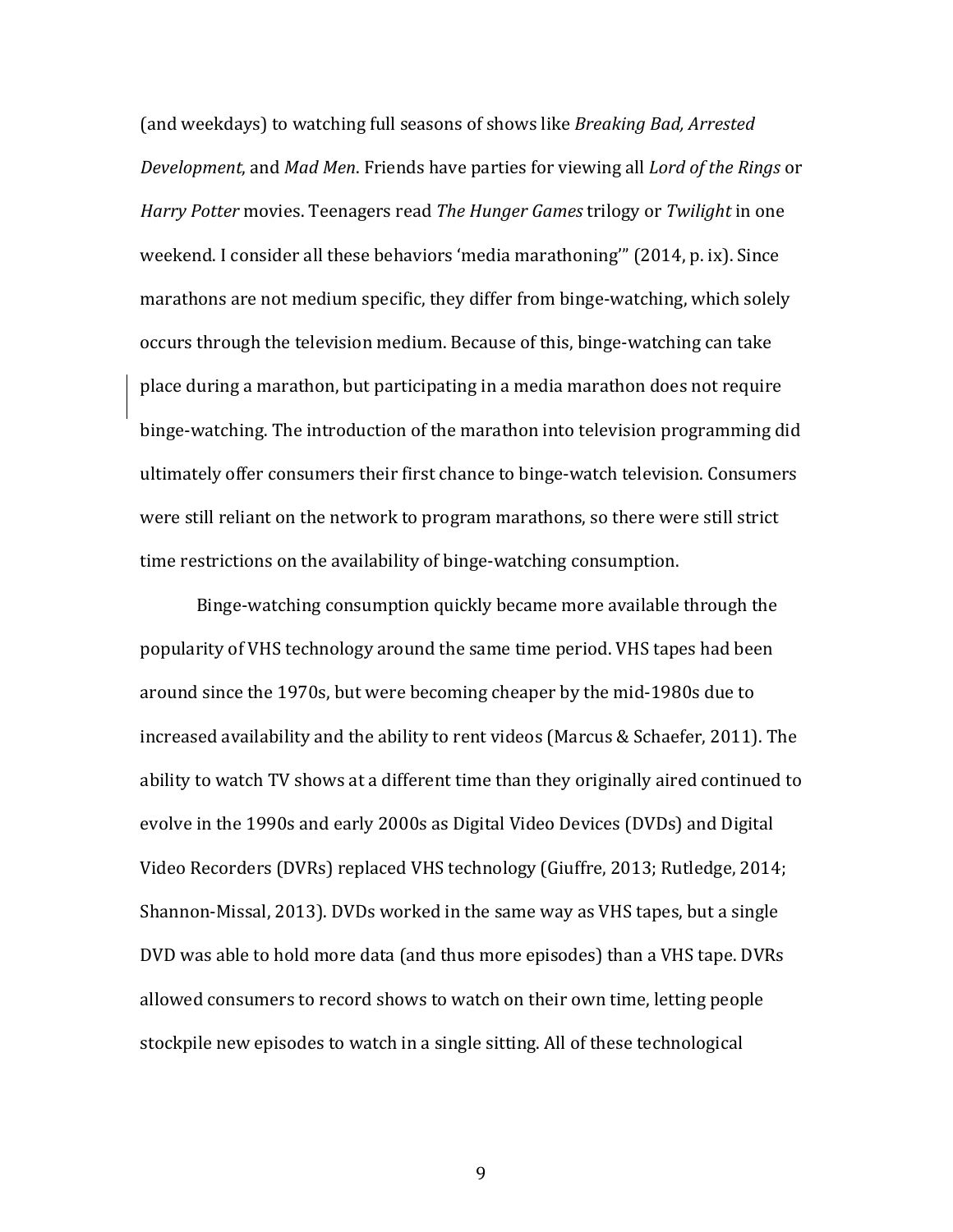advancements allowed consumers to break away from watching television on the broadcaster's schedule.

Although binge-watching became much more accessible through the introduction of the VHS, DVD, and DVR, the ability to binge-watch shows exponentially increased through the introduction of SVOD during the digital mediamorphosis. Since Netflix is the largest SVOD service,<sup>5</sup> the historical growth of binge-watching culture was looked at primarily through the lens of Netflix's growth in the digital age.<sup>7</sup> NetFlix, which was spelled differently before a company rebrand in 2002, opened in 1998 as a supplemental DVD service that allowed consumers to order DVDs online (Avalos, 1998). Since traditional rental stores were just beginning to carry DVDs, NetFlix provided an alternative that complimented rental stores' access to television shows on DVD. Thus, NetFlix was a provider of the bingewatching experience from the beginning. Since consumers were required to choose and pay by individual DVDs and DVD technology was new and expensive, NetFlix's early history did not solve the accessibility issue of binge-watching for everyone.

By 2002, DVDs were becoming more accessible to the public and Netflix had gained a larger audience. Netflix had rebranded (from NetFlix to Netflix), grown to 857,000 subscribers, and added the addition of a monthly flat rate for DVD rentals by the end of the year (Stepleman, 2003; Keri, 2003; "Netflix Q4 02 Earnings Release," 2002). This flat rate would become the norm for SVOD services today. At this point, Netflix underwent an initial public offering (IPO), which met mixed reactions due to a lack of major commercial success for Netflix (Stepleman, 2003;

<sup>&</sup>lt;sup>7</sup> Matrix claims that binge-watching and Netflix are interchangeable terminology because of the prevalence of binge-watching culture in Netflix's subscribers (2014).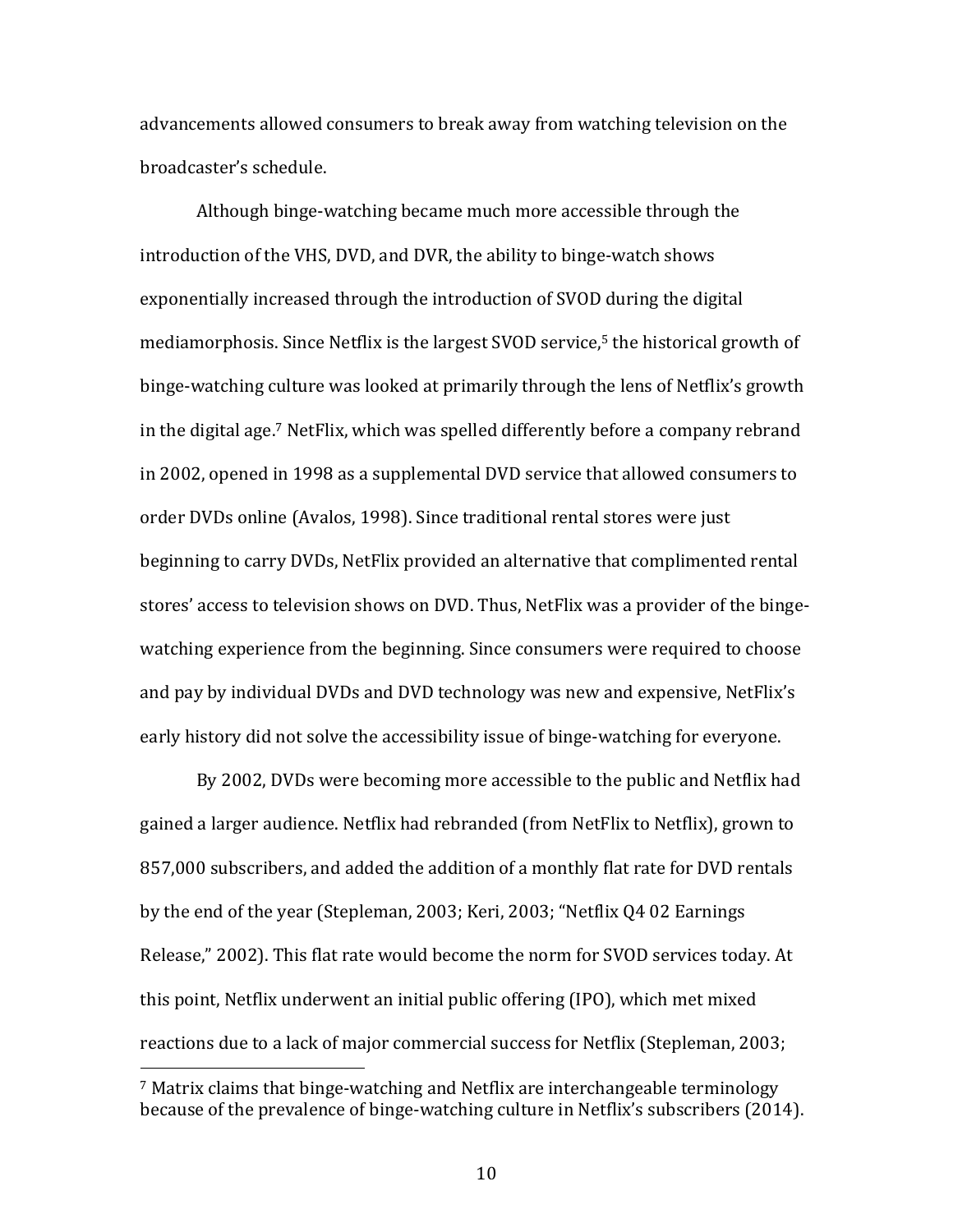"Company Overview," 2015). Despite the mixed reactions to Netflix's IPO, Netflix continued to grow until Netflix added SVOD in 2007, changing the organization forever (Alexander, 2008; Liedtke, 2008; "Company Overview," 2015). SVOD gave audiences more choice than ever before on when and where to watch programming. Before the introduction of streaming, consumers needed access to a television, DVD player, or DVR player. Netflix's addition of SVOD allowed people to watch television whenever they wanted on televisions, computers, and phones. While marathoning required users to plan ahead to access television programming through the purchase of DVDs or recording programs through a DVR, SVOD services allowed users to stream multiple seasons of shows for an inexpensive price (Jurgenson, 2012). By the end of 2007, Netflix had 7.5 million subscribers ("Netflix Q4 07 Earnings Release," 2007). From 2008 to 2014, Netflix grew outside of the United States, adding service to Latin America and the Caribbean, the United Kingdom, Ireland, Nordic Countries, the Netherlands, Austria, Belgium, France, Germany, Luxembourg and Switzerland ("Company Overview," 2015). Netflix ended 2015 with 74.76 million subscribers worldwide and expects to gain more than 5 million subscribers in the first quarter of 2016 ("Netflix Q4 15 Letter to Shareholders," 2015).

During this time, Netflix also expanded its programming and began releasing original shows. The production of original programming made Netflix a competitor to traditional cable networks and pushed the binge-watching experience onto consumers because Netflix released an entire season of this original content to stream at once. (Brown, 2013; McDonough, 2013). The past's linear format of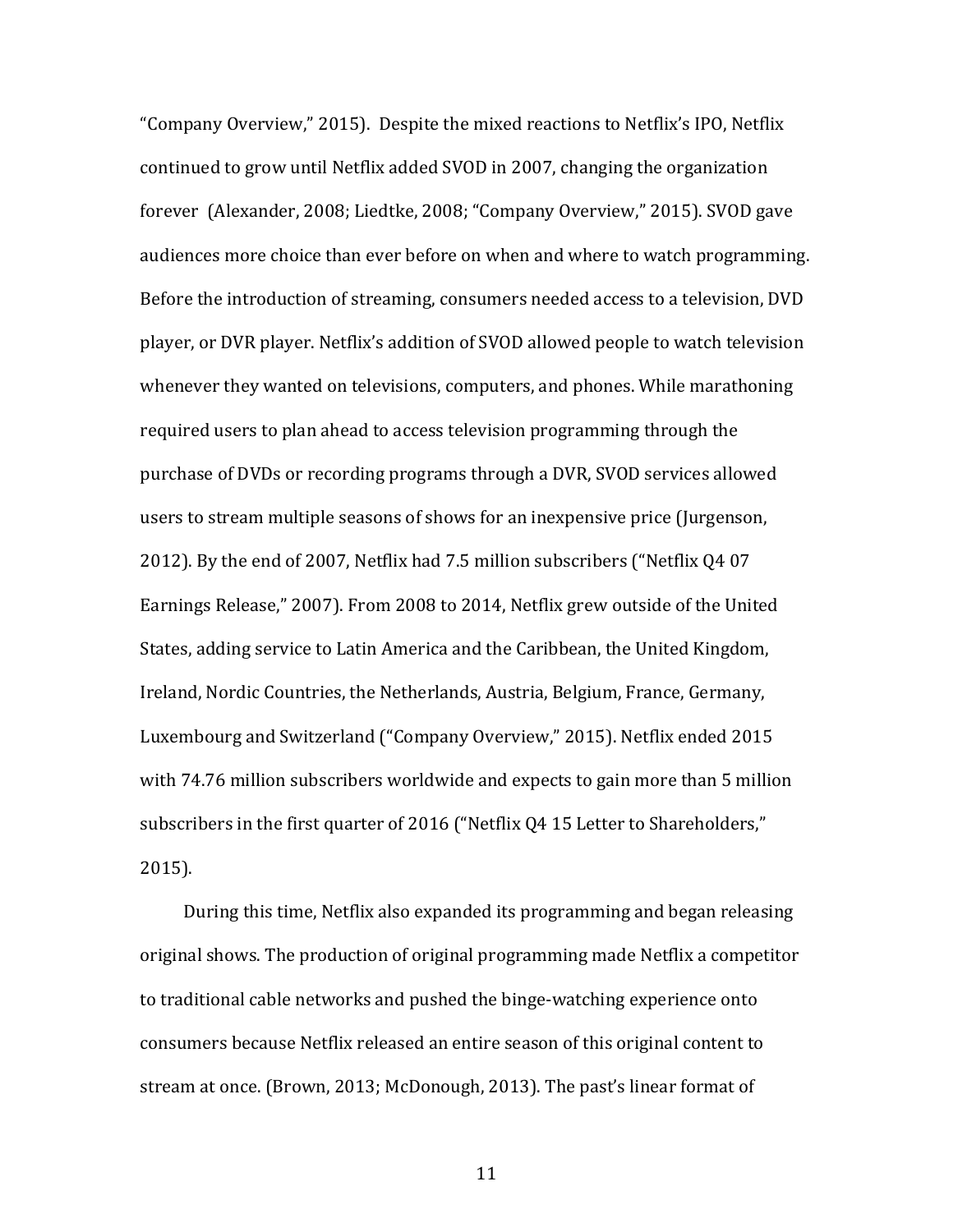releasing new episodes of television shows greatly differed from Netflix's model of releasing a mass of new episodes at once. Gennedy Kolker, the media relations manager for *The Guardian*, wrote about binge-watching the popular Netflix series *House of Cards*. He writes:

The show is clearly and cleverly structured for binge-consumption. Each episode is labeled as a "chapter". There are no introductory flashbacks, common in traditional series, that trickle out over time. And at the end of nearly every episode, the cliffhanger is so unsettling and juicy that the temptation to witness some sort of resolution only leads to further decay [urges to continue watching].  $(2013)$ 

Kolker's comments harken back to Henry Jenkin's discussion about the industry and consumers changing through mediamorphosis; not only does Netflix release their shows as a block of television to be binge-watched at once, but they also write television differently than the traditional television industry. The popularity of this new style of television writing and consumption became apparent as Netflix garnered 31 primetime Emmy nominations for original programming in 2014 (Kleinman, 2014). *House of Cards* won three Primetime Emmy Awards, making Netflix the first Internet TV network to win a primetime Emmy award ("Company Overview," 2015).

# **Cultural Significance of Binge-Watching**

Because of the massive growth of Netflix's subscribers and popularity of SVOD programming in the past five years, understanding binge-watching culture is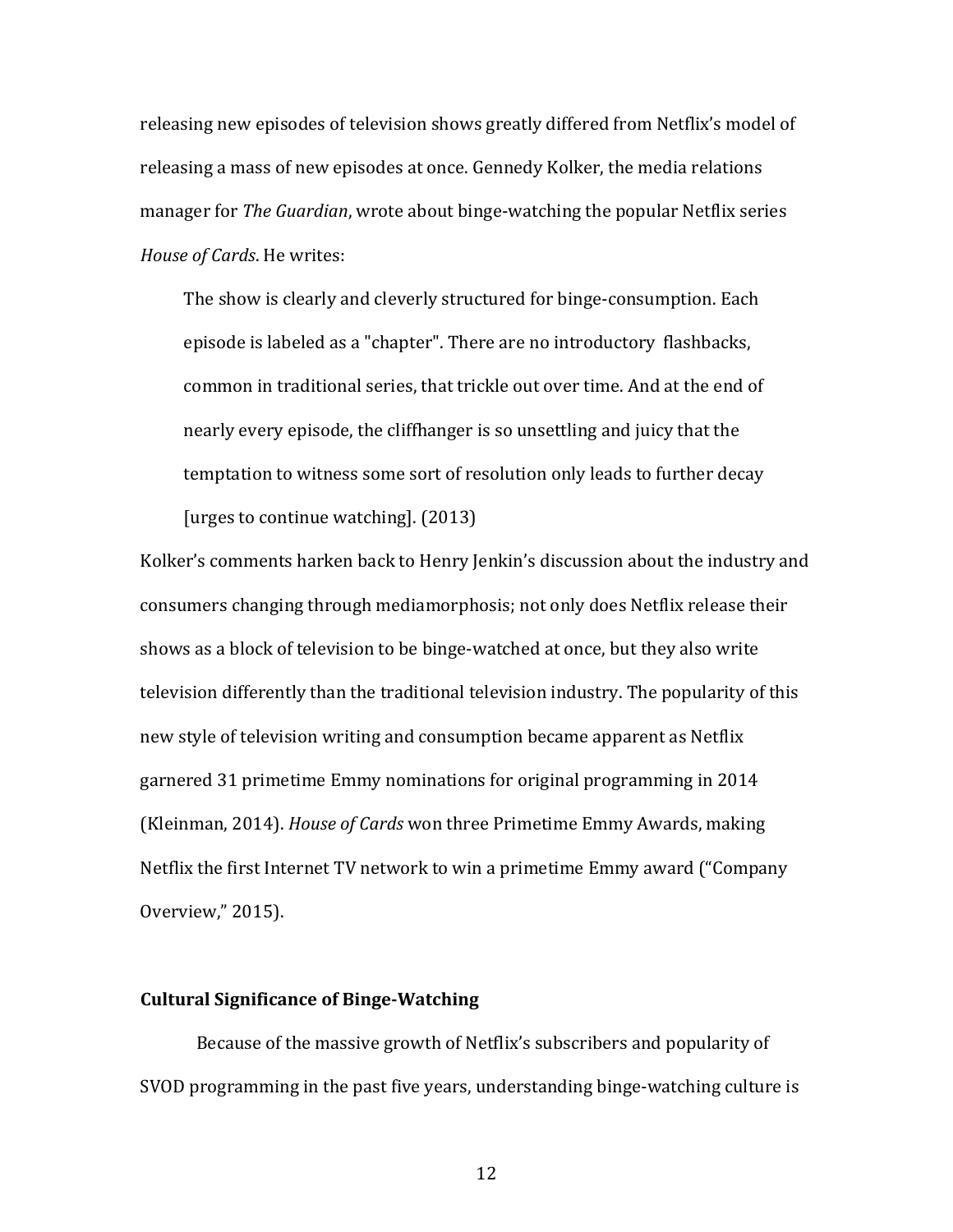essential to understanding the digital mediamorphosis and will add significantly to the academic study of media effects. Because of changing consumer viewing habits, media practitioners also need to understand binge-watching culture. A 2013 study by Edelman Insights found that 88% of consumers now prefer to watch more than one episode of a television series at a time. Since Netflix defines binge-watching as watching two or more episodes at a time, the Edelman survey suggests that four out of every five people now prefers a form of television consumption not used by the majority of traditional linear television programming media.

The television industry is already feeling the effects of binge-watching. *The New York Times* reports that Kevin Reilly, Fox Entertainment's chairman, alluded to the problem of consumers binge-watching television instead of using traditional television consumption methods at a news conference in 2013. Reilly said, "If I bump into one more person that was doing a 'Breaking Bad' marathon in the middle of our fall launch..."<sup>8</sup> (Stetler, 2013). Dave Nemitz, senior editor for Yahoo TV, wrote in his analysis of fall 2015 television ratings that, "Ratings are down across the board for the broadcast networks (thanks a lot, Netflix)" (2015). While both of these quotes are somewhat comical in nature, they hint at a more serious conversation going on within the media industry about the effects of binge-watching.

From 2012 to 2014, Nielsen reports that the average amount of time spent watching linear television programming dropped from four hours and 50 minutes to four hours and 32 minutes per day. In that same time period, the average amount of

<sup>&</sup>lt;sup>8</sup> Reilly's quote corresponds with data on the most popular shows to watch on Netflix. *Breaking Bad* is the most popular show on Netflix in the United States followed by *Family Guy, How I Met Your Mother, Supernatural*, and *The Walking Dead* (Jenkins, 2013).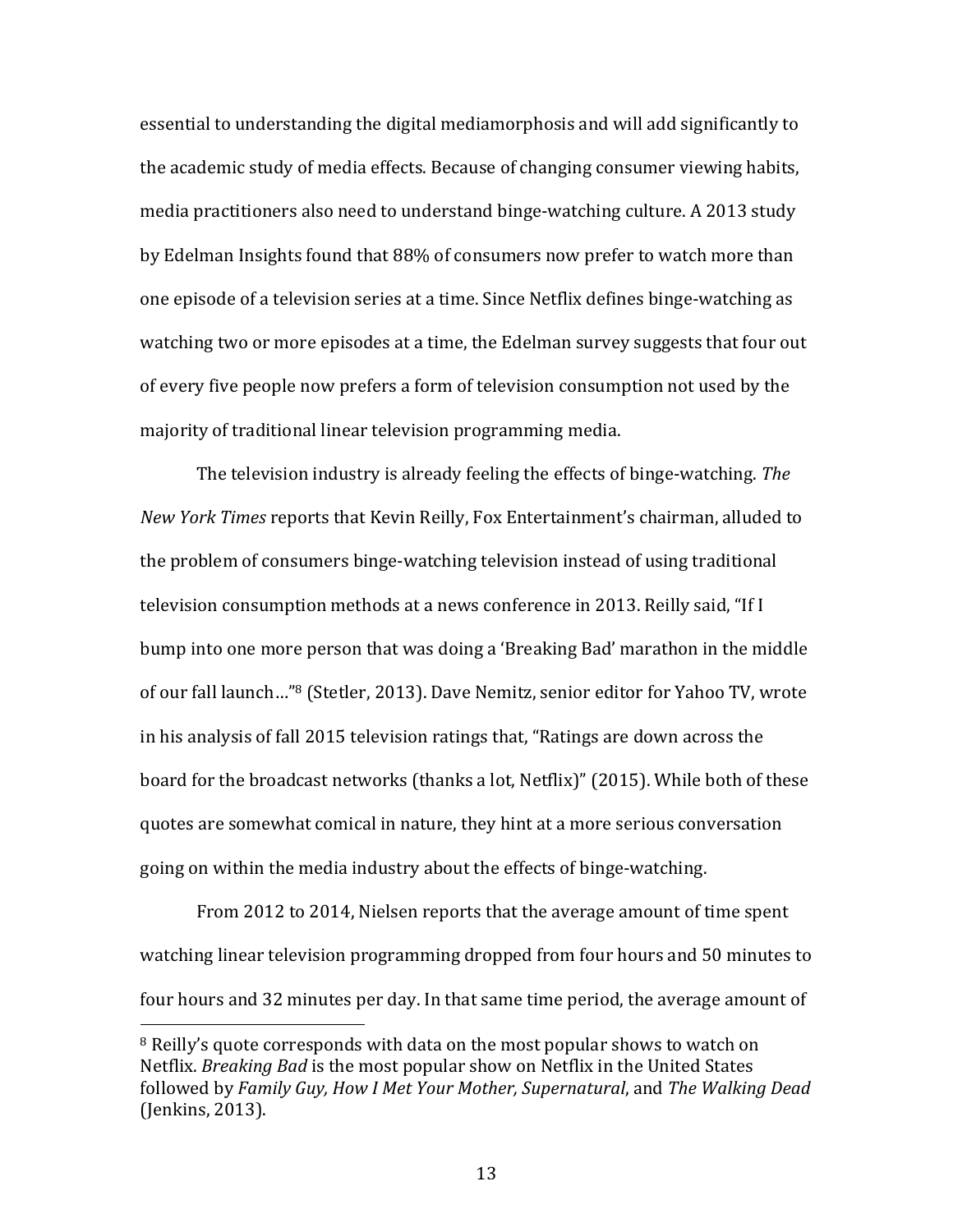media that is binge-watched (SVOD, DVDs, and DVRs) increased from two hours and 39 minutes to three hours and 34 minutes per day ("Total Audience Report, 2014"). Because Netflix alone has grown by 3.62 minutes a day in the past three months, the amount of time watching through SVOD per day is likely to increase because of increased popularity in the medium (Liedtke, 2015). The drop in traditional television media combined with the rise of SVOD media comes to fruition in the industry's fear of cable-cutting. Media companies like HBO are now experimenting with new forms of media distribution (HBO Now) because of the concerns with traditional media becoming less relevant due to SVOD.

Binge-watching and the digital mediamorphosis will not only affect the television industry. The effects of binge-watching could be far reaching for both society and the industry surrounding television. Media effects theories like cultivation theory (explored in Chapter 2) suggest people that consume more television view the world as a darker, more violent place (Gerbner & Gross, 1976, Gerbner, et al, 1977, 1978). Since binge-watching has increased the amount of television consumed, the cultivation effects on consumers could increase as well, changing individuals' world view. Binge-watching could also affect how advertising works in the television industry because Netflix, Hulu, and Amazon Prime all provide programming with no commercials, the platform through which a large amount of television has been funded historically.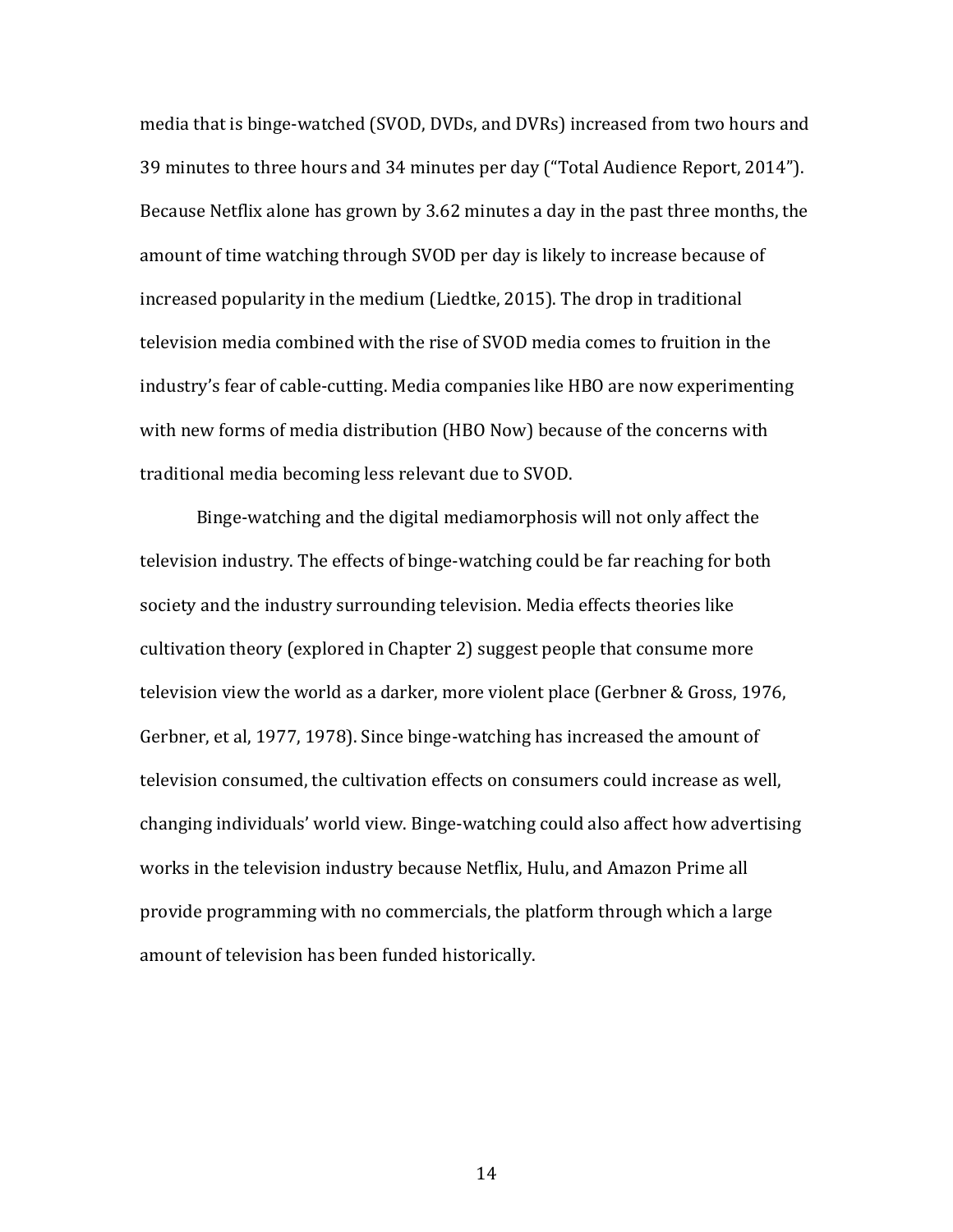#### **Chapter 2: Literature Review**

As stated in Chapter 1, research on binge-watching is extremely limited in scope to date. Despite the lack of research on the topic, commercial, non-academic research provides key surface-level insights into binge-watching culture. This chapter will explore the current literature on binge-watching (mostly based in the commercial media industry's research) as well as key theoretical frameworks for the research of binge-watching that will be used as the theoretical backbone for this study.

### **Binge-Watching Research To Date**

 

**Getting to know binge-watchers.** The first insights television media analysts aimed to understand about binge-watching are the demographics of bingewatchers and their consumption methods. Studies have found consistent results analyzing these insights. Binge-watchers are commonly between the ages of 18 and the mid-to-upper  $30s$  (Marsh, Ferra, & Anuseviciute, 2014; Shannon-Missal, 2013). 43% of Americans in this age range subscribe to Netflix, making the group an essential market for binge-watching (Richter, 2013). Outside of the data about age, preliminary research indicates that females are slightly more likely to binge watch than males,<sup>1</sup> and that African Americans are more likely to binge-watch than other ethnic groups.<sup>2</sup> (Marsh, Ferra, & Anuseviciute, 2014).

<sup>1</sup> 67% of females consider themselves binge-watchers while 59% of males consider themselves binge-watchers.

 $278\%$  of African Americans surveyed consider themselves binge-watchers. The next largest group of self-identified binge-watchers was Caucasians at 61%.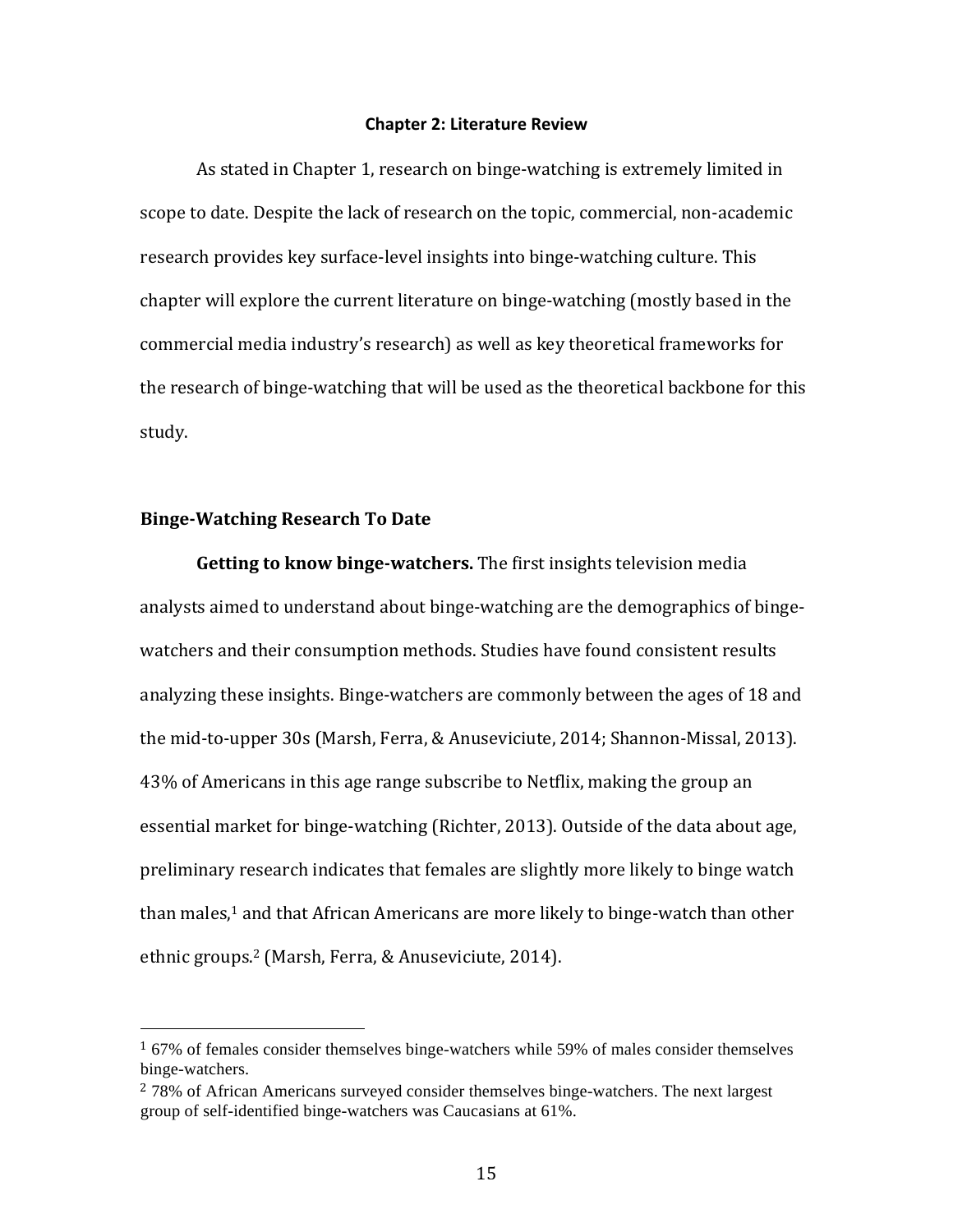The Marsh, Ferra, & Anusevicuite study from which much of the demographic information is based is now more than a year old, so the data presented in the study is slightly dated despite its insights. The media in which binge-watching takes place have grown since the study was conducted. However, Netflix remains the largest medium (by subscriber) of the SVOD services with 69 million subscribers. Amazon Instant is estimated to be the second largest streaming service; Amazon Prime includes a free Amazon Instant Video account, and Amazon Prime has roughly 40 million subscribers with an estimated 70% of users taking advantage of Amazon Instant Video (Seitz, 2015). Hulu follows Amazon Instant Video with an estimated 9 million current subscribers (Kastrenakes, 2015). HBO Now, the newest major streaming service, has an estimated 970,000 to 1.9 million subscribers (Lafayette, 2015). The shift in numbers suggests continued growth and movement in SVOD media, meaning the nature of binge-culture is continually shifting. The numbers suggest that Netflix still has the largest market share of SVOD technology and provides the key media culture in which binge-watching takes place.

**Binge-watching culture.** The roots of binge-watching research connect to two different types of study — research on binge cultures and research on watching. Researchers have looked at the effects of binging, defined as a rapid consumption of a large amount of substance in a short time period (Goldsmith, 2013), for years. The extensive catalog of research focuses on the two most common applications of binging in the past: eating and drinking (Devasagayam, 2014). Binge culture, historically, perpetuates lower levels of thinking which result in an urge to continue consuming for continued stimulation. (Vervaet, Van Heeringen, & Audenaert, 2004).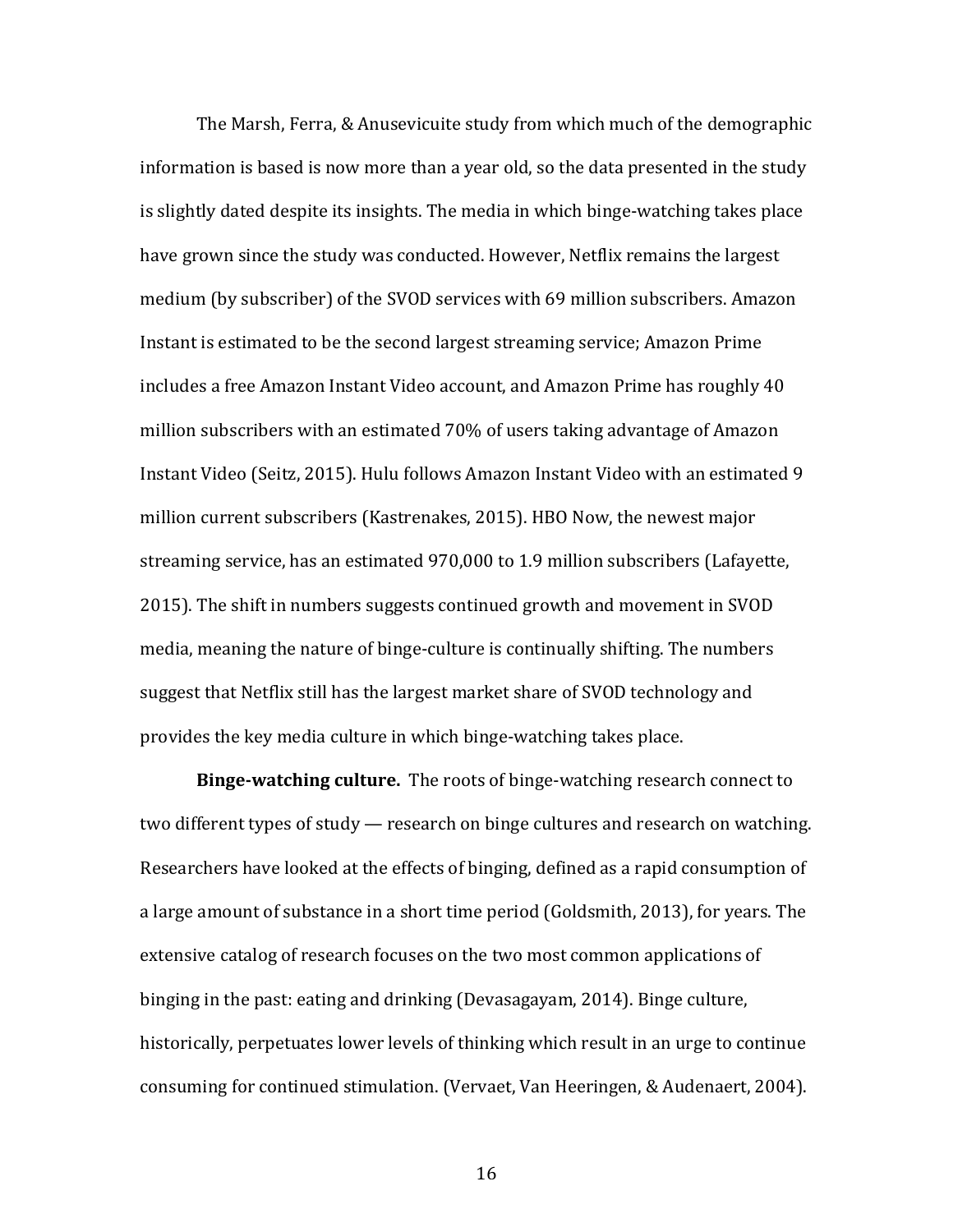The likeliness of binging is created from a combination of the overall culture and the social atmospheres of a situation (Bhullar, Simons, Joshi, & Amoroso, 2012). It is no coincidence that binge-watchers use the "addict" terminology to describe their experiences, adding even more reason to understand the effects of binge-watching (Lloyd, 2013; Murphy, 2014).

The creation of binge-watching culture can be explored through both the culture of the medium and the social atmosphere on binge-watching (Bhullar, Simons, Joshi, & Amoroso, 2012). The culture of Netflix perpetuates binge-watching in a variety of ways. In 2014, Netflix added an auto-play feature, which begins the next episode of a television series 15 seconds after the last episode ends. Auto-play features encourage addictive habits in their viewers, but few people seem to see a problem with it, making the culture of binge-watching easy to enter and a social atmosphere that does not view the culture negatively (Devasagayam, 2014). In fact, Netflix reports "nearly three quarters of TV streamers (73%) say they have positive feelings towards binge streaming TV" (2013). Additionally, Netflix uses bingewatching terminology to describe its programming, showing a cultural acceptance of the act through inclusive language (see figure 1.1).



**Figure 1.1 Netflix's categorization now implements binge-watching terminology, urging binge behavior to subscribers.**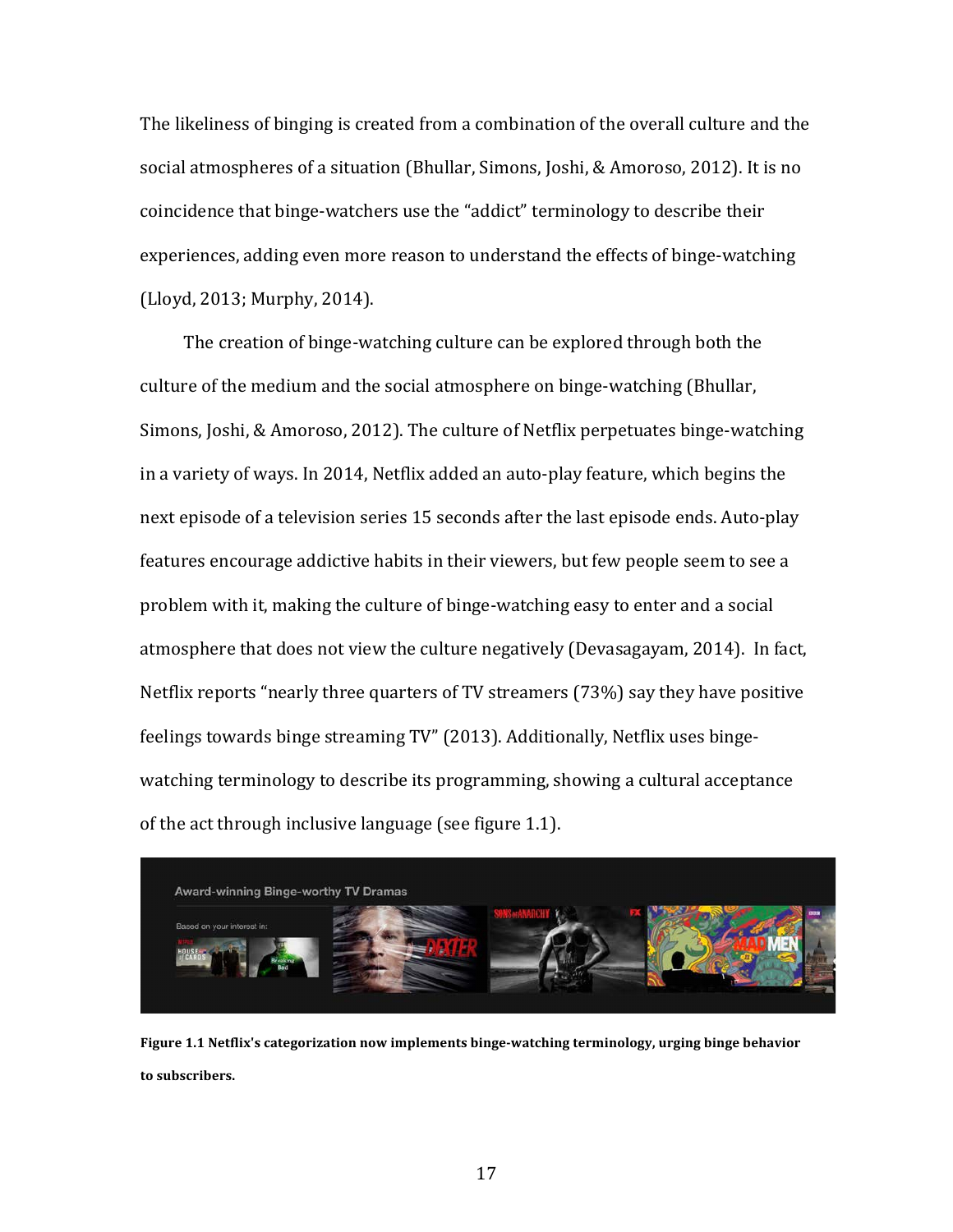Because of the generally positive view on binge-watching by consumers, media analysts suggest that the introduction of binge-watching influences consumers to change their meaning of the word "binge" (Rutledge, 2014). Jurgensen reports that Netflix executive Todd Yellin finds binge-watching "pathological" and dislikes the terminology. (2014). The connotations of "binging" have been negative historically, but the language is now shifting to include both positive and negative connotations because of the emergence of binge-watching. While past research on bingeconsuming food and drinks appears to have similarities to the consumption patterns of binge-watchers, future research will need to clarify how the consumption effects of these products differ.

**Effects of binge-watching**. Academic research has just begun to look into the motivating behaviors of binge-watching. A recent study looked into how bingewatching behavior is influenced. The study, conducted by University of Texas researchers Yoon Hi Sung, Eun Yeon Kang and Wei-Na Lee, looked into the relationship between loneliness, depression, self-regulation deficiency, and bingewatching. The results of the study were presented at the 65th Annual International Communication Association Conference in San Juan, Puerto Rico, but have not been published yet. The abstract of the presentation claims the researchers found a positive correlation between lonely and depressed study participants and their likelihood to binge-watch (Sung, Kang, & Lee, 2015). The study asserts that bingewatching behavior diverts attention from the feelings of loneliness or depression. These findings will closely compliment the findings of this study.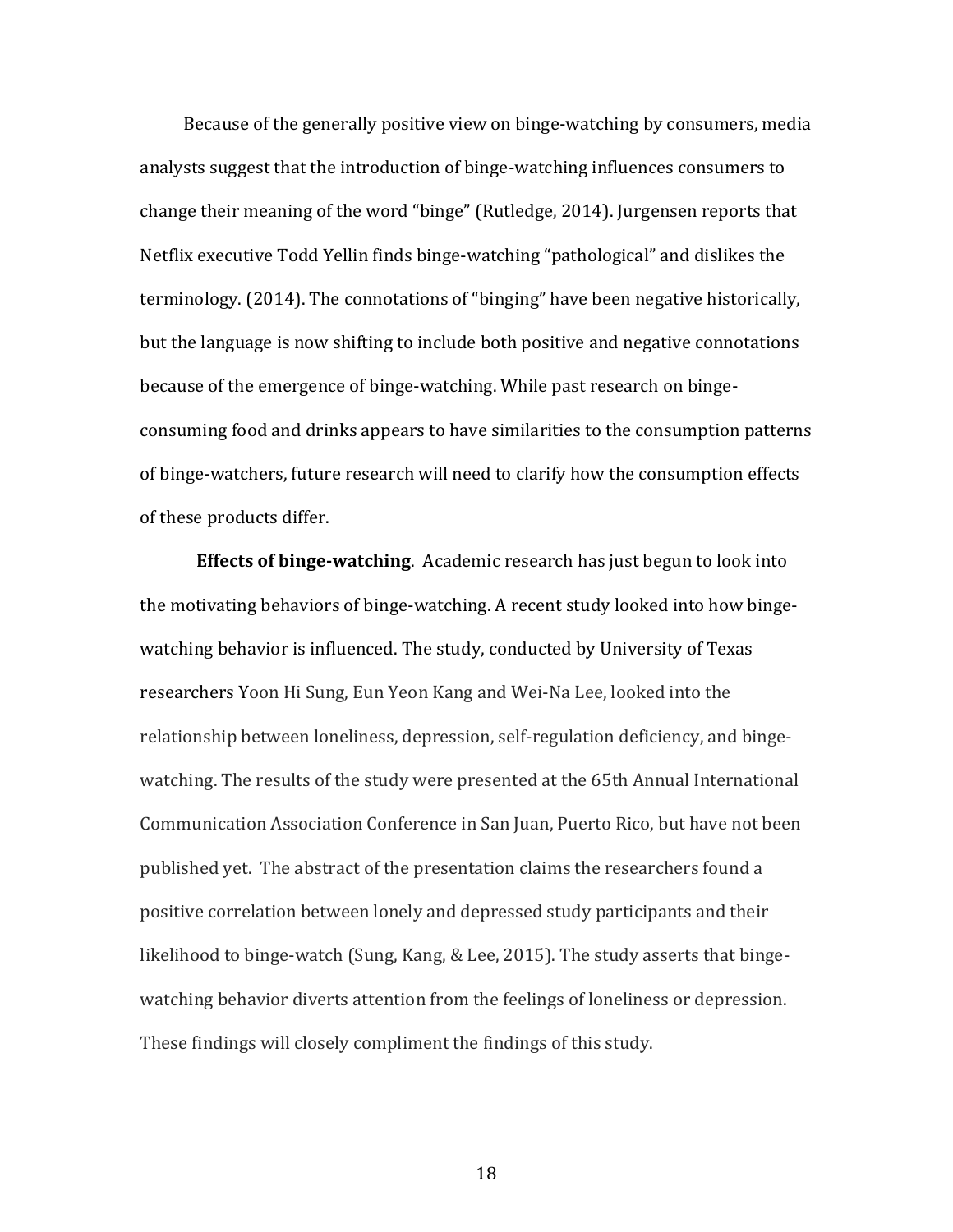Additionally, graduate students at the University of Oregon are working on an exploratory study of the uses and gratifications of binge-watching. "The Netflix Effect: Uses and Gratifications of Binge-Watching Television" was presented at the National Communication Association's 2014 national conference (Pittman & Sheehan, 2014). The paper has not been published and an abstract was not available from the conference. Pittman & Sheehan provided their unpublished manuscript, which did not include a final data analysis. The study looked at a variety of theoretical frameworks to study the uses and gratifications of binge-watching (see McQuail, 2010; Rubin, 1983; Papacharissi & Mendelson, 2007; Barton, 2013; Baruh, 2013; and Young, 2014)

### **Theoretical Frameworks For Researching Binge-Watching**

**Cultivation Theory.** Although research on binge-watching is just beginning, future understanding of binge-watching will be based largely in past media effects theory. In the 1960s, communication scholar George Gerbner developed cultivation theory as a means to understanding the long-term effects of television on society (Morgan & Shanahan, 2010). The theory looks at how media (specifically television) cultivates the reality of the consumer (Gerbner, 1966). Gerbner writes, "our theories of the cultivation process attempt to understand and explain the dynamics of television as the distinctive and dominant cultural force of our age" (1998). Originally, the theory solely suggested that television influences the beliefs and perceptions of audience members. As Gerbner and other scholars continued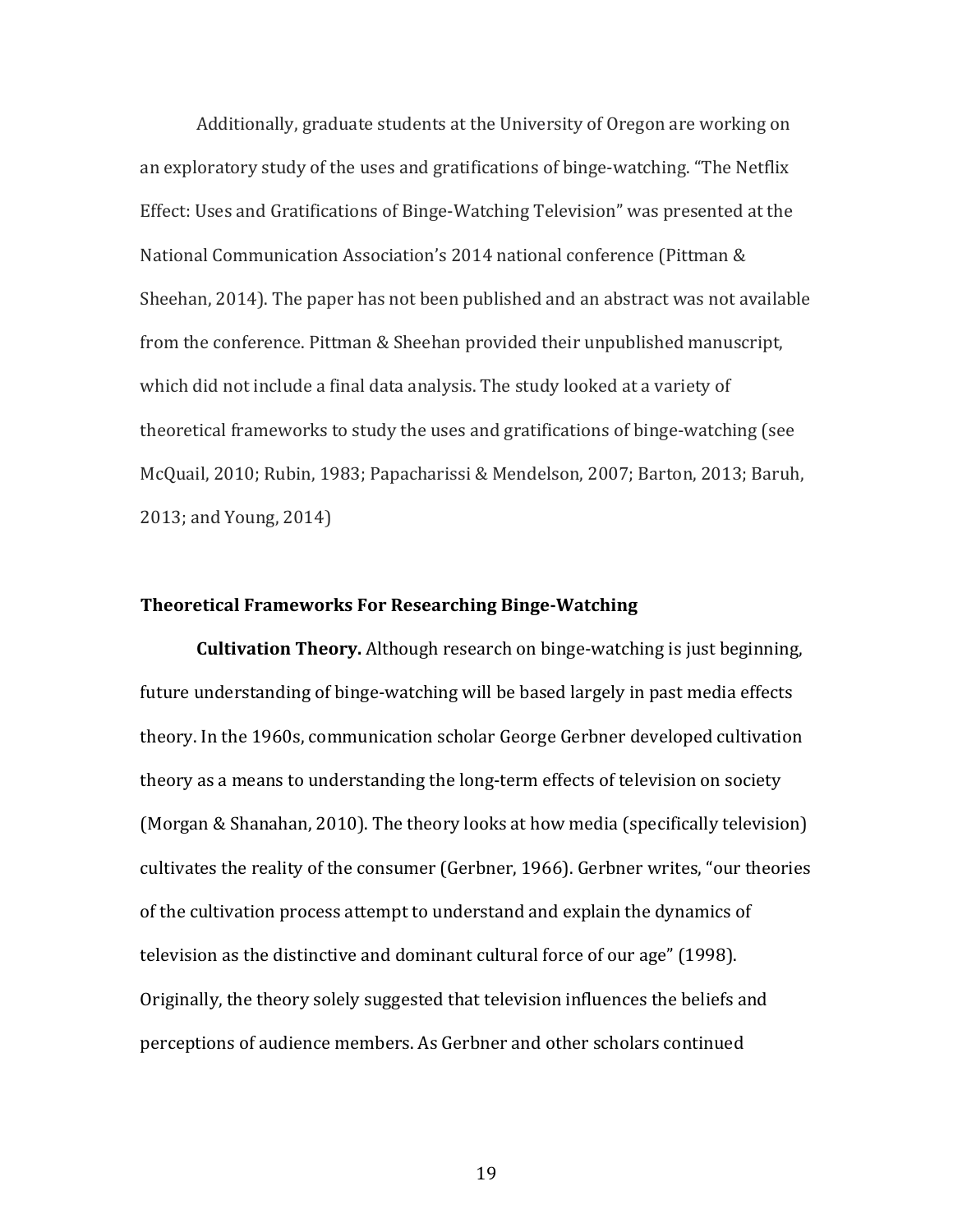researching and applying cultivation theory, the theory evolved into what it is known as today.

Eventually the theory would state that the more media a person consumes, the more the individual will view the world through the lens of the medium (Gerbner & Gross, 1976; Gerbner, Gross, Morgan, & Signorielli, 1980; Signorielli, 1990). This concept provides a key framework for researching binge-watching. If people are watching more of a show in one sitting, cultivation theory suggests they would view the world more through the lens of the media. While the current study does not use much cultivation analysis within the analysis of the data, the theory provides the key framework for the need to research binge-watching.

According to Gerbner, cultivation theory is the process of institutions sending messages to publics and assisting in cultivating the publics' worldview (1998). This makes the base of cultivation theory dependent on the relationship between three items — institutions, messages, and publics (Gerbner, 1996, 1998; Morgan & Shanahan, 2010). Institutions are the organizations or groups of people sending the messages to the public such as cable networks. As cultivation theory was explored more in depth, messages and publics became the focus of the research. Messages are measured by content analyses, where displays of messages within a television program are counted (Gerbner, 1998). Gerbner and his colleagues have collected samples of weekly television programming and conducted content analyses for messages since 1967. The most important aspect of the relationships existing within cultivation theory is the final part of the relationship  $-$  the user. Cultivation theory suggests there is a difference between the cultivation effects on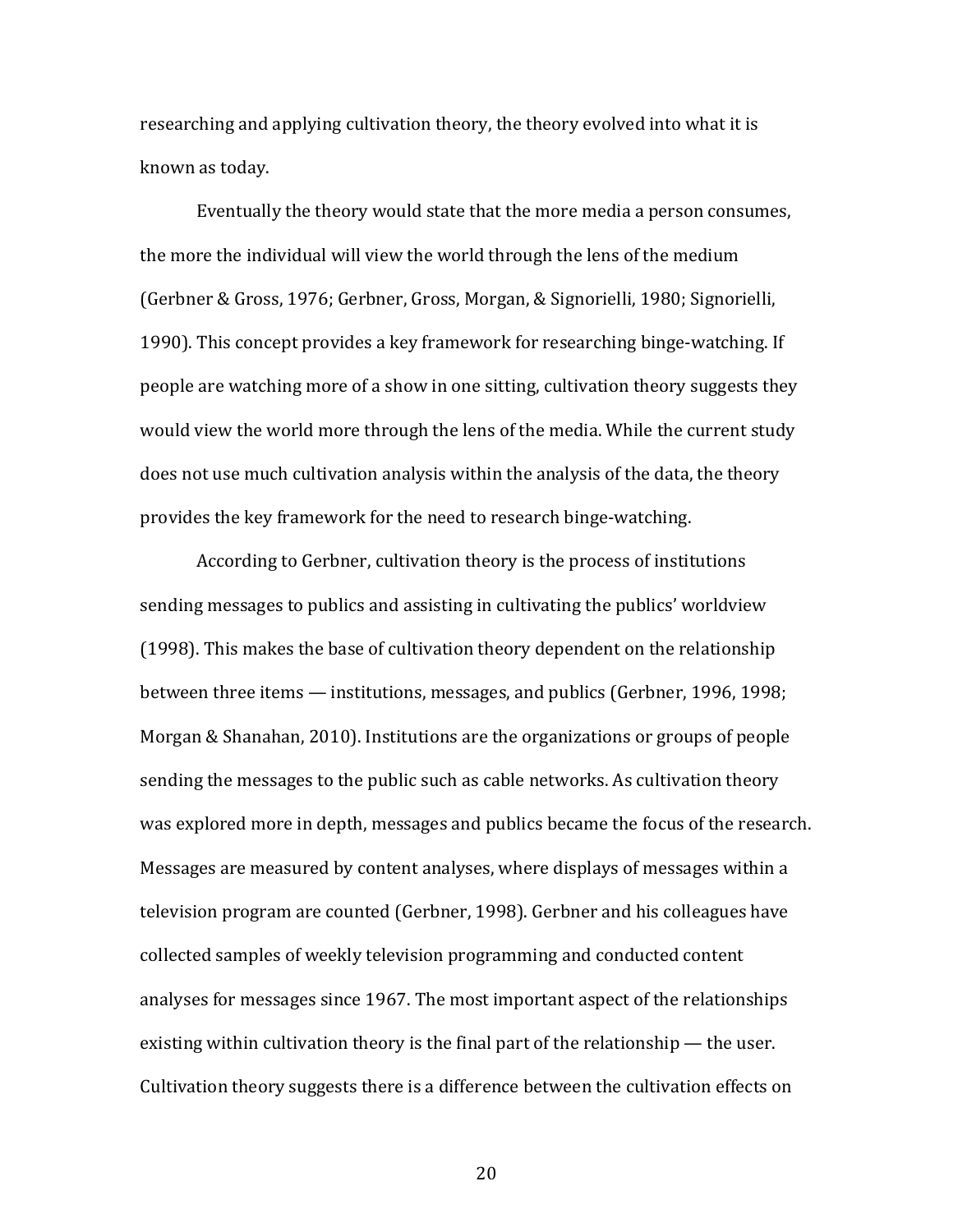different types of users based on how much media they consume. The types and frequency of media individuals consume affect their beliefs and opinions. These cultivation effects are not just short-term effects of media consumption. Metaanalyses of cultivation theory have suggested that cultivation has long-term, gradual effects that influence the viewer of media (Shanahan and Morgan, 1999).

Cultivation theory separates viewers of media into different categories. These categories typically include heavy users, medium users, and light users (Gerbner, 1998). Throughout Gerbner's research, common definitions for each type of user indicated heavy users watched 4-24 hours of television a day, medium users watched 3 hours of television a day, and light users watched 0-2 hours of television a day (Gerbner & Gross, 1976; Gerbner, et al, 1977, 1978). Since binge-watching occurs when people are watching two or more episodes of a television show in a single sitting, their daily consumption would at a minimum fall into the medium user category. Researchers found that heavy users of media had higher levels of cultivation than medium users and light users. This difference in the cultivation effects of media between user groups is called the cultivation differential (Gerbner, 1998). Thus, binge-watching theoretically would bring a higher cultivation differential in consumers than viewers of traditional media.

Early research on cultivation theory focused on the cultivating effects of television violence on consumers. A major cultivation differential appeared between heavy and light users in Gerbner and Gross' research. Heavy users of media are more likely to see the world as a meaner, more violent place, which Gerbner described as mean world syndrome (Gerbner & Gross, 1976, Gerbner, et al, 1977,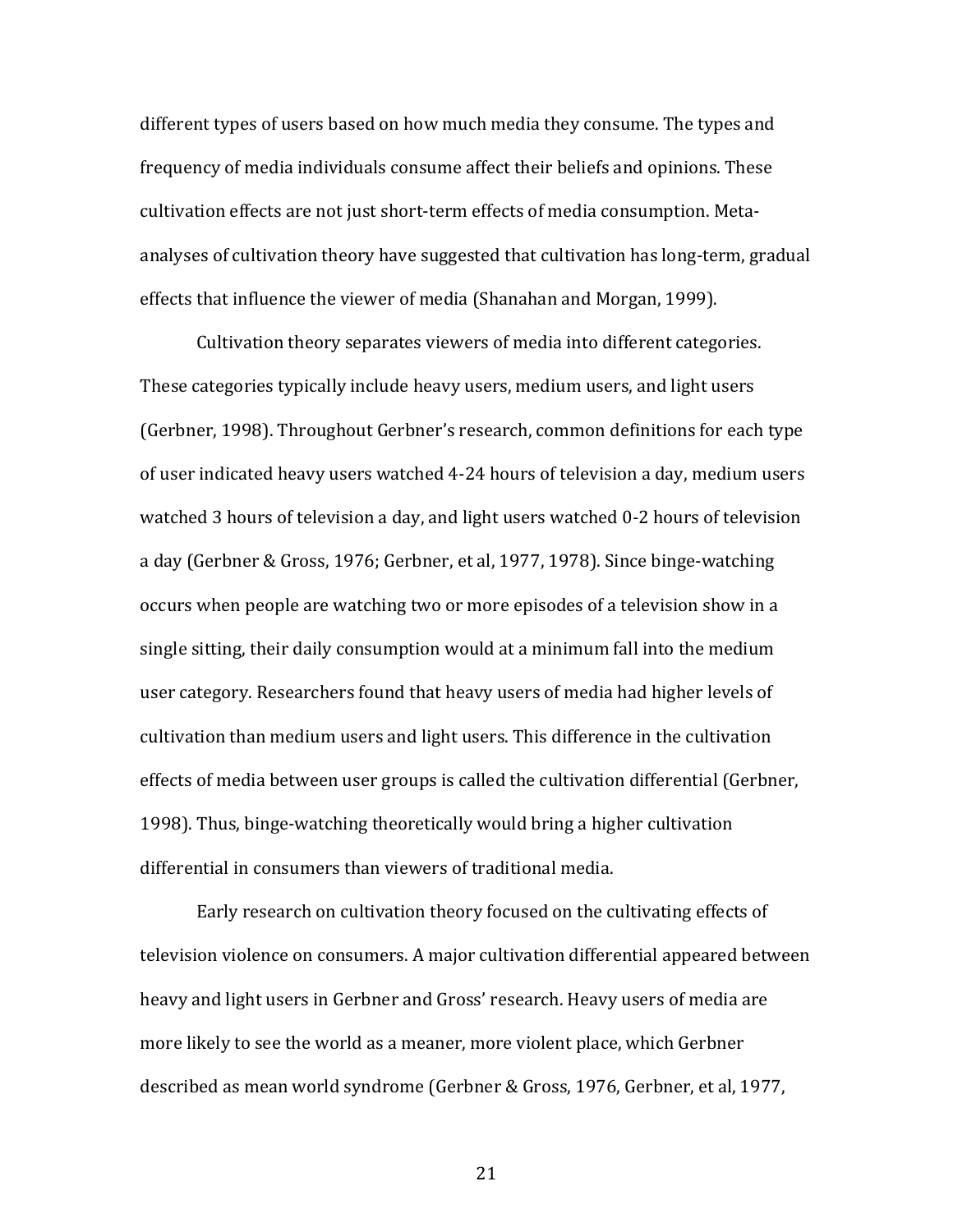1978). More recently, cultivation theory has been applied to new forms of media, like music videos, and portrayals of lifestyles, like drugs and homosexuality in the media (Beullens, Roe, & Van den Bulck, 2012; Minnebo & Eggermont, 2007; Calzo & Ward, 2009). Previous research has shown cultivation effects can be a major force for both positive and negative change, once again suggesting a need for understanding binge-watching.

Cultivation theory was the third most used theory in communication research in the latter half of the 20th century (Bryant & Miron, 2004). Despite cultivation theory's popularity, early research using cultivation theory received a large backlash by researchers because of the methodology used within the research (Morgan & Shanahan, 2010). In 1980, two theorists re-examined the work of Gerbner to look for support of his cultivation hypothesis. Hirsch looked at Gerbner's 1978 study and writes, "nonviewers are consistently more fearful, alienated, and favorable to suicide than "light" viewers; extreme viewers are less perturbed than heavy viewers. These findings severely undermine the contention that any relationship between TV-viewing and the provision of 'television answers' to attitude items is linear or monotonic" (1980). Similarly, Hughes found that Gerbner did not use control groups in his early studies, and a control group drastically changed results (1980). Once control groups were added to the data set, Hughes' findings supported those of Hirsch and substantiated Gerbner's research (1980). The main complaints in both Hirsch and Hughes critiques are the methodologies employed by Gerbner (& Gross, 1976; et al, 1977, 1978); because of this, future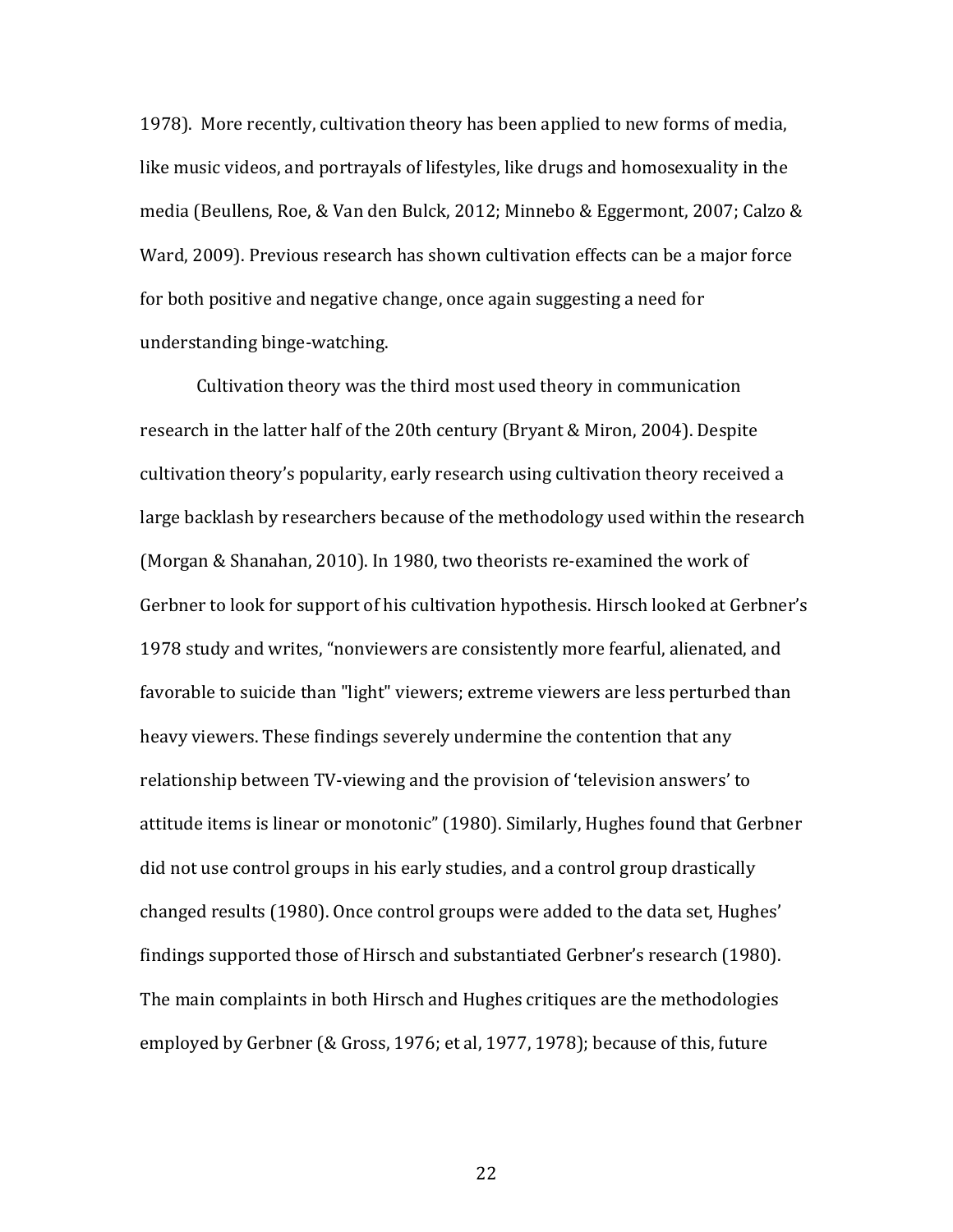studies have implemented the critiques of Hirsch and Hughes to make improvements to methodologies used in testing cultivation theory.

Despite the early critical response to cultivation theory, the theory is now viewed in a more positive light. In their 2010 analysis of the academic industry on cultivation theory, Morgan and Shanahan suggest that a new meta-analysis on cultivation should be written because recent literature indicates a movement from cultivation being a theory to a paradigm  $(2010)$ . The movement of cultivation from theory to paradigm suggests an industry-accepted infallibility to the theory and a movement away from the previous critiques of cultivation theory. Because bingewatching is based around the amount of television being consumed, the previous knowledge provided through past research in cultivation theory should be a key basis for research on binge-watching.

**Uses and Gratifications Theory.** Although cultivation theory provides a framework to examine the possible effects of binge-watching, this study does not aim to study the effects of views on violence, sex, etc. affected through cultivation. The research questions for this study ultimately aim to understand why people are binge-watching, which links to a different type of theoretical research on watching  $television$  — uses and gratifications.

Uses and gratifications research explores why people choose to consume media. The research was an offshoot of early empirical communication (Katz  $&$ Blumler, 1974). Uses and gratifications research began in the mid 1930s, but Blumler and Katz modernized the concept when they began working on the uses and gratifications of television. (Herzog, 1942; Suchman, 1942; Wolfe & Fiske, 1949;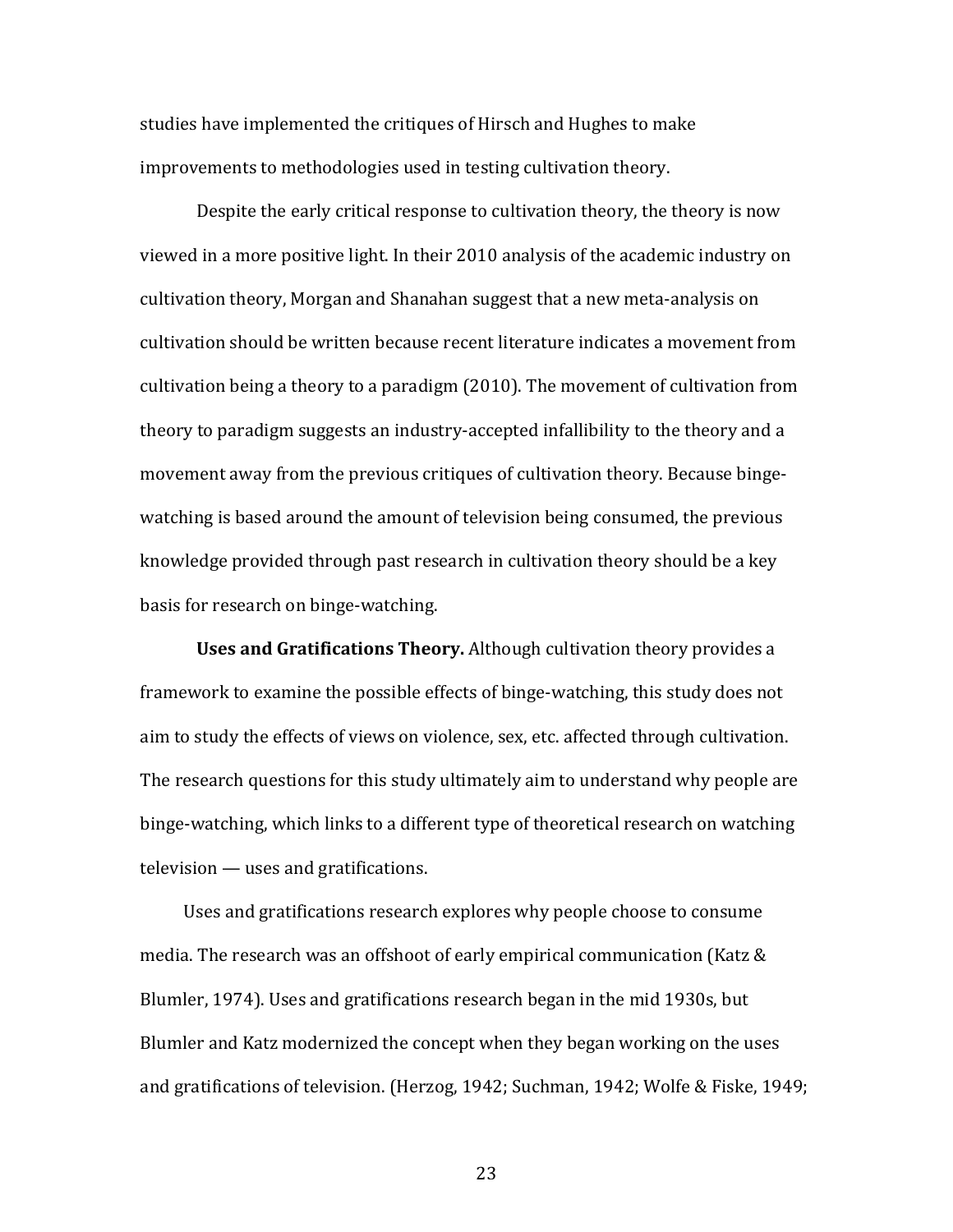Berelson, 1949; Blumler and Katz, 1974). Blumler and Katz triggered the reemergence of gratifications research by recognizing the power of the television medium and reintegrating the methodologies of earlier research on the uses and gratifications of radio and newspapers (Blumler & Katz, 1974).

Katz, Blumler, & Gurevitch's framework for uses and gratifications research is based in a few key assumptions (1973). First, they suggested that audiences must be active and that media choice lies with the audience. For an audience to be considered active, Blumler writes that mass communication must have uses for people (utility), an audience's media consumption must be directed by prior motivation (intentionality), the selected media behavior reflects prior audience interests and preferences (selectivity), and the audience creates their own meanings from the consumed media (imperviousness to influence) (1979). Active audiences have choices of media because different types of media offer different gratifications (Katz, Blumler, & Gurevitch, 1973). When asked, most active audiences are aware of the reason they are consuming a specific medium. Finally, Katz, Blumler,  $&$ Gurevitch suggest that audience members interpret their own meaning while consuming media.

Later research expanded on the concept of gratification by looking at the difference between gratifications sought and gratifications obtained (Palmgreen, Wenner,  $& Rosengren, 1985$ . These key terms signify that the gratifications audiences actively seek are not always achieved. The result, or gratification, of consuming media can often be different than the person's original intention for consuming the media; the gratification the consumer sought did not meet the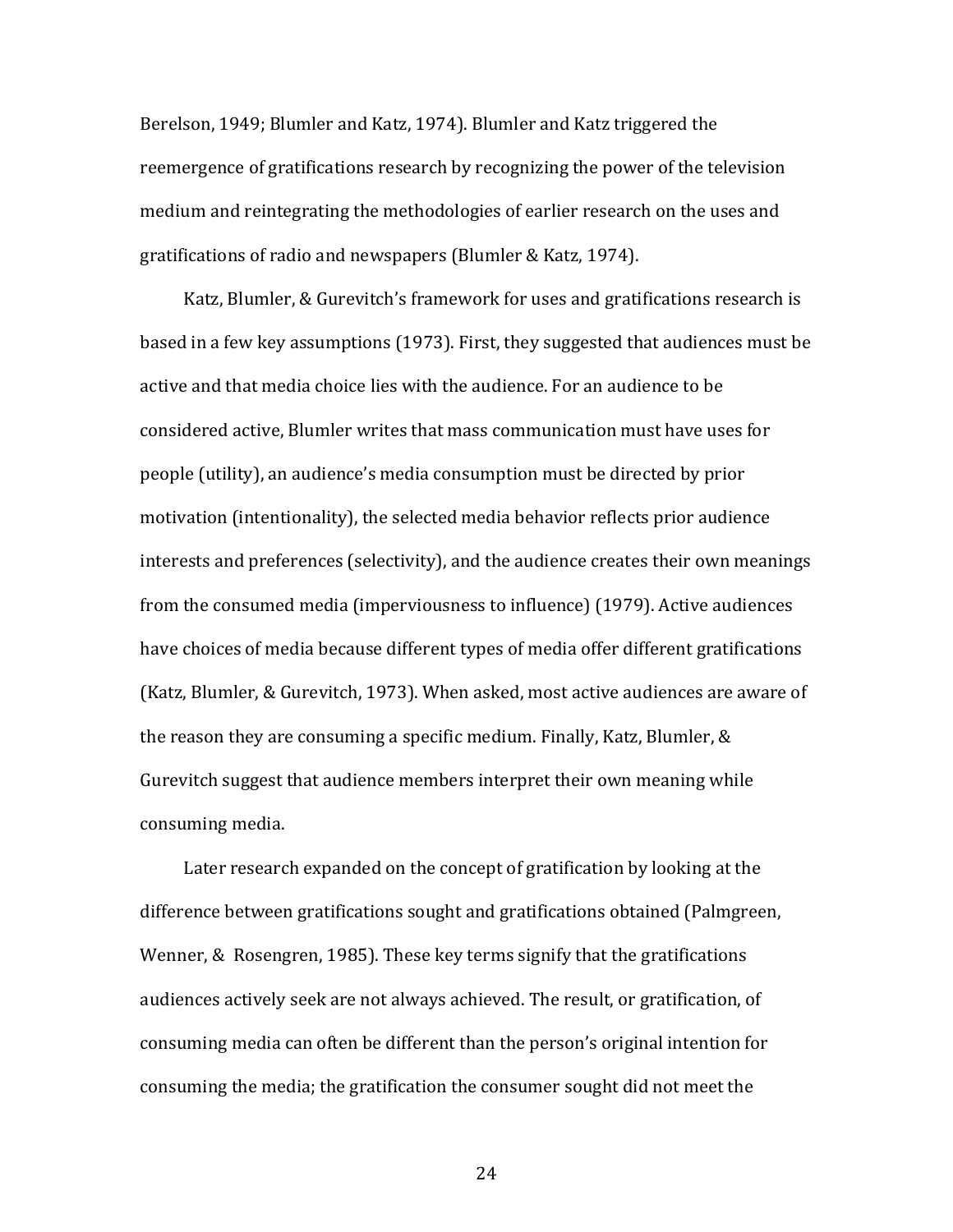gratification that was obtained.

Five meta-categories of uses and gratifications currently exist within the realm of watching television (McQuail, 2010). They are to become educated, to identify with characters, to be entertained, to be social, and to escape from daily life. These meta-categories have a variety of sub-categories branching off from underneath them, but they explain the primary reasons that people watch television. McQuail's five meta-categories will be used as the primary framework for this research. There have been many different uses and gratifications associated with television consumption in previous research. While looking at television quiz show, McQuail, Blumler, and Brown found four uses and gratifications for consumers watching television: self-rating appeals, a basis for social interaction, excitement, and educational appeals (1972). Many of these categories continued into McQuail's later analysis of uses and gratifications (2010). Greenberg looked into the motivations behind television consumption for children and teenagers and found habituallybased, relaxation-based, companion-based, time-based, education-based, arousalbased, and escapist-based motivations (1974). Palmgreen and Rayburn looked at the gratifications obtained by watching public television and found seven findings: relaxation, learning, communication utility, escaping, passing time, companionship, and entertainment (1979). Rubin identified five uses and gratifications for adult television consumers: habit, information, entertainment, companionship, and escape (1983). When looking at the different uses and gratifications for consuming television found in past research, most, if not all, of the categories easily fit into McQuail's five meta-categories of the uses and gratifications of television (2010).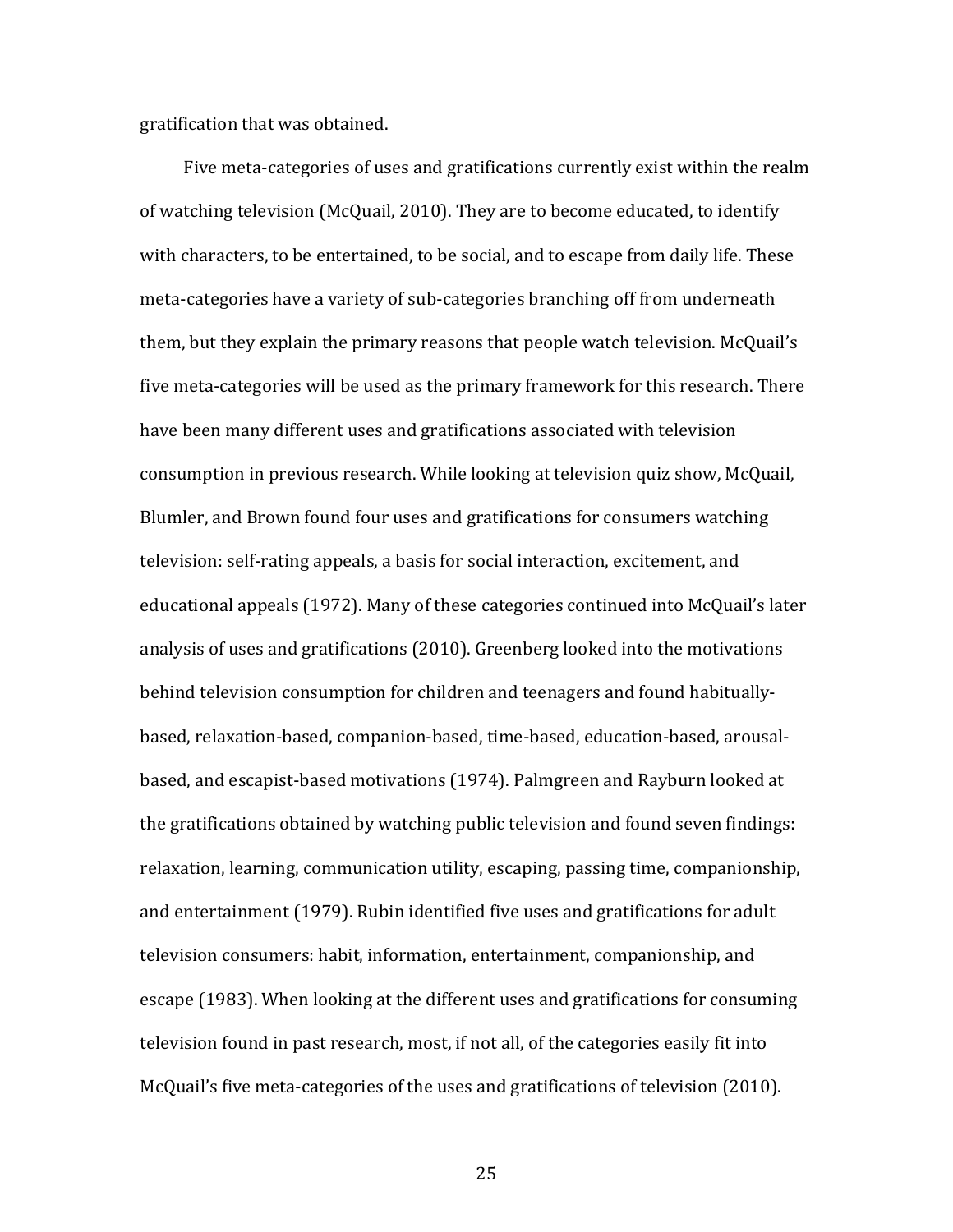While binge-watching is an area that has not been explored in uses and gratifications research, the research has expanded into the digital age. In a study done in 2000, Leung and Wei researched the gratifications of cell phone usage and concluded that people use cell phones for social, entertainment, psychological, fashion, and accessibility purposes. Studies conducted by Stafford, Stafford, and Schkade in 2004 show that people use the Internet for access to information content, the ability to process ideas, and for social connections. The uses and gratifications research on Internet usage and television consumption share crossover categories, and provide an interesting basis for the beginning of research on binge-watching.

Uses and gratifications research has received a lot of scrutiny since its revival in the 1970s. The largest concern many researchers share about uses and gratifications research is that the results of uses and gratifications theory are self reported and subjective (Katz, Blumler, & Gurevitch, 1973). The gratifications pronounced by audience members are also difficult to categorize because the research is based around individual's usage of media instead of a group of people's interpretation, a limitation of the current study. Despite criticism, researchers agree that audience members do use media for specific, personal reasons. Because of this, uses and gratifications theory has remained popular amongst communication researchers despite its issues with methodology.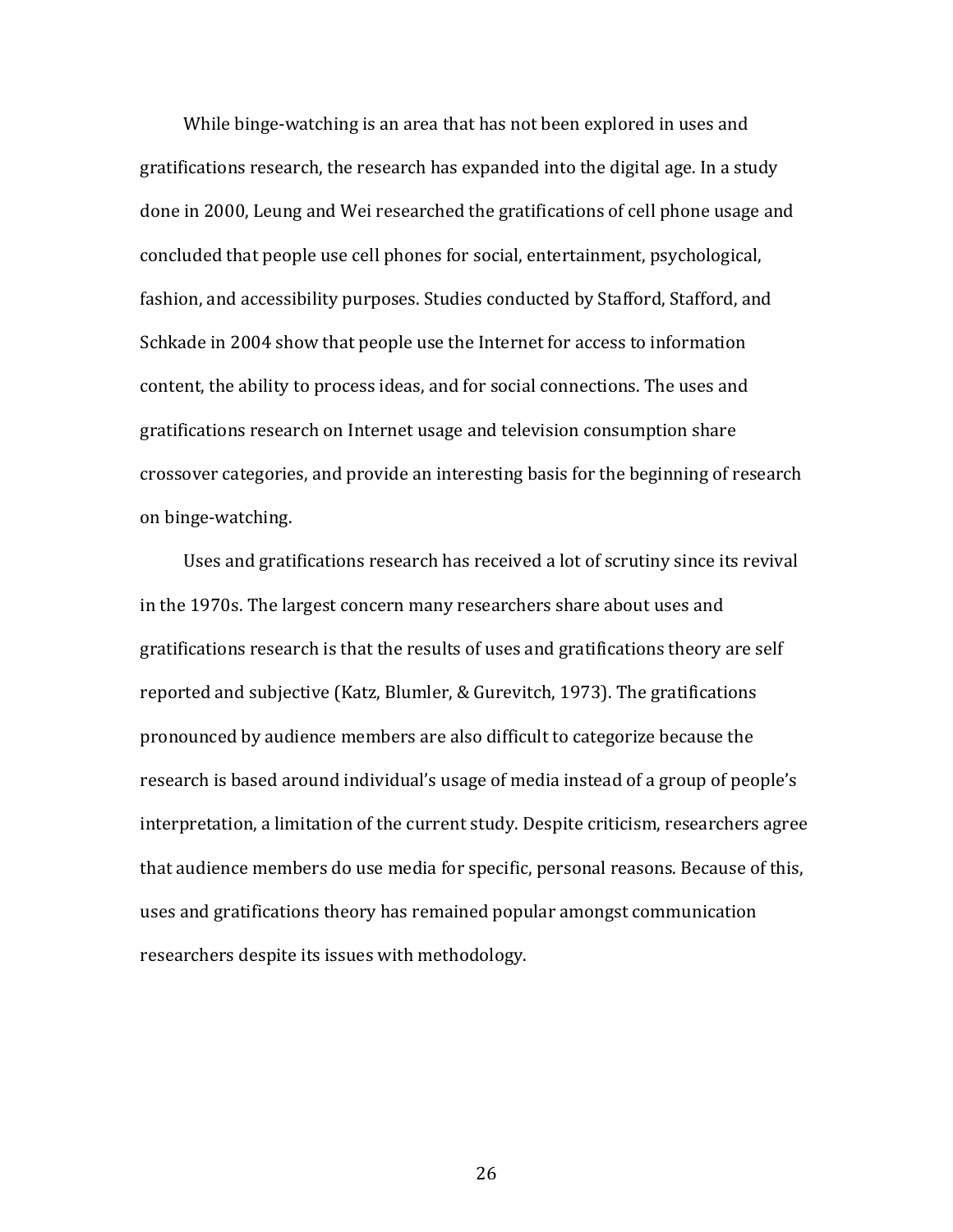## **Research Questions**

This study aims to answer how and why consumer television viewing habits have changed in the past five to 10 years to provide a better academic and professional understanding of the effects of SVOD technology. The study is mostly based in the uses and gratifications framework, but some cultivation effects are analyzed in comparison with the uses and gratifications. The study does not seek to answer questions about the industry changes on the writing, production, promotion, or placement process of television. This study aims to answer the following six research questions:

**RQ1:** Is binge-watching the preferred method of television consumption amongst respondents?

**RQ2:** What motivators influence binge-watching behavior?

**RQ3:** What gratifications do people receive from binge-watching?

**RQ4:** How do the motivators for binge-watching differ from traditional television media consumption?

**RQ5:** How do the gratifications obtained from binge-watching differ from the gratifications obtained from traditional television media consumption?

**RQ6:** Do the uses and gratifications of binge-watching differ amongst light and heavy binge-watchers?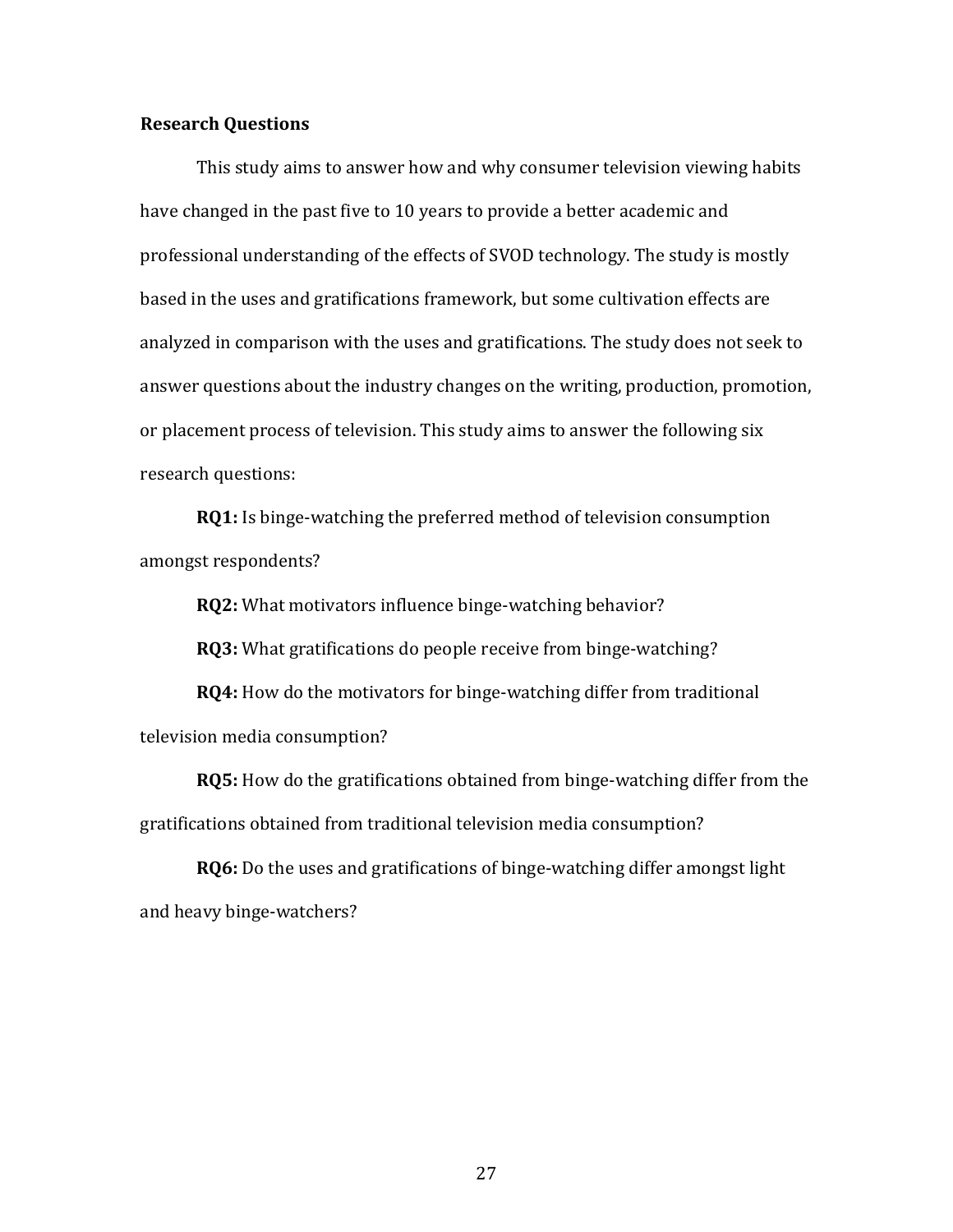### **Chapter 3: Methodology**

# **Sample**

Participants (*N*=127) in the study were drawn from current undergraduates enrolled in Wichita State University's introductory communication courses. Although this convenience sample would not normally be ideal for representative data, Marsh, Ferra, & Anuseviciute viewed the age range of 18-35 as the most common binge-watching age range, making the sample appropriate for the current study (2014). The participants ranged in age from 18 to 51 ( $M = 21.85$ ,  $SD = 5.92$ ). Depending on the course the students were enrolled in, the students either fulfilled a university research requirement for the course or earned extra credit for participating in the study. All participation was voluntary. The study includes both quantitative and qualitative measures. Students were able to participate in both measures because of a lack of time to complete the study and a lack of large pool of participants to draw from.  $9.4\%$  (n=12) of participants provided data in both the quantitative and qualitative portion of the study.

# **Research Design**

 

**Survey.** The study electronically administered a survey to n=121 participants.<sup>1</sup> The participants in the quantitative section of the study ranged from 18 to 51 years old (M=21.85, *SD =*5.92) with 49.6% male and 50.4% female, exactly matching the gender make-up of the United States from 2011-2015 (World Bank, 2016). The majority of participants were white  $(64.5\%, n=78)$ , followed by Asian

<sup>&</sup>lt;sup>1</sup> A sample of n=121 is generalizable to a population of  $10,000,000$  with  $\pm 10\%$  error.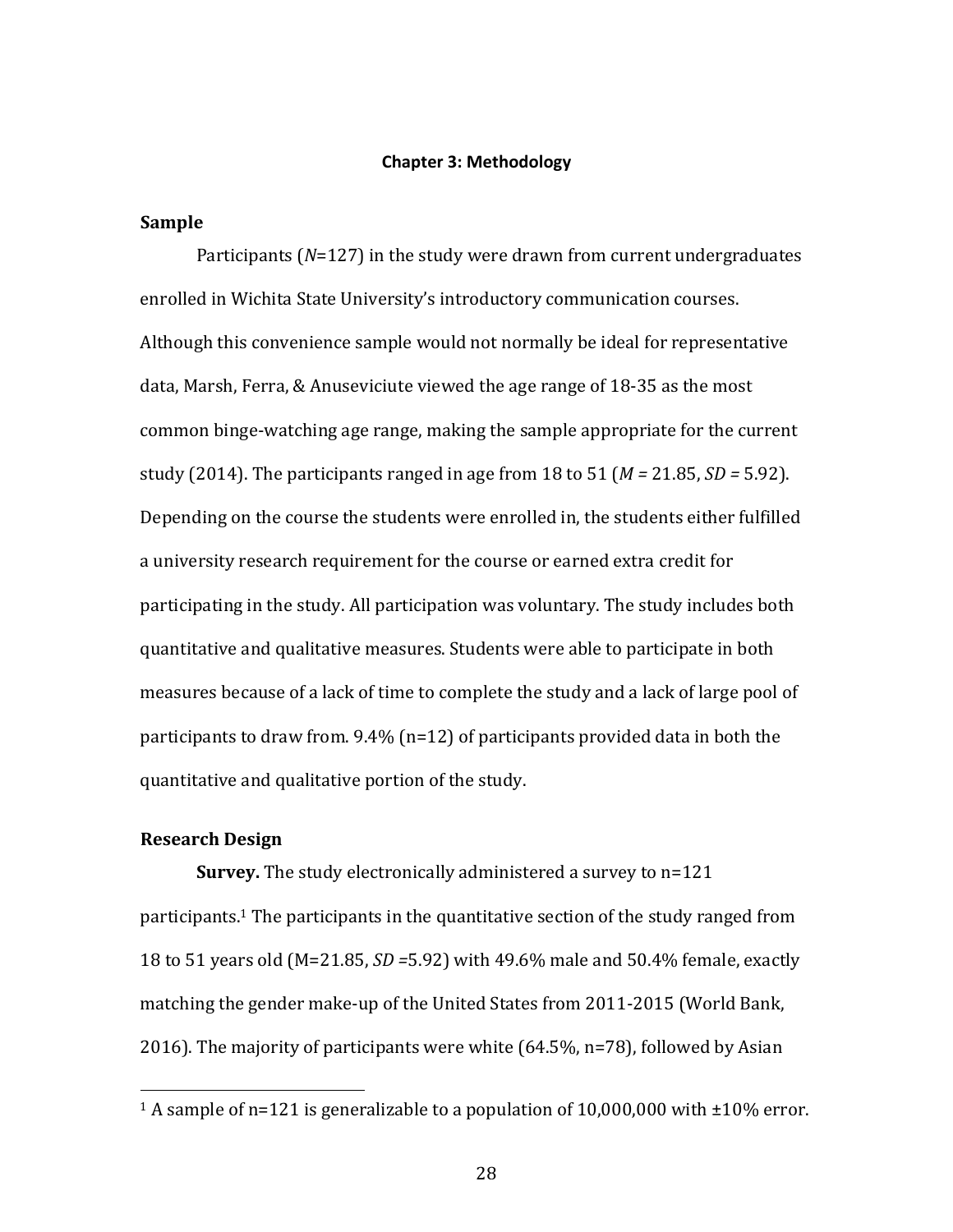$(15.7\%, n=19)$ , Other  $(9.9\%, n=12)$ , Hispanic  $(5.8\%, n=7)$ , and African American  $(4.1\%, n=5)$ . 61.2% of participants  $(n=74)$  were single, 31.4%  $(n=38)$  in a relationship,  $5.8\%$  (n=7) married, and  $1.7\%$  (n=2) divorced. Participants electronically answered questions about their demographics, weekly television consumption, and their reasoning behind watching television. Students registered to complete the survey through ElliottSchool.info, a Wichita State University website that uses Lime Survey, an open source software built into the system, to gather survey data. Upon registering, students were informed that the study was designed to investigate television consumption patterns and that they would be asked about their consumption behaviors throughout the survey. The students were informed that their information would remain anonymous, that participation in the survey was entirely voluntary, and that they did not have to answer any questions that made them uncomfortable. All students signed the consent form before completing the survey.

At the beginning of the survey, students answered questions about their demographics and detailed the total hours of television they consumed each day in the past week. After answering these questions, participants were given the definition of binge-watching (as stated earlier) and asked whether they are a bingewatcher. If yes, the survey respondents answered questions on the uses and gratification of binge-watching scale, which was constructed for the study. If no, the survey respondents were given the same scale with a semantic differential. For example, binge-watchers would see a statement such as "I connect with characters and form personal relationships with characters while **binge-watching.**"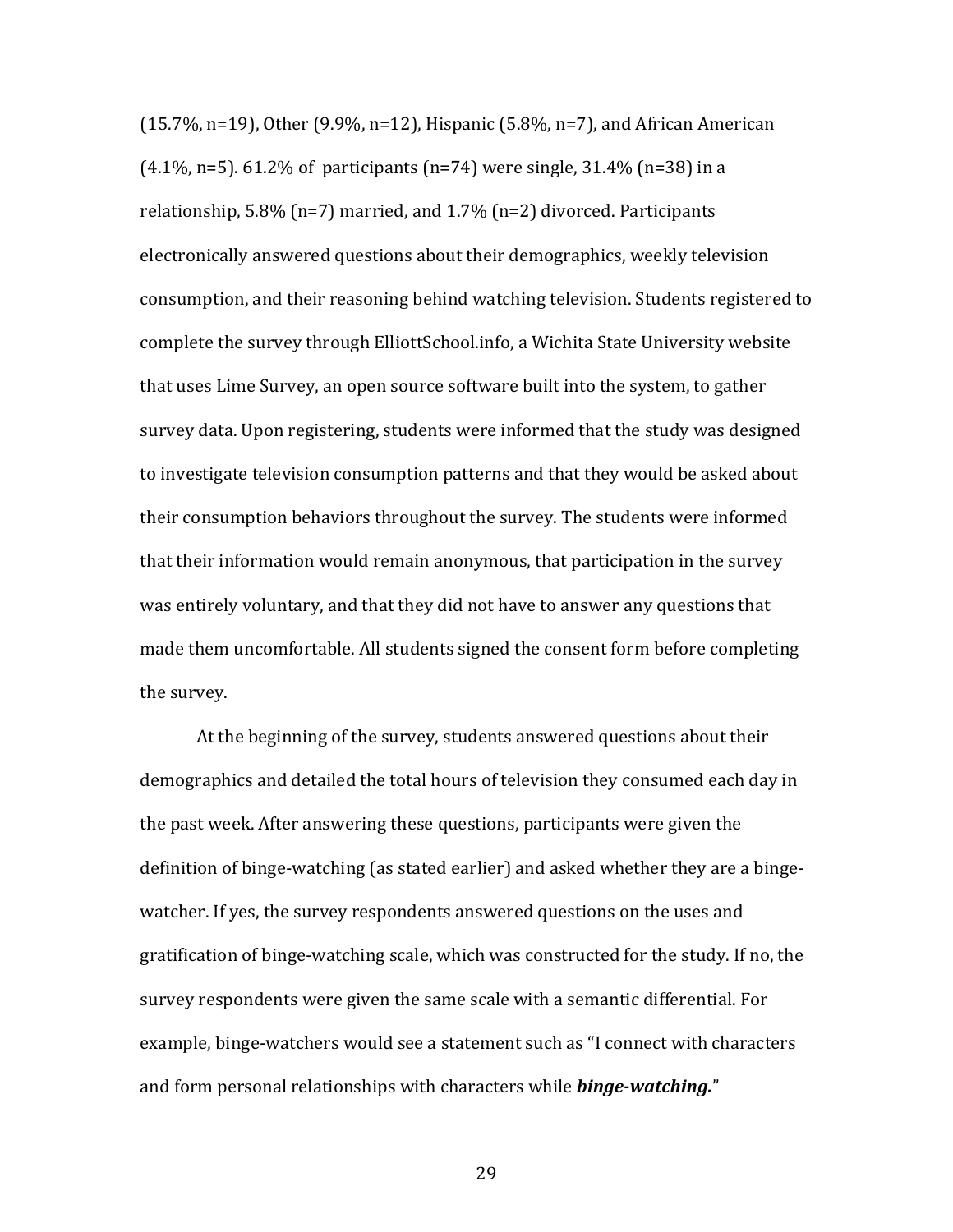Traditional watchers would see a similar statement with a semantic differential such as "I connect with characters and form personal relationships with characters while **watching**."<sup>2</sup> By using the same scale with minor vernacular changes, the two groups could be compared during statistical analysis.

Although the uses and gratifications of binge-watching scale was developed for the study, pre-tests of the scale done within the current study showed strong reliability  $(\alpha = .921)$ . The scale consisted of 30 items measured on a 10-point Likert scale; the Likert scales were flipped randomly throughout the survey, but the data was cleaned during analysis so responses rated from 1 (strongly disagree) to 10 (strongly agree). The survey used the five categories found in McQuail's uses and gratifications of television to determine reasons why consumers binge-watch (2010). 15 items measured gratifications sought by binge-watching, and 15 items measured gratifications obtained by binge-watching. For example, sample items for McQuail's educational use and gratification category include "I binge-watch television so I can learn more about the world"(gratification sought) and "I feel more educated after binge-watching" (gratification obtained). The four remaining categories asked about relationships with characters, entertainment, escapism, and social aspects of television.

The results from the uses and gratifications of binge-watching scale were analyzed by calculating the mean for each of McQuail's categories. Since each category had measurements from three items, the items were combined to calculate a mean score on a 30-point scale. Higher scores provided a good indication of a

 $2$  The bold and italic formatting was not included in the survey. The formatting was added to make the semantic differential more easily visible to readers.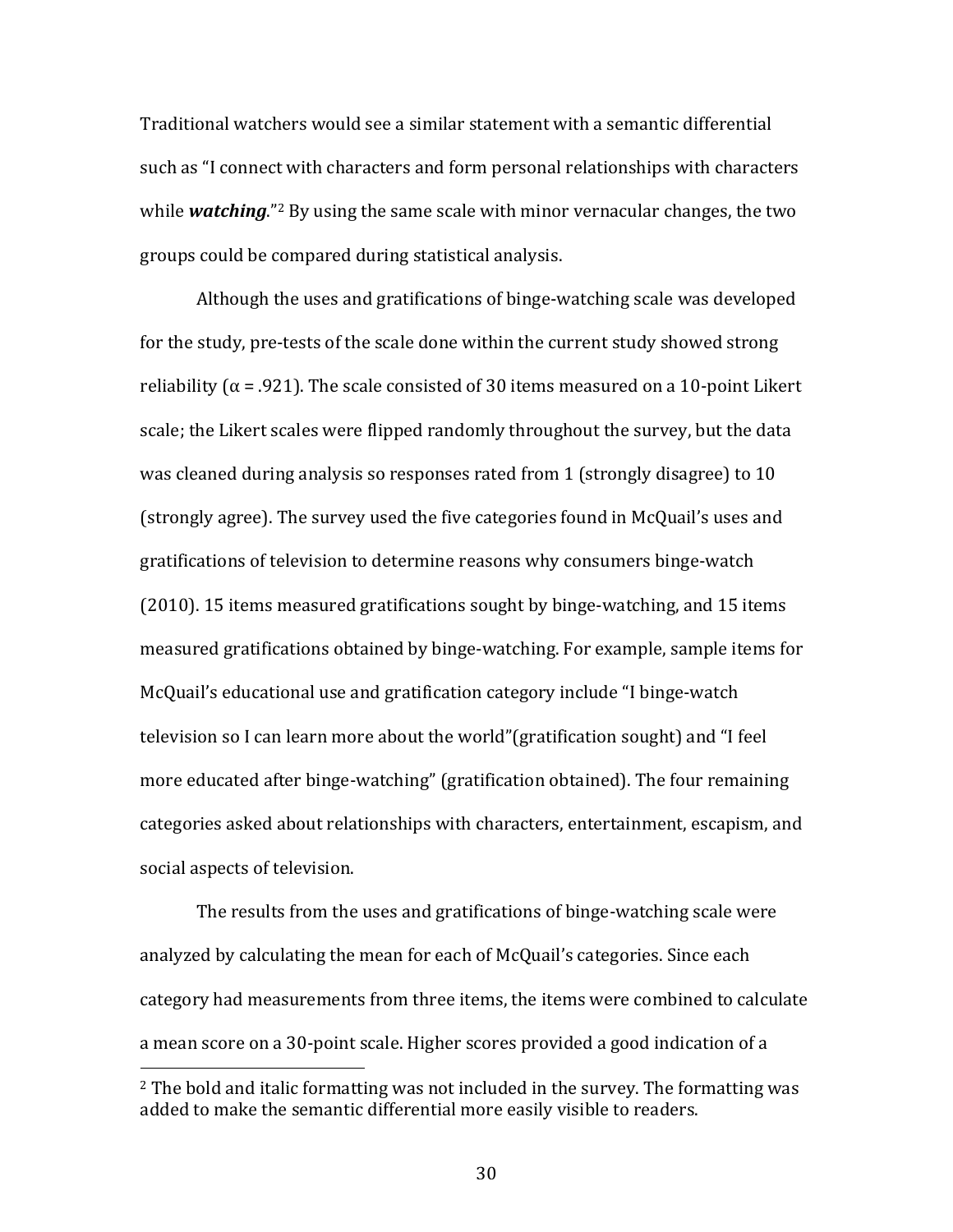more prominent uses and gratifications category  $(\alpha = .716)$ . Additionally, Independent Sample T-tests and ANOVA tests looked for statistically significant differences between binge-watchers and non-binge-watchers, cultivation groups and demographics within the means for each uses and gratifications category.

**Focus Groups.** Three focus groups  $(n=18)$ , ranging in size from four to seven participants, were held to discuss television consumption habits, the uses and gratifications participants receive from binge-watching, and how the bingewatching experience differs from linear television consumption. Participants ranged from 18 to 50 years old ( $M = 22.33$ ,  $SD = 8.25$ ) with 78% males and 22% females. The majority of participants were white  $(72%)$ , followed by Asian  $(10%)$ , Black  $(6\%)$ , Latino  $(6\%)$ , and Multi-Racial  $(6\%)$ .

Before beginning the focus group, participants were given an informed consent form to read and sign. The researcher informed participants that their personal information would remain anonymous, their participation in the survey was entirely voluntary, and that they did not have to answer any questions that made the students uncomfortable. All students signed the consent form before participating in the focus group.

The focus groups were audio recorded, transcribed, and thematically coded using axial coding and theory-driven coding (Strauss and Corbin, 1990). Axial coding recognizes categories identified by past research, in this case McQuail's analysis of uses and gratifications. While McQuail identifies the five uses and gratifications categories, he does not outright define the categories. Thus, theory-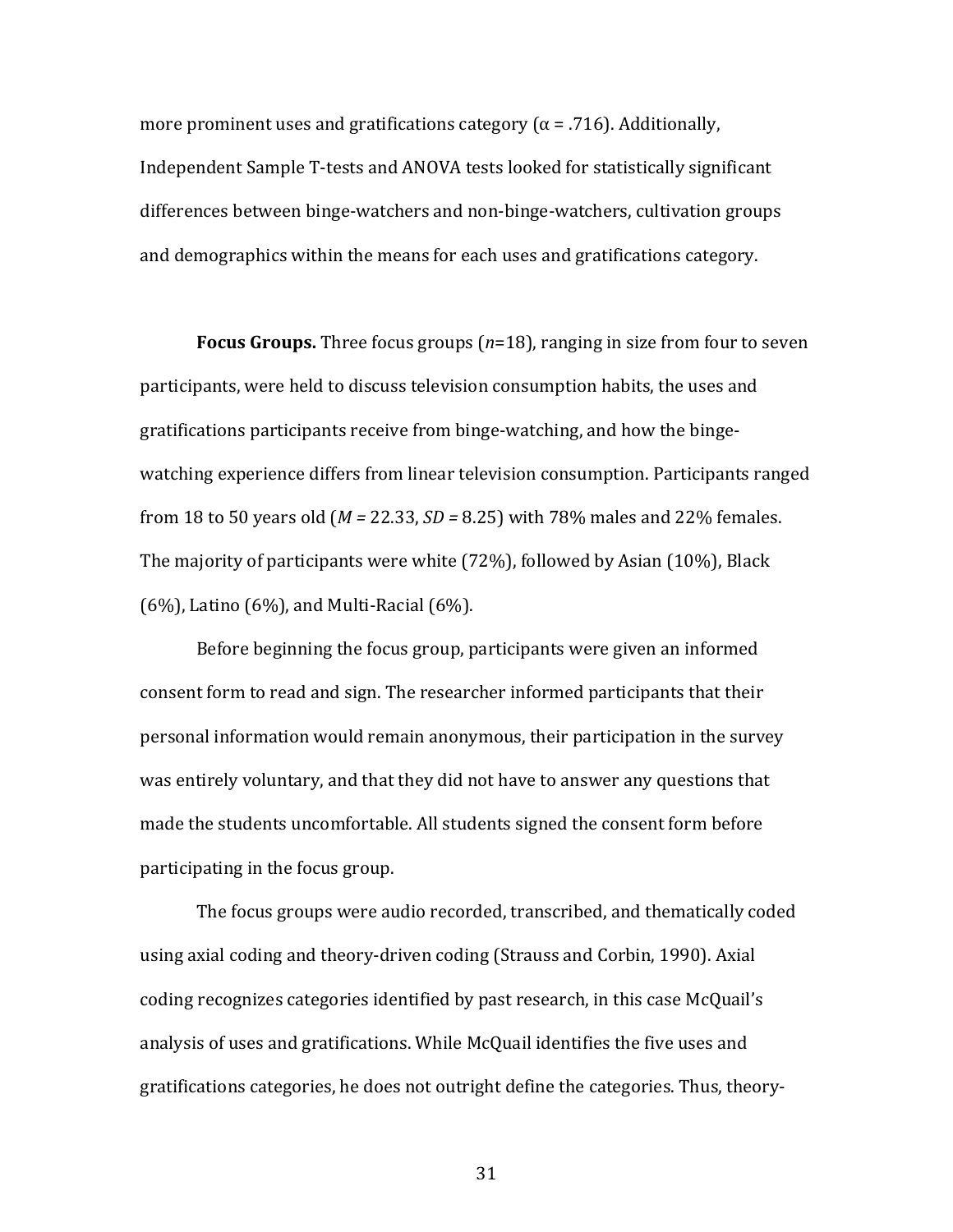driven coding was used to develop the categorical codes. Theory-driven coding takes place in three stages:  $(1)$  designing the study with the theory in mind,  $(2)$ developing themes and a code, and (3) validating and using the code. Since uses and gratifications theory and cultivation theory provided the theoretical framework for the study, stage one of the theory driven coding was completed through the axial coding of McQuail. Second, themes and codes were developed. Since McQuail already provided the uses and gratifications categories, initial codes were drawn from the data and prior research. As the data was coded, the thematic codes' definitions were adapted to match the raw data. During this stage, sub-categories were developed.

The initial coding in the study used McQuail's five main categories of uses and gratifications, defined as:

- 1. Education: The television media was used as a way to gain knowledge about a topic or about the world. Typical forms of television media included in this area would be documentary shows and news programs.
- 2. Entertainment: The television media provides excitement, amusement, and arousal through the narrative or action in the show.
- 3. Social: The television media provides a basis for/against social interaction outside of the media; the media is either used to avoid interacting with others, to interact with others (by bonding through common media consumption experience), or through suggestions from other individuals.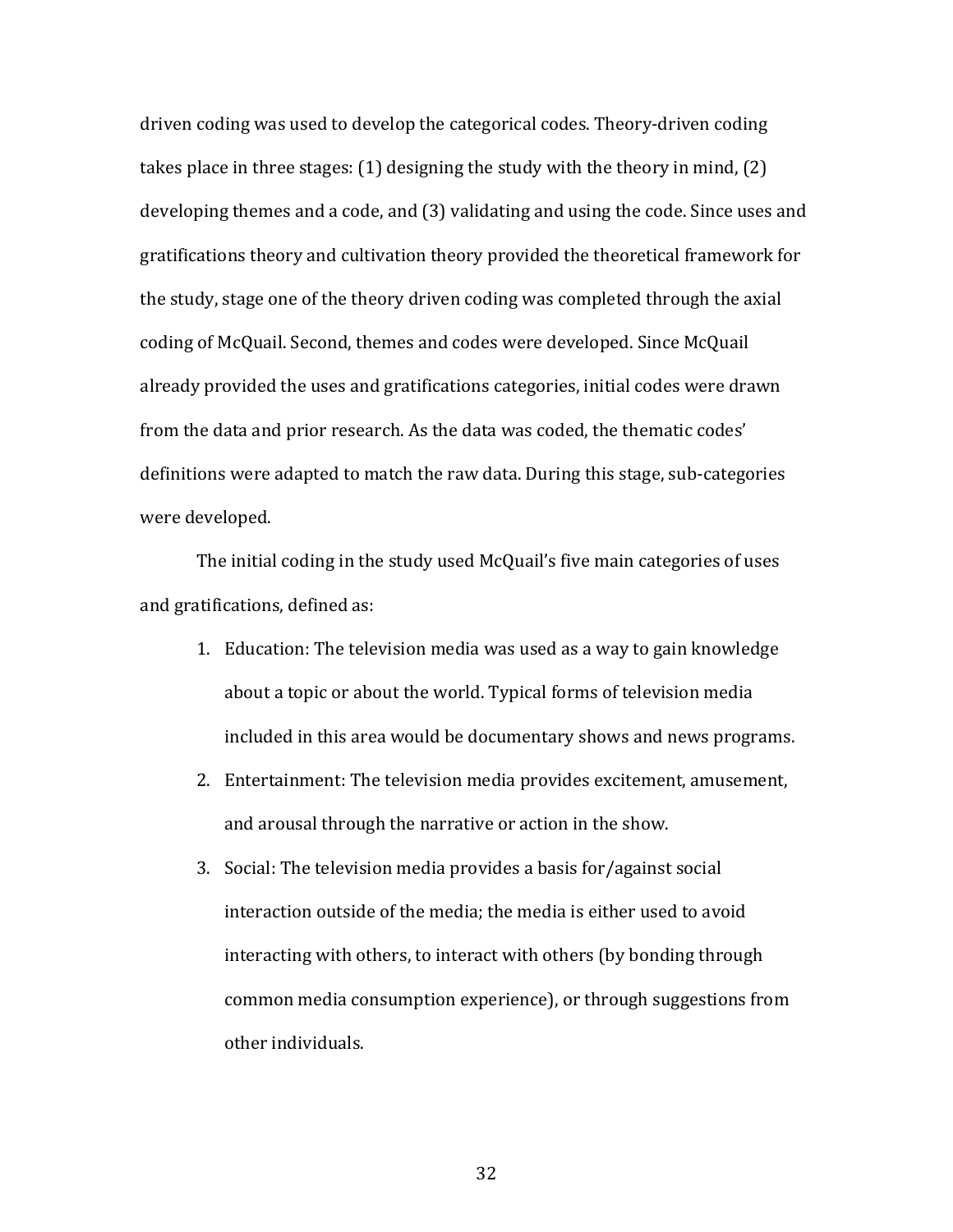- 4. Character: The characters present in the television media displace actual human interaction through identification with characters (Horton and Wohl, 1956; Rosengren and Windahl, 1989).
- 5. Escapism: The television media provides a way to unwind and escape from other aspects of life.

Some of the categories can cross over since television consumption does not only occur because people are looking for a single usage of the media. For example, an individual might watch television because they want to escape from a bad day at work as well as be entertained. The individual's consumption can be multipurposed. The data was analyzed by each individual code as well as through a relational view of the codes.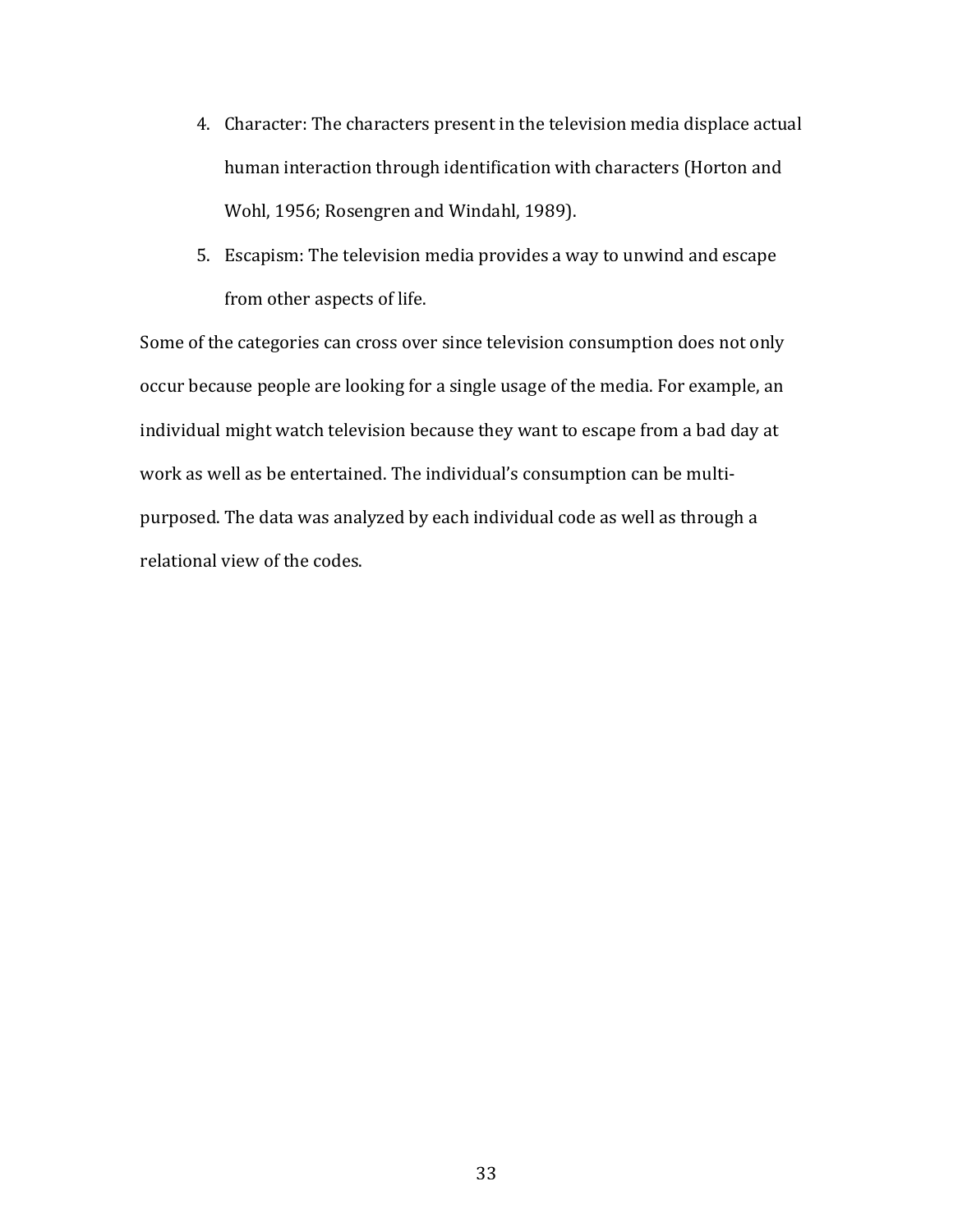#### **Chapter 4: Findings**

#### **Survey**

**Demographics of binge-watchers.** 62.5% (n=75) of total respondents  $(n=121)$  reported binge-watching behavior and answered the survey questions on binge-watching. Binge-watchers averaged 21.43 years of age (SD=5.29). Bingewatchers are commonly between the ages of 18 and the mid 30s (Marsh, Ferra,  $&$ Anuseviciute, 2014; Shannon-Missal, 2013), so the respondents were split into two groups (younger than 35, and older than 35) for an independent t-test to examine whether age affected likelihood to binge-watch. No statistically significant difference existed between age groups. An independent t-test was conducted to examine whether there was a significant difference between biological sexes in relation to the likelihood to binge-watch. The test revealed a statistically significant difference between males and females' likeliness to binge-watch  $(t = 2.24, df = 115.7, p = .027)$ . Females  $(M = 1.28, SD = .45)$  reported a higher likelihood to binge-watch than males (*M* = 1.47, *SD* = .5).<sup>1</sup> One-way Analysis of Variance (ANOVA) tests were calculated to see if ethnicity, school class (freshman, sophomore, junior, senior), or marital status affected an individual's likelihood to binge-watch. No statistically significant differences existed between any ethnic, class-based, or marital groups. The bingewatching population of respondents reported binge-watching an average of 14.64

<sup>&</sup>lt;sup>1</sup> If a person was a binge-watcher, the data was coded as a 1. If the person watched television traditionally, the data was coded as a 2. Thus, a lower mean equals a higher likelihood of being a binge-watcher.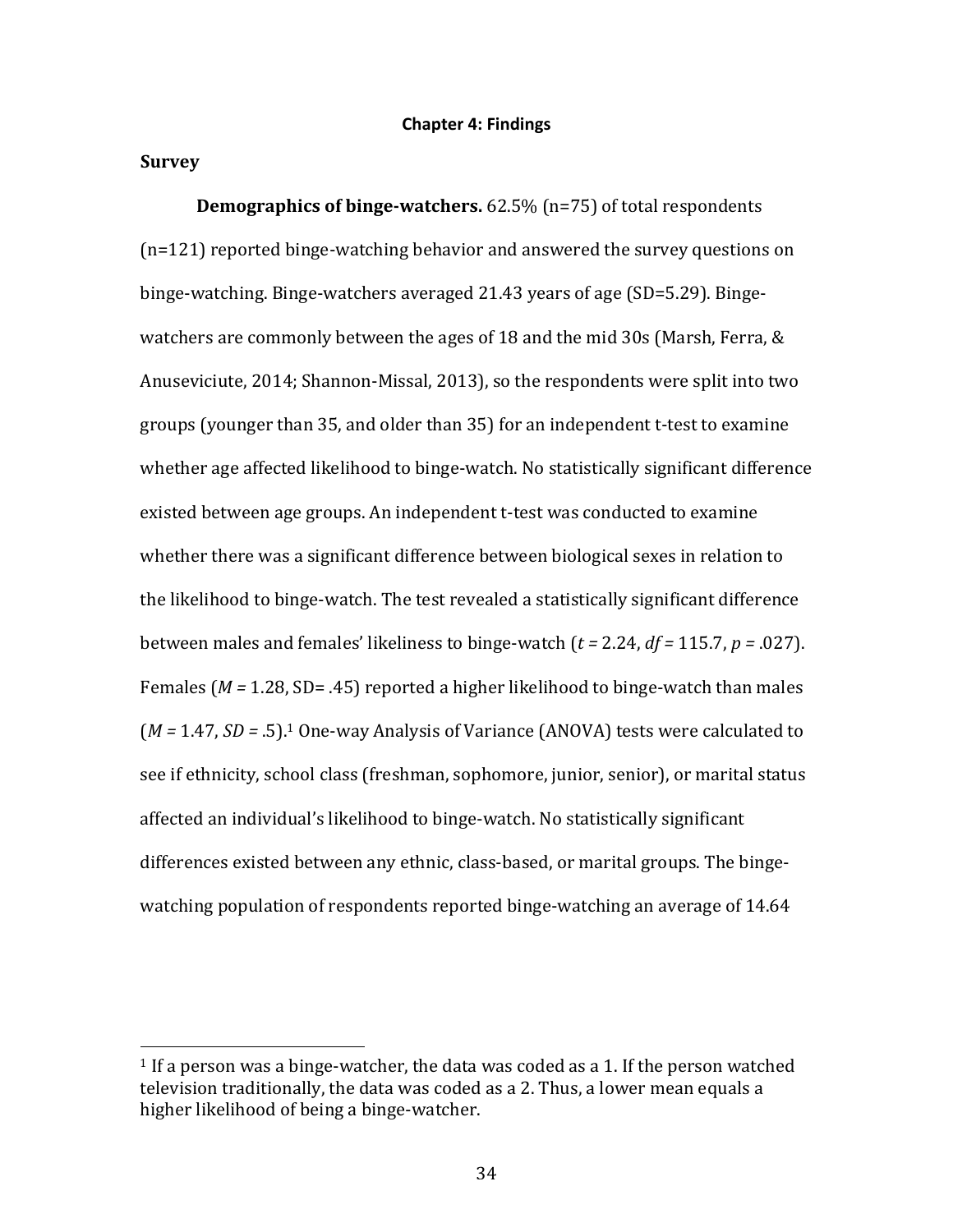hours  $(SD=11.01)$  of television within the last week with an overall range of zero hours consumed to 55 hours consumed.<sup>2</sup>

**The uses and gratifications of binge-watching.** Descriptive statistics were used to analyze the mean responses of binge-watching participants  $(n=74)$  on the 10 categories of gratifications sought and obtained while binge-watching. Each category consisted of three 10-point Likert scale items combined to have a maximum mean of 30 and a minimum of 3. The five gratifications sought from binge-watching ranked (from highest to lowest ranked gratification) to be entertained  $(M = 26.86, SD = 4.21)$ , to escape from daily life  $(M = 22.69, SD = 7.39)$ , to identify with characters  $(M = 22.46, SD = 8.02)$ , to be social  $(M = 21.26, SD = 6.74)$ , and to become educated ( $M = 11.49$ ,  $SD = 6.61$ ). The five gratifications obtained from binge-watching ranked (from highest to lowest ranked gratification) being entertained  $(M = 23.76, SD = 5.89)$ , identifying with characters  $(M = 22.01, SD =$ 7.98), sociability (*M* = 20.57, *SD* = 7.1), escaping (*M* = 18.49, *SD* = 7.47), and becoming more educated  $(M = 14.58, SD = 6.82)$ .

Independent t-tests and ANOVA tests were run to analyze between group differences amongst the uses and gratifications of binge-watching in regards to gender, age, ethnicity, class in school, and marital status. While most differences were not statistically significant, a few statistically significant differences stood out.

By testing ethnicity as the independent variable and the 10 uses and

<sup>&</sup>lt;sup>2</sup> Future studies should include GPA within the demographic breakdown. If a student is spending one third of their week binge-watching (55 hours), their GPA might suffer.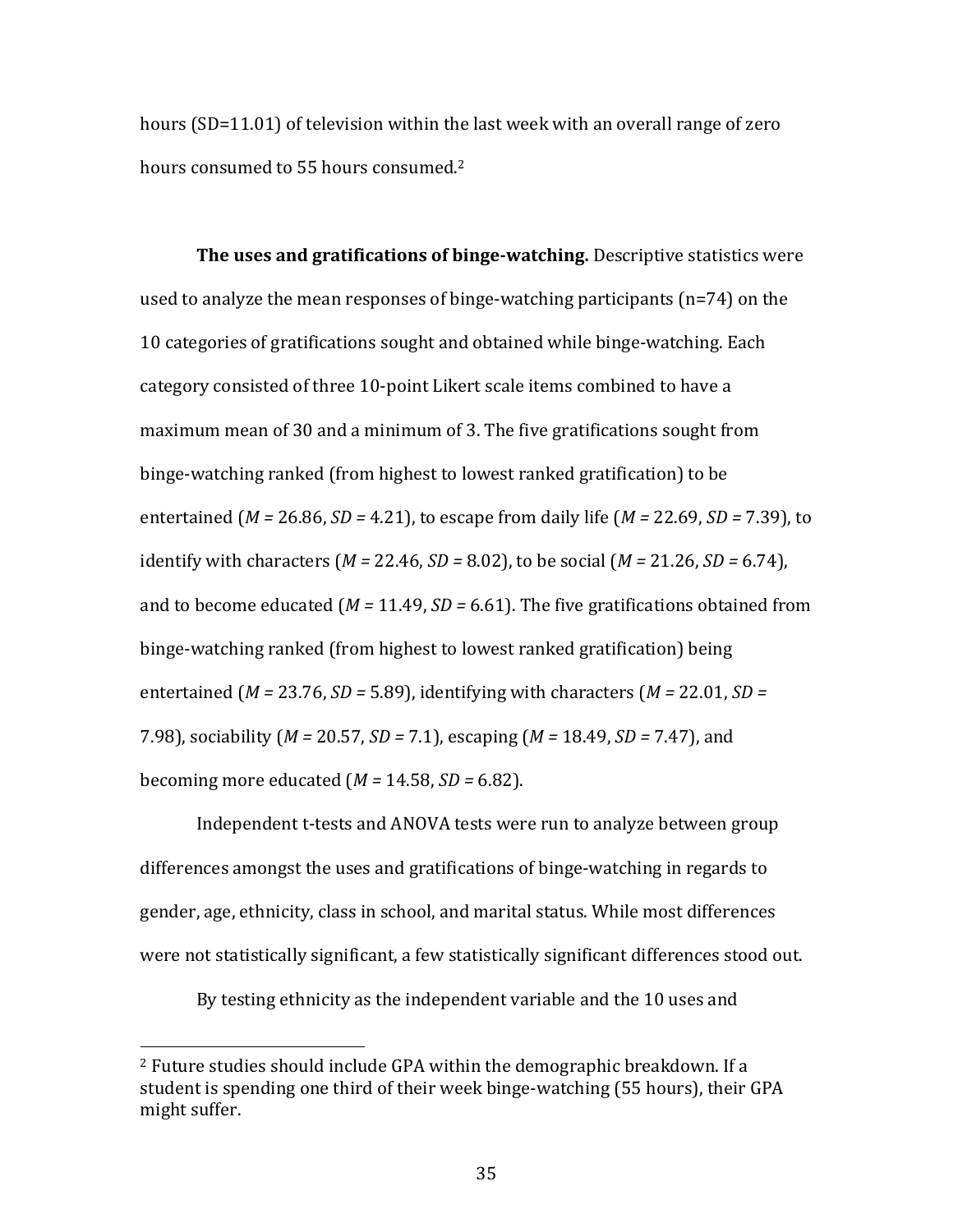gratifications of binge-watching categories as dependent variables in an ANOVA test, a significant difference was noted in regards to the entertainment gratification obtained category  $(F(4, 69) = 2.509, p = .05, \eta^2 = .348)$ . In a follow-up to this test, a Tukey HSD post hoc was conducted. The Tukey HSD post hoc indicated that there was a significant difference between the entertainment gratification obtained between people of White ethnicity  $(M = 24.88, SD = 5.46)$  and the Other ethnicity  $(M$ *=* 16.5, *SD =* 4.65).

The only other statistically significant difference was found by testing class in school as the independent variable and the 10 uses and gratifications of bingewatching categories as dependent variables in an ANOVA test. A significant difference was found in regards to the social gratification obtained category  $(F(3,$ 70) = 6.68,  $p < .001$ ,  $\eta^2$  = .24) and the relationship to character gratification obtained  $(F(3, 70) = 2.92, p = .04, \eta^2 = .173)$ . In a follow-up to this test, a Tukey HSD post hoc was conducted. The Tukey HSD post hoc indicated that there was a significant difference in the relationship to character gratification obtained between freshmen  $(M = 25.04, SD = 5.84)$  and juniors  $(M = 17.88, SD = 10)$ . The Tukey HSD post hoc also indicated that there were significant differences in the social gratification obtained between freshmen  $(M = 24, SD = 5.1)$  and sophomores  $(M=15.94, SD = 7.15)$  as well as sophomores and juniors  $(M = 21.94, SD = 7.05)$ .

**The uses and gratifications of traditional watching.** Descriptive statistics were used to analyze the mean responses of binge-watching participants  $(n=45)$  on the 10 categories of gratifications sought and obtained while binge-watching. Each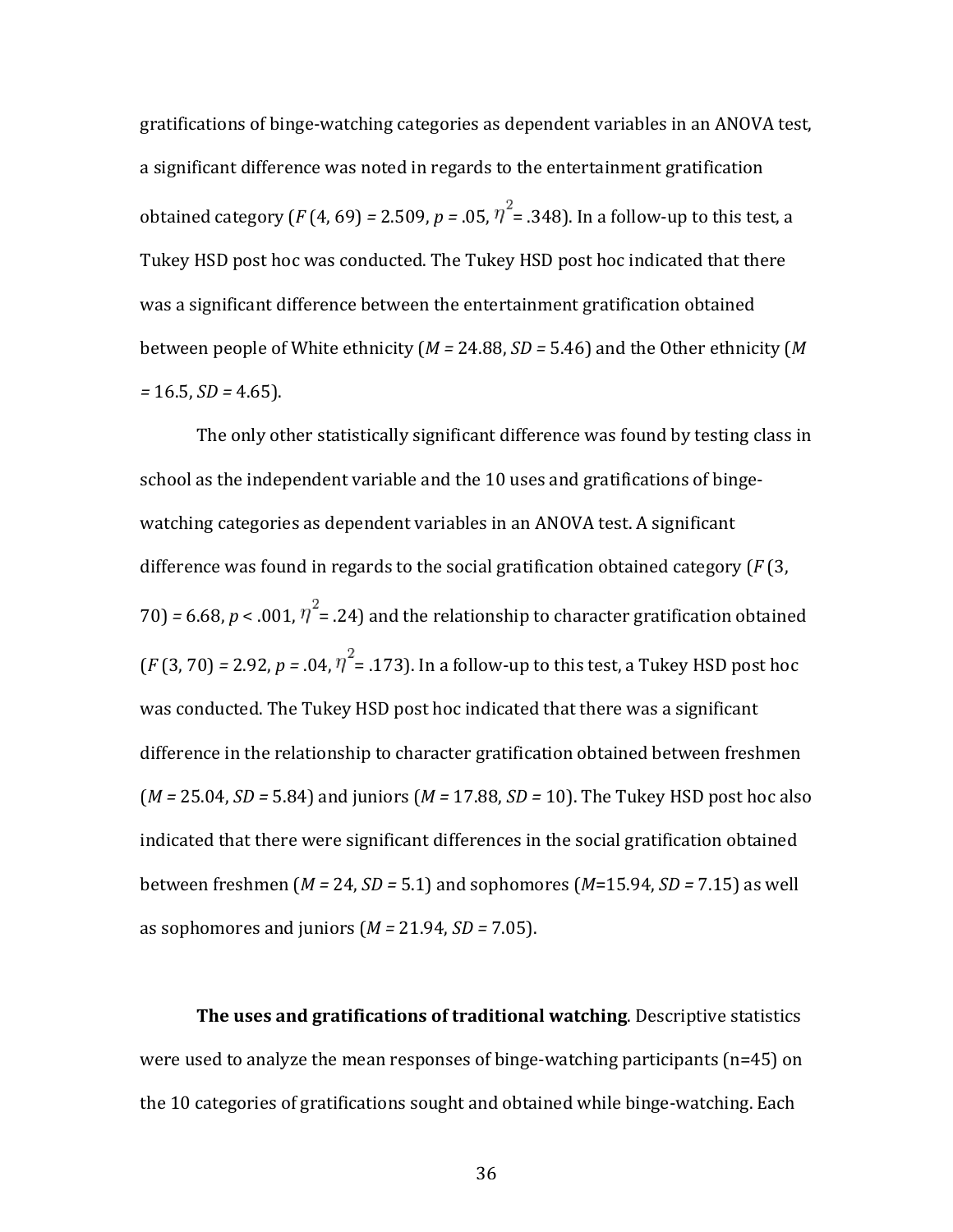category consisted of three 10-point Likert scale items combined to have a maximum mean of 30 and a minimum of 3. The five gratifications sought from traditional watching ranked (from highest to lowest ranked gratification) to be entertained  $(M = 24.38, SD = 5.59)$ , to escape from daily life  $(M = 21.18, SD = 6.39)$ , to be social (*M* = 18.87, *SD* = 7.87), to identify with characters (*M* = 18.71, *SD* = 7.73), and to become educated  $(M = 17.38, SD = 7.84)$ . The five gratifications obtained from traditional watching ranked (from highest to lowest ranked gratification) being entertained  $(M = 21.33, SD = 7.08)$ , escaping  $(M = 18.64, SD = 7.34)$ , identifying with characters ( $M = 18.53$ ,  $SD = 8.17$ ), becoming more educated ( $M = 17.84$ ,  $SD = 6.78$ ), and sociability (*M* = 16.96, *SD* = 7.77).

Independent t-tests and ANOVA tests were run to analyze between group differences amongst the uses and gratifications of binge-watching in regards to gender, age, ethnicity, class in school, and marital status. While most differences were not statistically significant, a few statistically significant differences stood out.

A statistically significant difference was found in regards to the education gratification sought category (*F* (2, 42) = 3.98, *p* = .008,  $\eta^2$  = .489), the entertainment gratification sought category (*F* (2, 42) = 3.99, *p* = .008,  $\eta^2$  = .492), and the education gratification obtained category (*F* (2, 42) = 3.36, *p* = .018,  $\eta^2$  = .438) when using ethnicity as the independent variable and the 10 uses and gratifications of traditional watching categories as dependent variables in an ANOVA test. In a follow-up to this test, a Tukey HSD post hoc was conducted. The Tukey HSD post hoc indicated that there was a significant difference in the education gratification sought category between people of the White ethnicity  $(M = 14.24, SD = 7.55)$  and African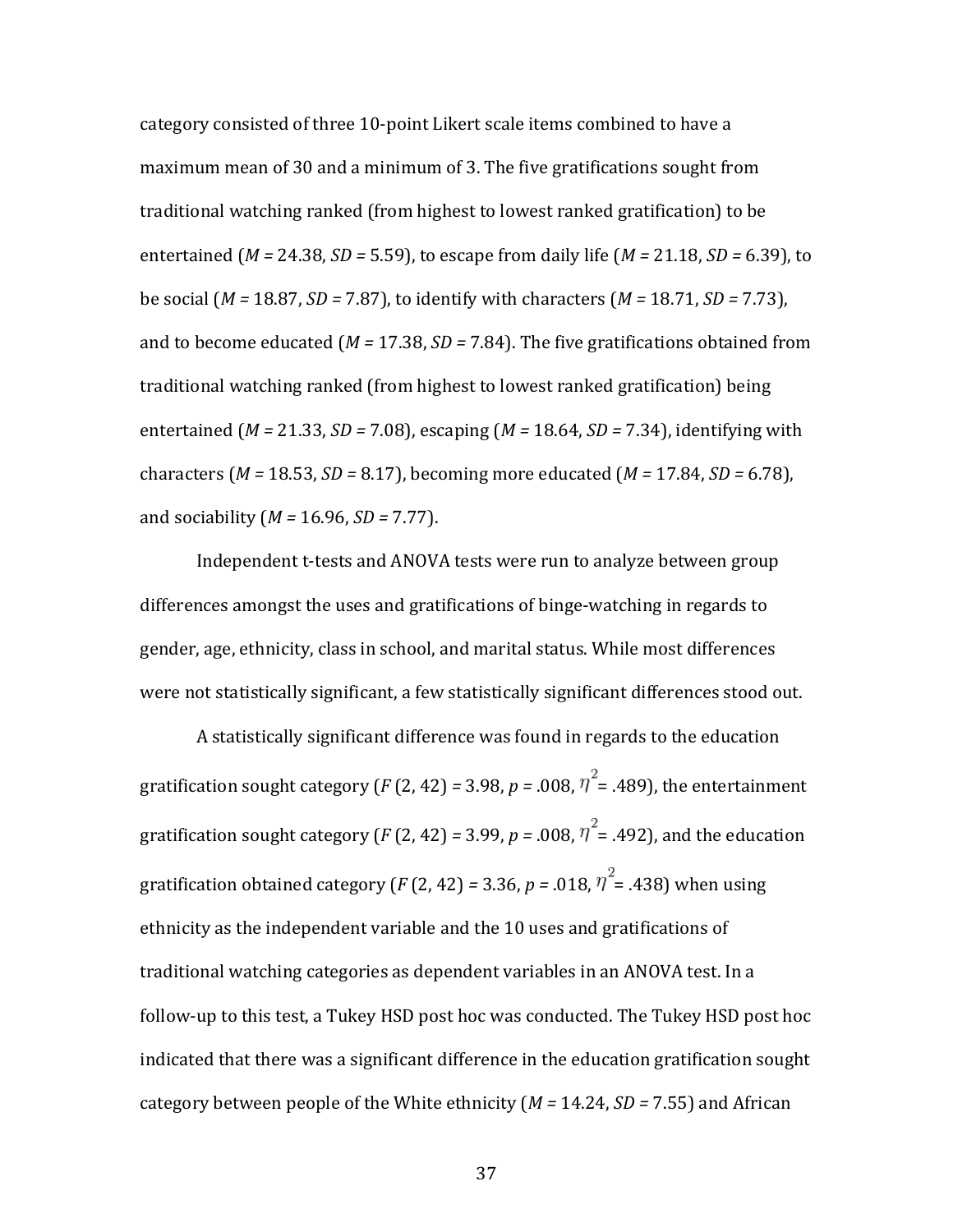American ethnicity  $(M = 28, SD = 0)$ . The Tukey HSD post hoc also indicated that there were significant differences in the entertainment gratification sought category between different ethnic groups of people. People of the White ethnicity (*M* = 25.28, *SD* = 5.75), African American ethnicity (*M* = 28, *SD* = 1.73), Asian ethnicity *M* = 25.71, *SD* = 3.77), and Hispanic ethnicity (*M* = 27.5, *SD* = 3.54) were more likely to watch for entertainment than people of Other ethnicities ( $M = 18.25$ ,  $SD = 3.45$ ). Finally, the Tukey HSD post hoc indicated that although there was initially a statistically significant difference between groups in the education gratification obtained category, there were not significant differences. People of Asian ethnicity  $(M =$ 23.57, *SD* = 5.83) and Hispanic ethnicity  $(M = 10, SD = 9.9)$  neared statistically significant difference  $(p = .06)$ .

Lastly, by testing marital status as the independent variable and the 10 uses and gratifications of traditional watching categories as dependent variables in an ANOVA test, a significant difference was found in regards to the entertainment gratification sought category (*F* (2, 42) = 11.37, *p* < .001,  $\eta^2$  = .541) and the escape gratification sought  $(F(2, 42) = 6.23, p = .004, \eta^2 = .576)$ . In a follow-up to this test, a Tukey HSD post hoc was conducted. The Tukey HSD post hoc indicated that there was a significant difference in the entertainment gratification sought between single people  $(M = 24.84, SD = 4.53)$  and married people  $(M = 12.33, SD = 8.5)$  as well as married people and people in a relationship  $(M = 26.15, SD = 3.76)$ . The Tukey HSD post hoc also indicated that there were significant differences in the escapism gratification sought between single people  $(M = 21.66, SD = 5.07)$  and married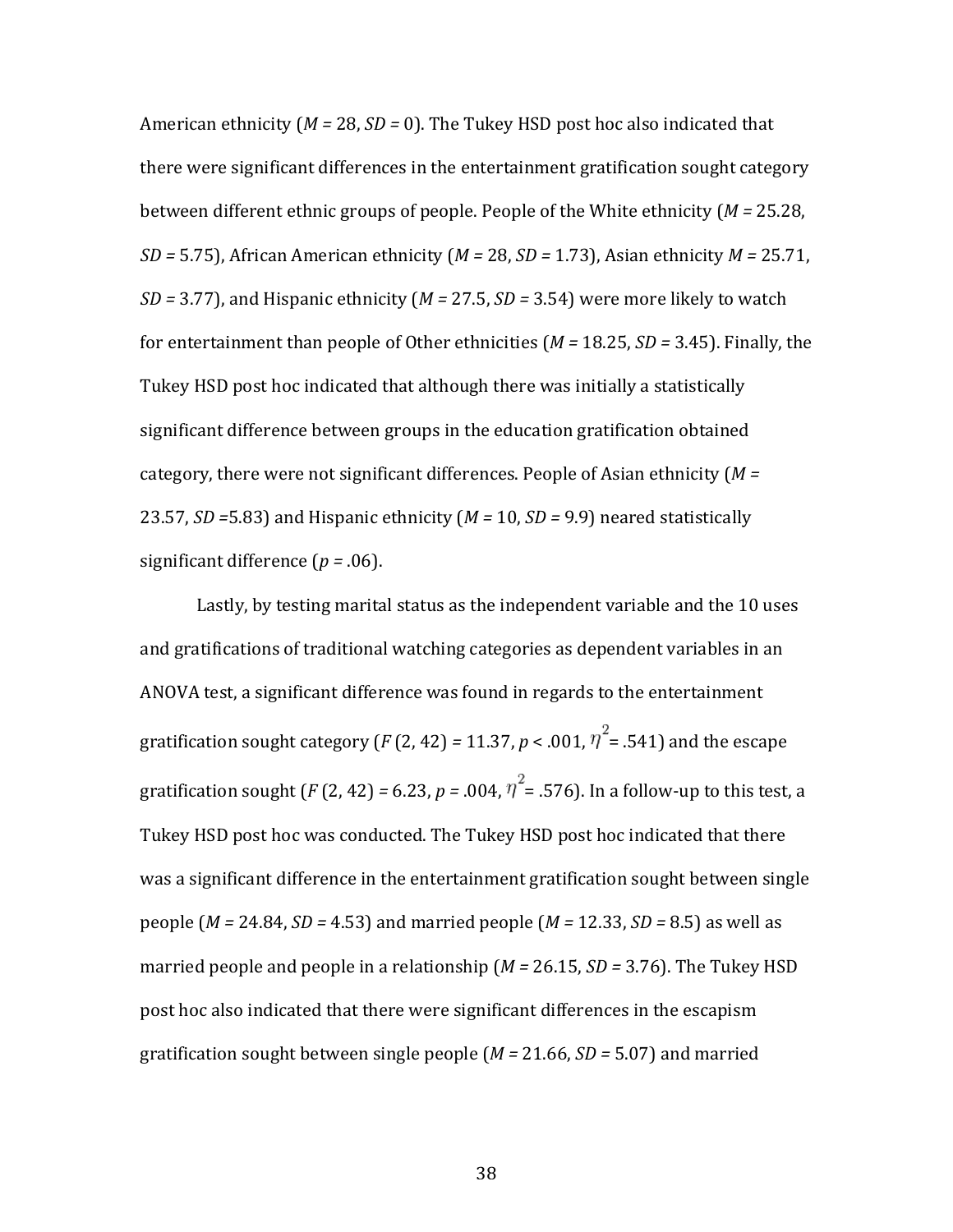people  $(M = 10, SD = 6.25)$  as well as married people and people in a relationship  $(M<sup>2</sup>)$ *=* 22.69, *SD =* 7.01).

**Comparing binge-watching and traditional watching**. The means of the 10 uses and gratifications sought and obtained while binge-watching and watching traditionally were compared through an independent sample t-test (See figure 1.2) for a side-by-side comparison of the means of the uses and gratifications for bingewatchers and traditional watchers). Many statistically significant differences on the gratifications sought and obtained were found between the two groups.



Figure 1.2 A comparison of the mean scores for each uses and gratifications sought (GS) and obtained **(GO)** category by the type of television consumer.

The test revealed a statistically significant difference on the education gratification sought  $(t = -4.21, df = 81.16, p < .001)$ , the relationship with characters gratification sought ( $t = 2.53$ ,  $df = 95.75$ ,  $p = .013$ ), the entertainment gratification sought ( $t = 2.575$ ,  $df = 74.33$ ,  $p = .012$ ), the education gratification obtained ( $t = -$ 2.54,  $df = 93.59$ ,  $p = .013$ ), the relationship to character gratification obtained ( $t =$ 2.27,  $df = 91.35$ ,  $p = .025$ ), and the social gratification obtained ( $t = 2.54$ ,  $df = 86.65$ ,  $p = 2.54$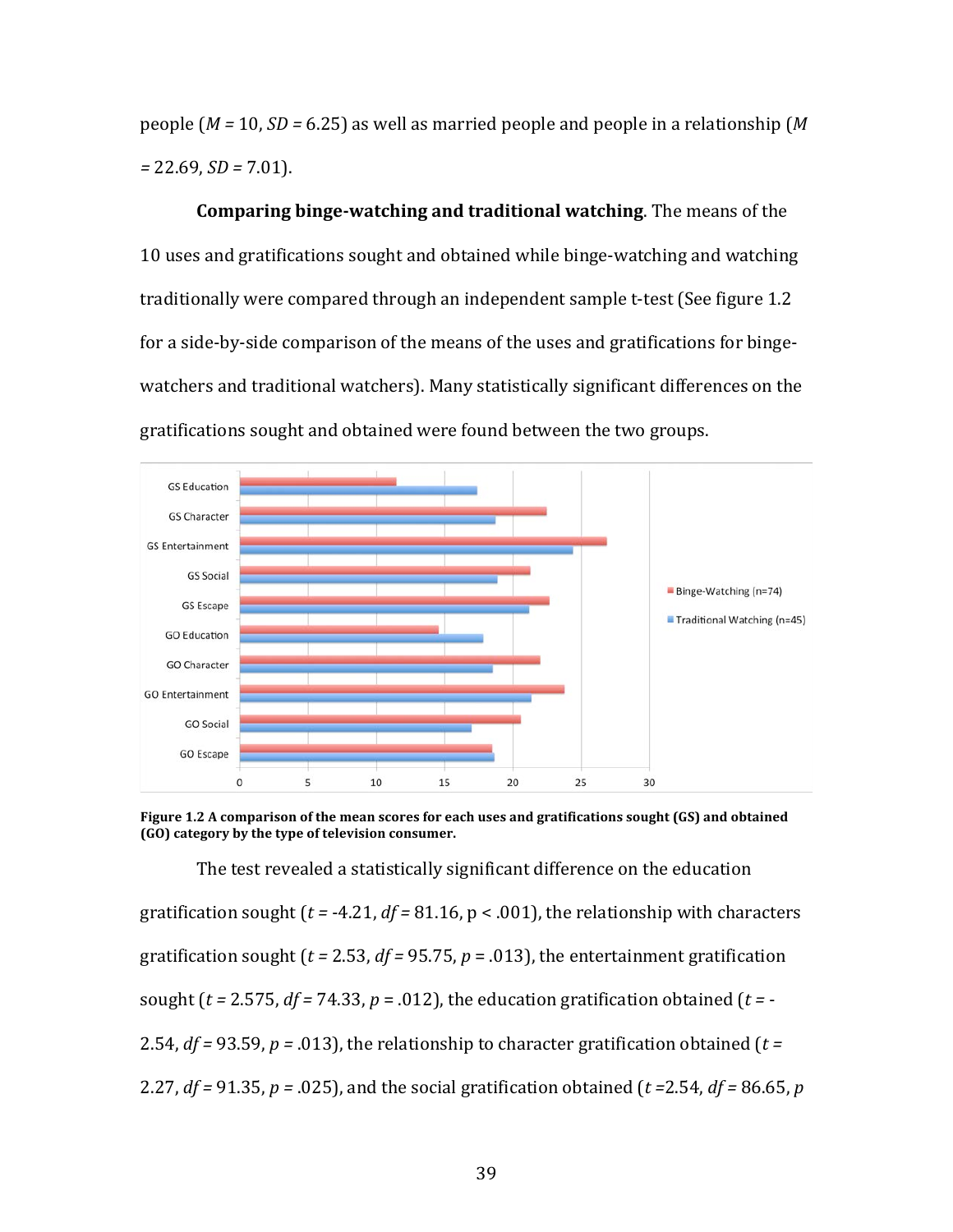*=* .013) between binge-watchers and traditional watchers. Traditional watchers (*M =* 17.38, *SD* = 7.84) were more likely to consume television to seek out educational information than binge-watchers  $(M = 11.49, SD = 6.61)$ . Binge-watchers  $(M = 22.6,$ *SD* = 8.02) were more likely to seek out relationships with characters than traditional watchers  $(M = 18.71, SD = 7.73)$ . Respondents were looking for more entertainment while binge-watching  $(M = 26.86, SD = 4.21)$  than watching traditionally  $(M = 24.38, SD = 5.59)$ . Traditional watchers  $(M = 17.84, SD = 6.77)$ reported obtaining a higher level of education through watching than bingewatchers (*M* = 14.58, *SD* = 6.82). Binge-watchers (*M* = 22.01, *SD* = 7.98) reported obtaining a stronger relationship to characters than traditional watchers  $(M=18.53)$ , *SD* = 8.17). Binge-watchers ( $M = 20.57$ , *SD* = 7.1) also reported obtaining a higher level of sociability through watching than traditional watchers (*M* = 16.96, *SD* = 7.77)

#### **Cultivation differentials between binge-watching and traditional**

**watching.** Respondents were also binned based on the total amount of hours consumed weekly. SPSS automatically binned the respondents into two groups based on the median, breaking the groups at the 12 hours of weekly consumption mark. Respondents who reported binge-watching less than 12 hours of television in the past week were considered light binge-watchers, and respondents who reported binge-watching more than 12 hours of television in the past week were considered heavy viewers. The 10 uses and gratification categories were analyzed for between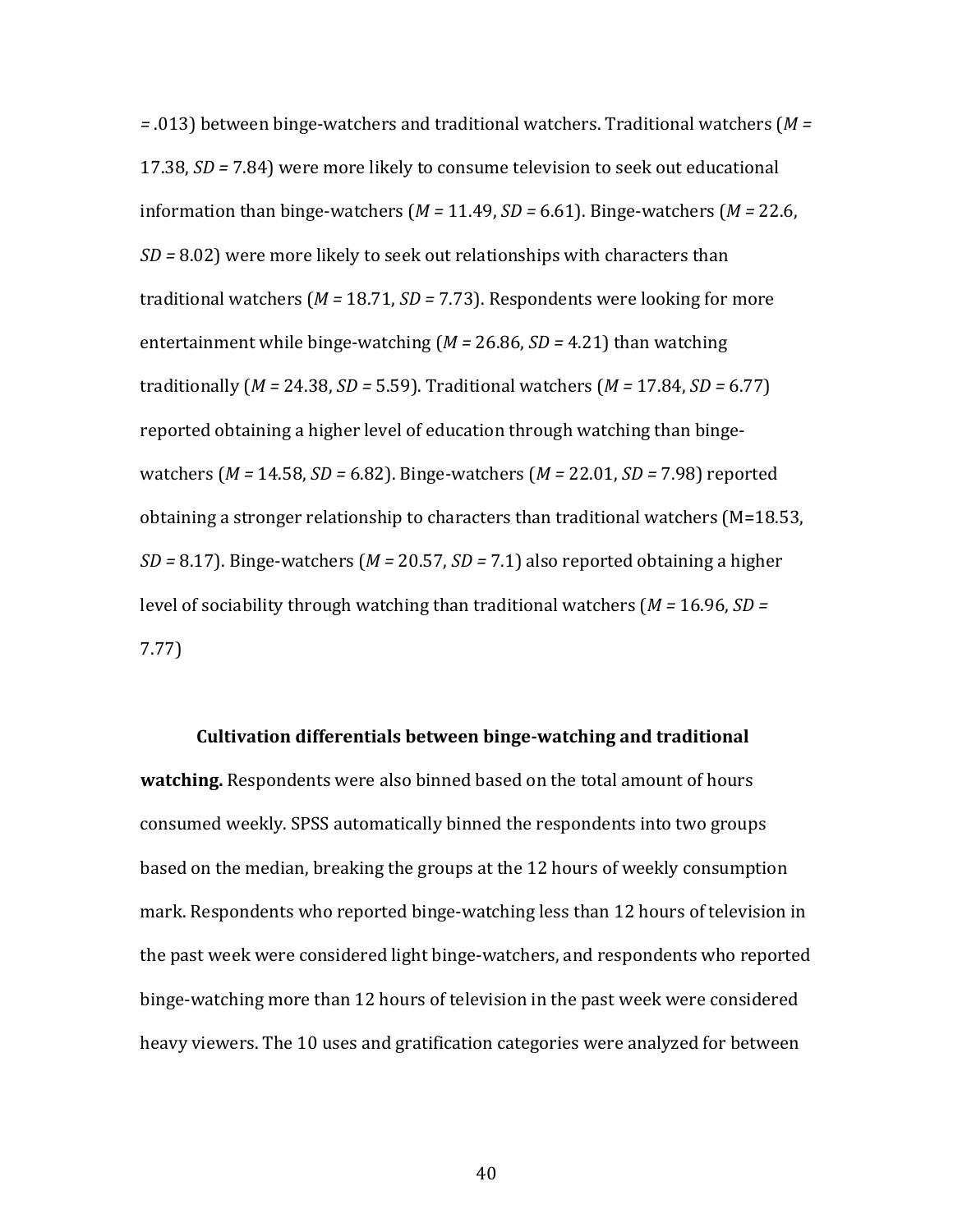group differences with light and heavy binge-watchers. There were no statistically significant differences between light and heavy binge-watchers.

### **Focus Groups**

 

Each focus group began by participants  $(n=18)$  filling out a questionnaire detailing their consumption behaviors. The questionnaire was multi-purposed: first, to put people in the mindset to discuss their consumption habits; second, to create common ground amongst participants in regards to shows watched; and third, to detail episodic preferences for consumption. After filling out the questionnaire, the group discussed what shows they've been watching recently, how they were watching the shows, and how many episodes they usually watched in a single sitting. The participants listed 69 shows/types of programming and discussed the shows for a few minutes at the beginning of the focus group.<sup>3</sup> Discussions ranged from people excitedly talking about the new seasons of *House of Cards* and *Daredevil* to suggestions of new shows to watch.<sup>4</sup> The types of programming ranged from sources of news media (CNN, Al Jazeera, BBC, ESPN etc.) to anime (*One Punch Man*, *Sword Art Online, Naruto Shippuden*) to comedies (*Parks and Recreation, The Office, Master of None, etc.*) to dramas (*Grey's Anatomy, One Tree Hill, Gossip Girl, Californication,* etc.) to cartoons (*Family Guy, Simpsons, Steven Universe,* etc.). Most of the programming being binge-watched was fictional.

<sup>&</sup>lt;sup>3</sup> Multiple participants had to pull up their Netflix accounts to view what television shows they had recently watched.

<sup>&</sup>lt;sup>4</sup> Before the focus group began, all participants were asked not to mention spoilers for any television episodes released in the past year. There is not an academic consensus on what is and is not considered a spoiler, so the vear limit was chosen subjectively.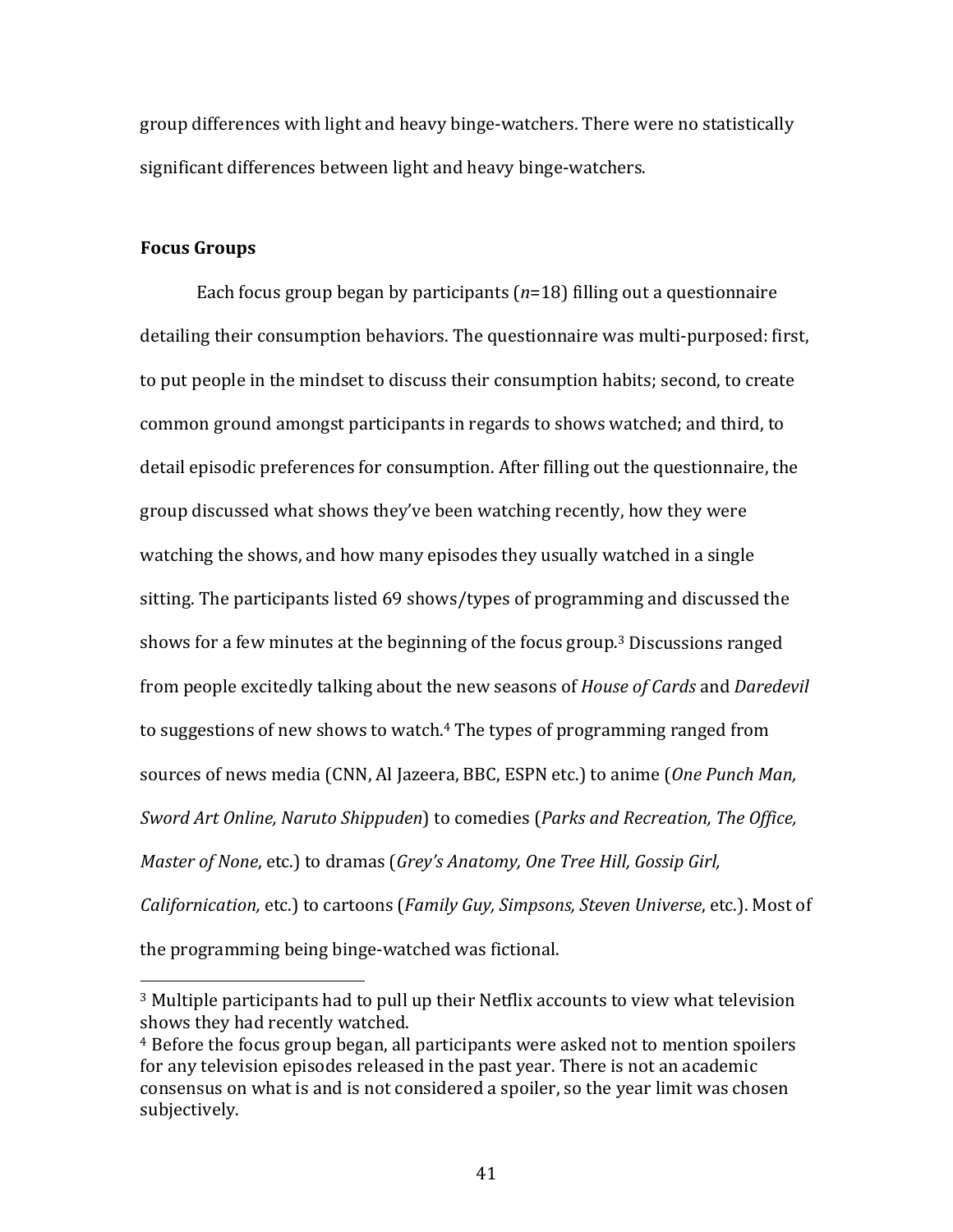Nearly every person in the focus groups watched television through SVOD.<sup>5</sup> When asked their favorite medium for watching television, the vast majority of participants preferred SVOD, specifically Netflix, more than traditional mediums. A variety of reasons played into the participants' preferences. Colleen<sup>6</sup> stated, "I'd rather wait an extra day until it [a new episode of a television show] comes online just to watch it without the commercials." Michael agreed with Colleen, stating, "I'm too busy. I don't have time to watch commercials." Additionally, respondents enjoyed programming differences between Netflix and traditional media. Robert stated, "Netflix has a lot more freedom, a lot more creativity." Ionathan agreed and said, "I like that freedom, too. Everything on cable is censored, but language isn't censored on Netflix." The lack of commercials and censorship introduced into television by the digital mediamorphosis provides a major difference between SVOD and traditional media. SVOD also allowed people to watch programming that was previously unavailable to participants. Jennifer noted that shows she enjoys like "Daredevil and *Jessica Jones* are only on Netflix." Kevin said, "There are a lot of shows that have a lot of buzz around them, like *Game of Thrones*...that are on a specific network…and I'll probably never watch it unless it comes on Netflix or something." Despite preferring SVOD, roughly one third of the participants watched television via cable.

<sup>&</sup>lt;sup>5</sup> The one exception didn't have enough time to watch television shows for entertainment and usually watched news programs in the background while working on other projects.

 $6$  All of the names present in this chapter have been changed to protect the identities of the focus group participants.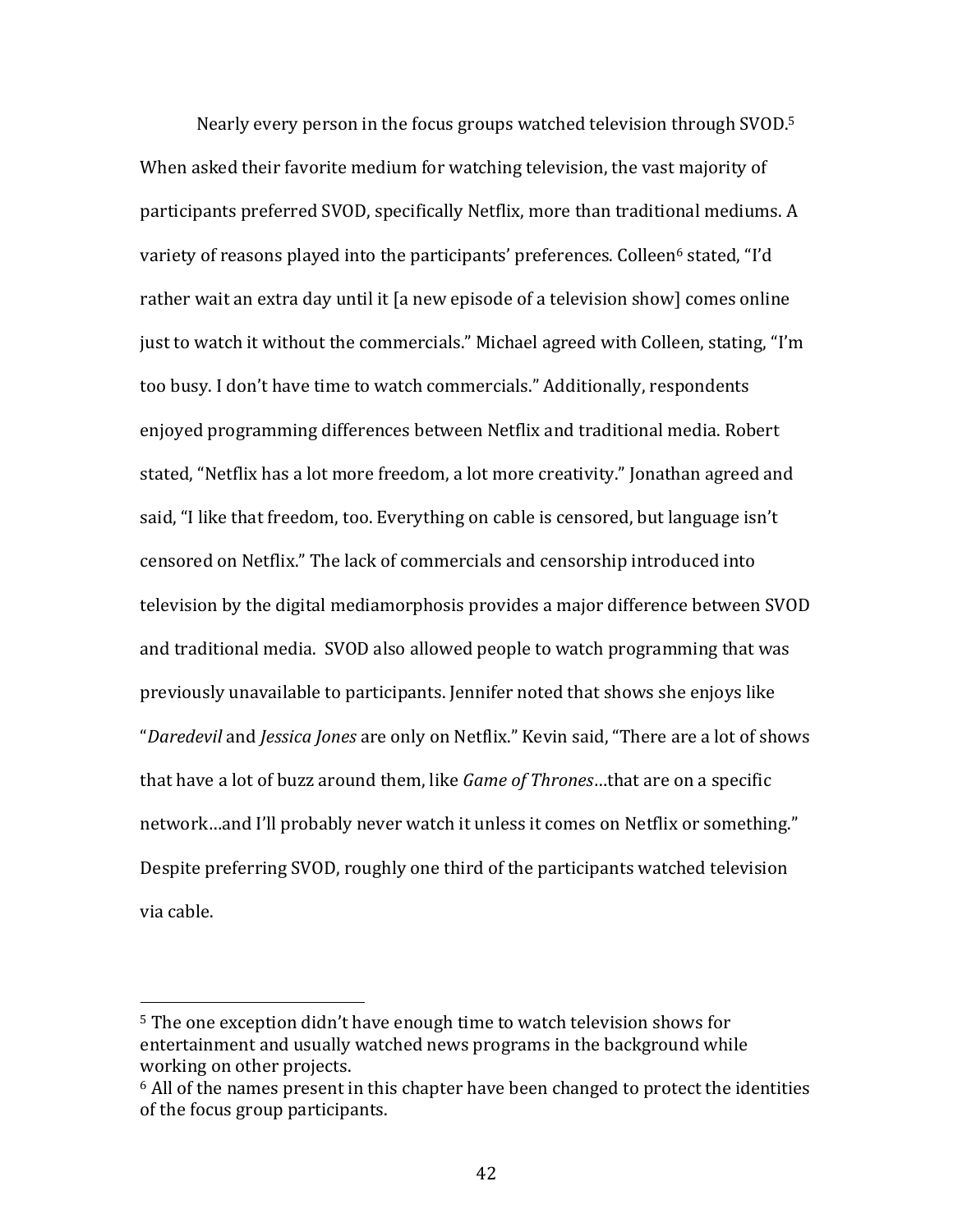Respondents wrote on the questionnaire that they commonly prefer to watch between one and five episodes of television at a time. Two respondents wrote they enjoy watching up to 20 episodes or an entire season in one sitting. Respondents suggested that the number of episodes they watched largely depends on their schedule. If people don't have anything to do, they're more likely to binge-watch. Jake said, "If I really like a show, I'll watch as many as I can." Connor agreed by saying, "I just watch until I need to go somewhere or until I get tired." Katie noted that the ability to watch as many as you want greatly differed from traditional media. She said, "You can't just watch a whole season on TV unless there's a marathon going on." While the number of episodes people like to watch depends on their schedule, the majority of respondents said they preferred to watch more than one episode when they have the time to watch more.

After the initial icebreaker discussion about shows, preferred medium for watching television, and the number of episodes watched, the focus group began to focus on the five uses and gratifications sought and obtained categories. Since the categories are not exclusive, the data was transcribed and coded based on the initial definitions provided in Chapter 3. As the coding continued, subcategories were developed within the main uses and gratifications categories.

**Entertainment**. Television is naturally a source of entertainment, so the focus group focused less on answering if binge-watching provided entertainment and more on how binge-watching television provided entertainment. The majority of focus group respondents talked about the story being a major motivator for binge-watching. Michael said, "It's a story, and it always tries to hook you. You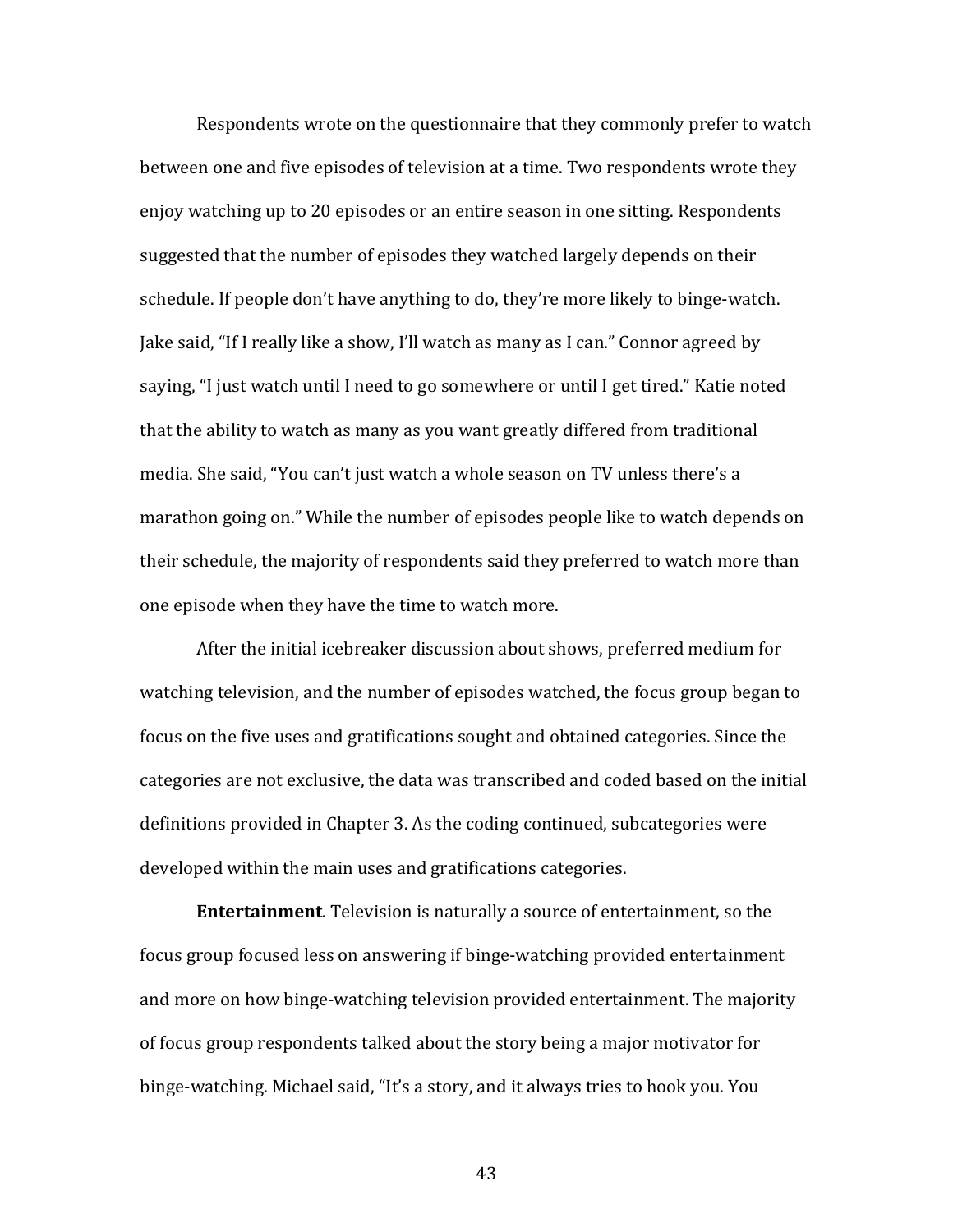always want to know more, and it's the next episode where you'll see it." Katie said, "If it's an intense show, I don't want to wait to watch the next episode. I'll watch an episode and if something intense happens at the end, I have to watch the next one. It just keeps going. ... I'll stay up all night to finish something. I'll avoid doing stuff to finish." Katie later continued by saying, "I think of it [binge-watching] like a book. You're going to read the whole thing in a progression. You're going to watch it all in a progression like a movie. It's like a super long movie."

Respondents showcased how narrative plays into binge-watching by discussing the difference in shows that tell stories episodically versus serially. Jake said, "For shows like *That 70s Show*, I won't binge-watch that because there's not really a plot to it. There's a plot for each one, but it doesn't follow along with all the episodes." Michael agreed, saying, "If I watch a show like *Chopped* where the thing is different every time with different characters except the judges... I know I'm typically not going to watch more. If it's the same characters, I'm going to be more apt to follow the story."

Respondents also noted major differences between binge-watching the episodes and watching the episodes week-by-week. Robert said, "I don't like the anxiety of watching it week by week. They're like 'up next,' and you're like 'I gotta wait a whole week for this? No!"" Colleen said, "I don't like watching episode-byepisode; I like to know what's going to go on next. That's what I do with my other shows that I'm already caught up on. ... I've completely stopped watching them. ... I take a break every couple months and catch up with my other shows because that way I can catch up and there's more than one episode." Overall, respondents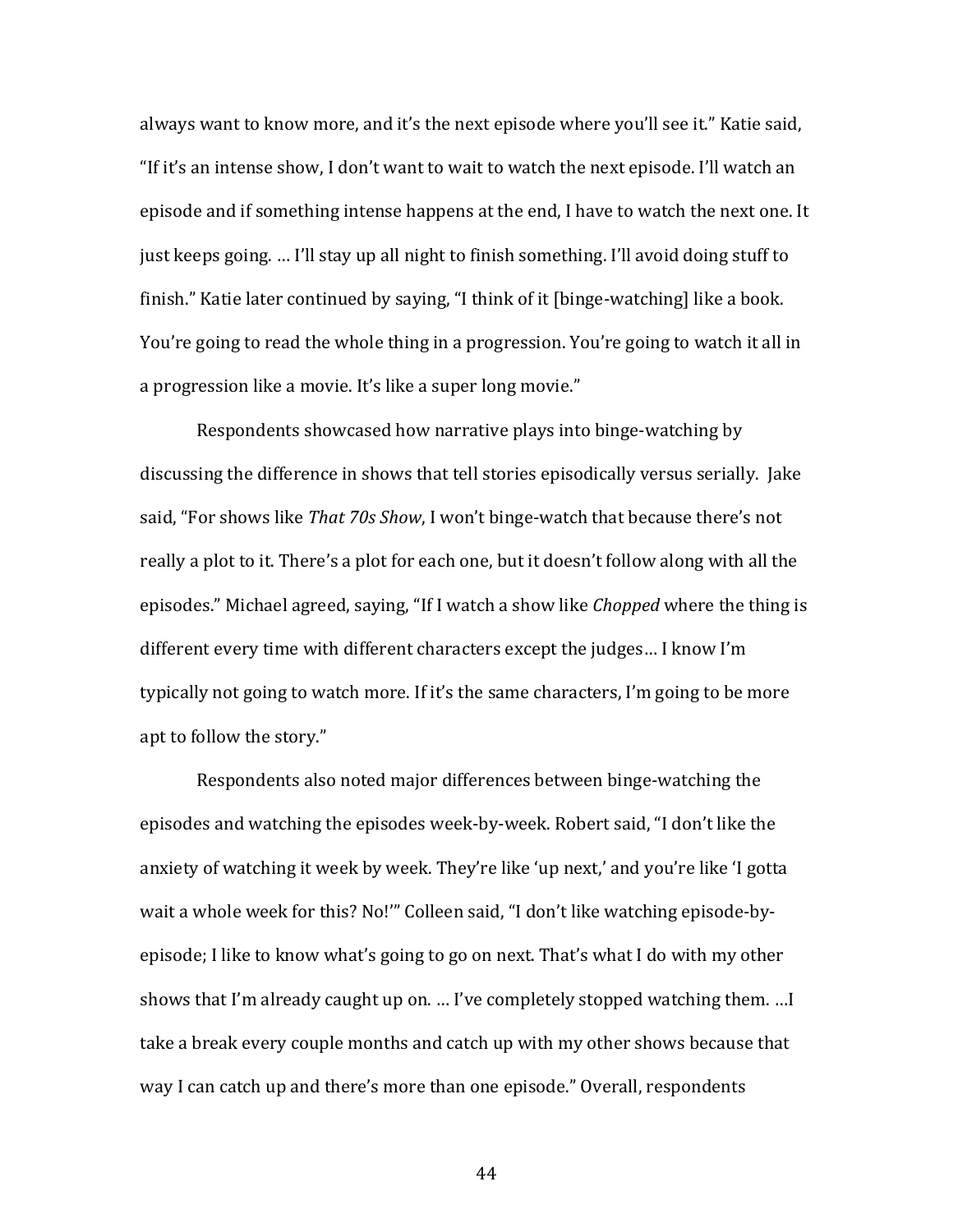overwhelmingly preferred to binge-watch television because they can progress through the story faster and have to worry less about the outcomes of the story. John said, "I think it's way more entertaining [to binge-watch]. Whenever you're watching, the suspense is still the same, but it's over and over and over again. It's not just for 20 minutes, and then the build up of the week. In the 20 seconds of loading on Netflix, you're rushing around your room getting a drink or getting a snack so you can be at your computer by the end of that 20 seconds." The preference to binge-watch carries over into participants' consumption habits. Rachel said, "Netflix has made things so available, it's like, 'yeah, now I can watch all of it and be done with it instead of waiting week by week.' Like, *The Walking Dead* I got so caught up that I didn't want to wait until Sunday night. I thought, 'Okay. I'm just going to wait for it to come out on Netflix and binge-watch all of it."

Although people binge-watch for entertainment purposes, one of the focus groups had a discussion about how binge-watching and traditional watching affects memories of the television shows, a long-term subcategory of the entertainment gratification. Nathan noted, "If I watch it week-by-week, I forget what happened last week, so I have to rewatch the episode again to figure out what happened. If I bingewatch, everything just happened so I don't forget." Nathan preferred to binge-watch because his short-term memories aided in his recollection of the story. Bill had a similar experience. He said, "You get a little more out of it [binge-watching]. I miss a lot of the subtleties that are in the dialogue and stuff like that if you're just focused on that episode and you're watching other things." Both Nathan and Bill found binge-watching enhanced their ability to note details in the story and remember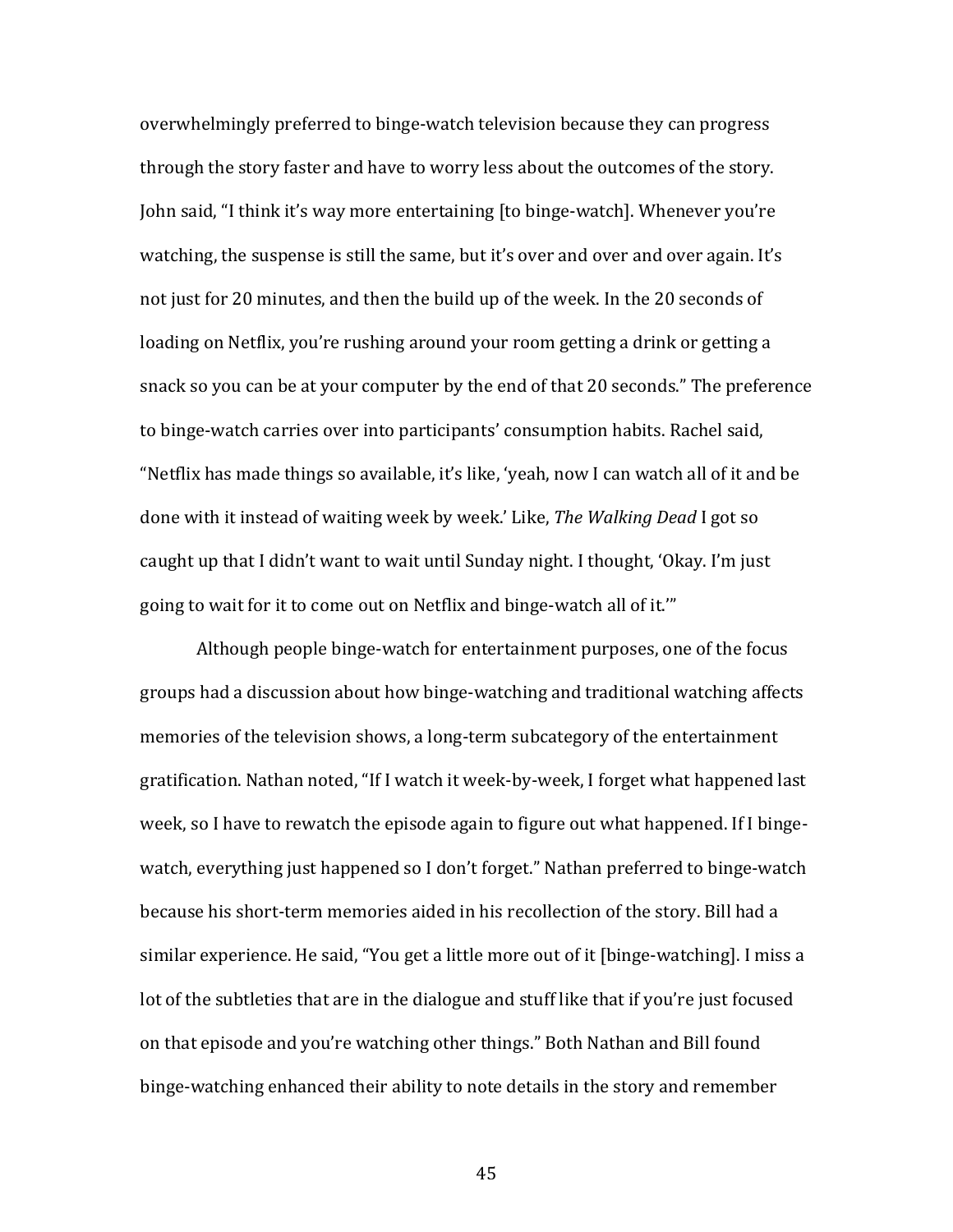minor details. Kevin, however, noted differences between short-term and long-term memory with binge-watching. He said, "I think it's easier to remember week-byweek, where as if you binge-watch you only think about the season as a whole or specifically the last episode for the next year. ...You forget minor characters." This dichotomy provides an interesting entertainment subcategory. Binge-watching allows people to follow the narrative more closely and to become more invested in the minor plot points of a show. However, binge-watching makes it more difficult to remember the minor plot points long term; viewers only remember the overarching story after a long period of time has passed.

**Relationship to characters**. The relationship to characters uses and gratification category ties closely with the story narratives found in the entertainment category. The majority of respondents reported building close relationships with characters while binge-watching. The majority of the discussion on characters was based around the differences between binge-watching and watching weekly. Katie said, "I read a lot of books. I don't start another book while I'm reading one book. When I'm reading it, I get really attached to the characters. So when it's over, I'm like, 'what do I do with my life? Where are these people?' ...That's why I do it [binge-watching] all at once. I feel like I get closer. If I watch once a week, I'm going to watch other things in between." Nathan agreed with Katie, but spoke about the relationship with characters from a week-by-week perspective. He said, "I don't feel attached if it's week by week... I didn't feel any attachment to them [the characters]. I'd get a little click, but it'd be gone by the time it [the show] came back on." Participants reported growing close to characters through binge-watching, but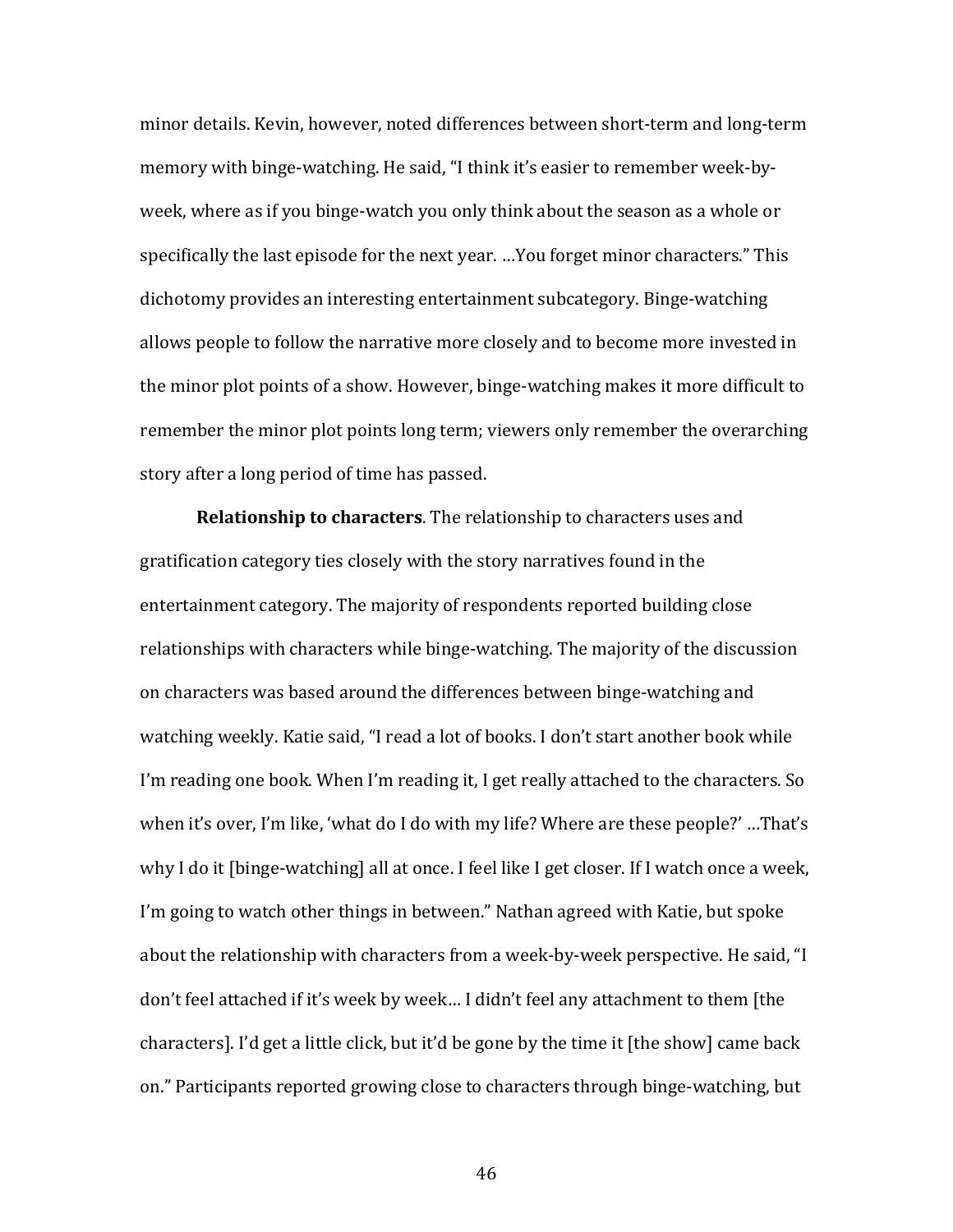also recognized that they spend less time with the characters they've grown close with. The majority of respondents admitted to missing characters after they've completed binge-watching a show. Rachel said, "I finished *The Office* a month and a half ago, and I just want to watch it all again even though I'm watching other shows." Others reported being sad and depressed after finishing a show because they missed both the characters and their story. Regardless, the relationship to character category ties extremely closely to the entertainment category. People become involved with the lives of the characters, and binge-watch because they want to know what happens in the character's story.

**Escapism.** Another category that ties closely with entertainment is the escapism category of binge-watching. People become invested in a story and watch the story for a long period of time to escape. Katie said, "If I want to zone out, I'll watch Netflix. My friends will text me, and three hours later I'll be like, 'sorry, guys. I was watching *Dr. Who.*" William noted that binge-watching provides a longer amount of time to become invested in a story. He said, "One [binge-watching or traditional programming] generally lasts longer than the other...you go for the longer one because you can go for a while." Thus, the entertainment the story provides gives people a block of time in which they can escape from their reality. Bill said, "Even if you know you have other things to do, you binge-watch instead even though that's in the back of your mind as you're watching. It's nice to take some time out of your day to do something for yourself." Binge-watching has allowed people to escape for a longer period of time and become more vested in alternate realities.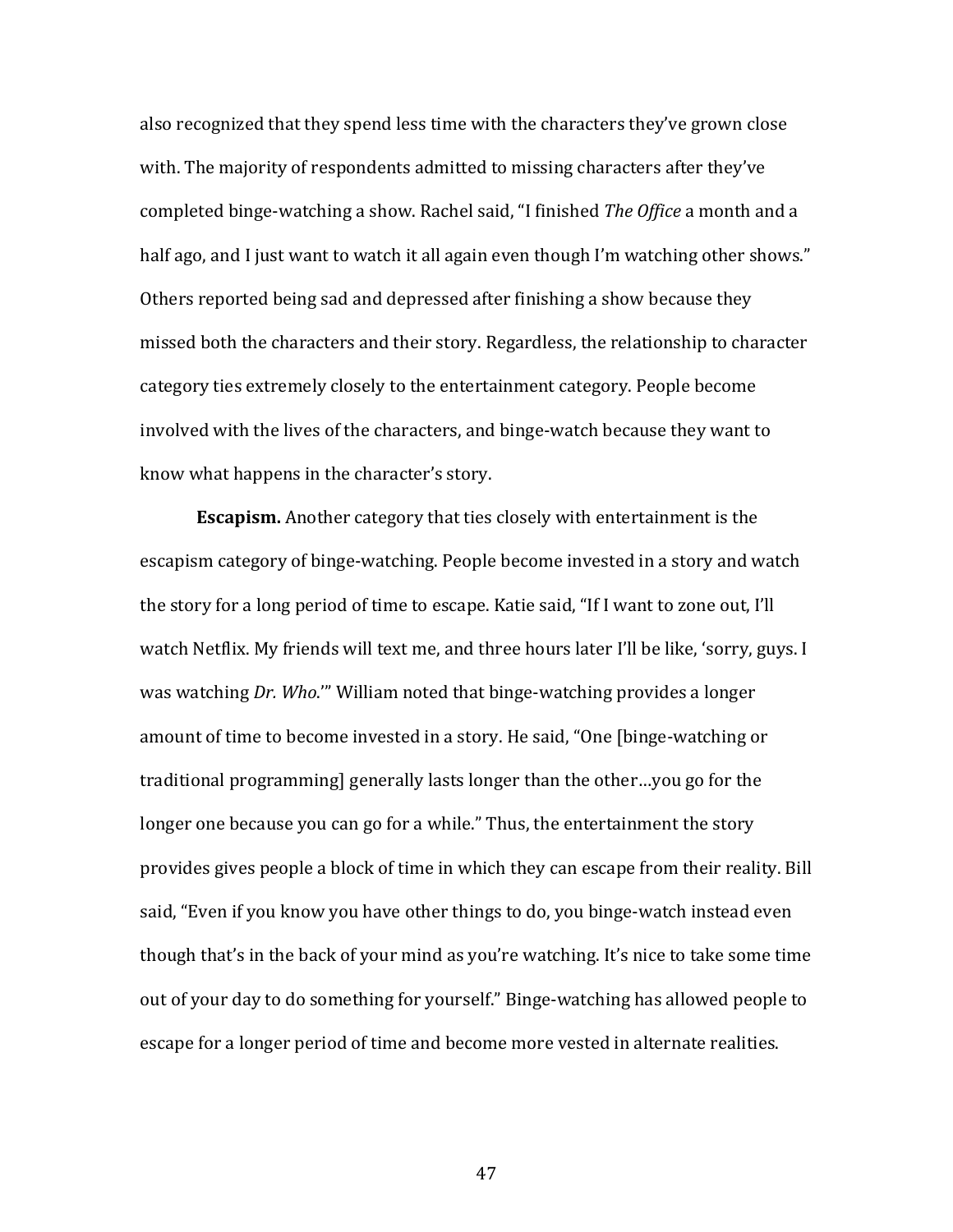The escapist aspect of binge-watching also ties closely with the ability to control when and where someone will watch television. Jake said, "Usually someone trying to escape wouldn't time it. You wouldn't say, 'I need to escape Friday night at 5:00.' You have the choice to watch it [binge-watch television] when you want it." Connor expanded on the ability to watch television when and where a person wants by talking about controlling how to binge-watch. He said, "binge-watching lets you have control. You can pause it, play it, say, 'I don't want to watch this next episode' where if you're watching some syndicated program you don't have any control." Thus, SVOD technology allowed people to escape for longer periods of time through unlimited access to the programming at their own convenience of time and space.

**Basis for social interaction**. The focus group discussion on binge-watching socially was one of the most complex discussions that took place within the focus groups. The discussion broke into multiple social sub-categories: watching socially, societal pressure to watch television, and the digital communities that have emerged from watching. Many of these sub-categories spoke to each other, but deserve to be looked at individually.

Participants reported binge-watching shows with friends and family. Some of these binge-watching sessions took place together physically, but many did not. Jake said, "Me and my girlfriend watched *Prison Break*. We didn't watch all the episodes together, but we made sure we were on the same episode." Multiple people bingewatch shows with their friends from far away because of the digital mediamorphosis. Katie said, "I have friends that don't live near me, so we'll FaceTime and say, 'press play right now' so we can watch all together." Jennifer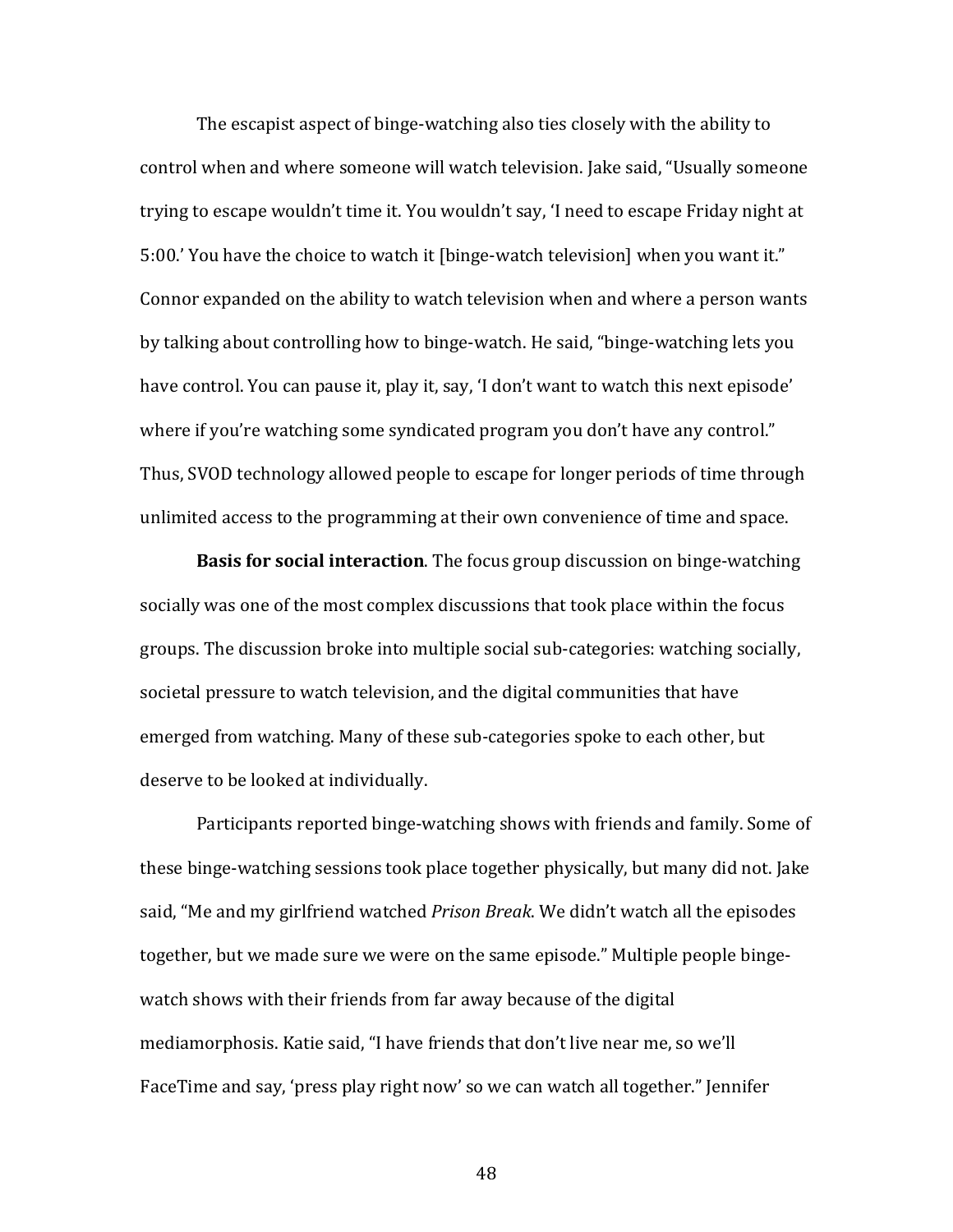reported that she frequently watches *Supernatural* with her mom while talking on the phone together. A large reason people are watching shows together is because they can talk about the shows, make jokes, and predict what will happen in the show together. Even if they did not watch the show at the same time or with each other, people are watching to connect with each other. Jake later said, "Most of my friends have watched the same shows. We might not have watched them together, but it was around the same period of time. We'd talk about it."

The need to discuss television shows was viewed as societal pressure to many within the focus groups. Kevin said, "I feel like there's a societal pressure that you don't want to miss out on anything. You want to keep caught up so you can talk about it with other people. …It feels like a chore sometimes…watching the latest TV shows." Many reported that they felt pressured or were urged by friends and family to watch shows. Jennifer said, "I'm not really into Supernatural anymore, but I feel like I have to watch it because my mom watches it and I got her into it." Jake said that, "Most of the shows that I've watched my friends have binge-watched, too. They've been like, 'hey, this is a really good show, and you should watch it.'" These suggestions were both positive and negative. While some felt pressured to keep up, others fell in love with the shows their friends suggested binge-watching. Connor said, "Someone recommended it [*Scandal*], and I watched the first episode and was hooked." The pressure from peers to watch television drives binge-watching behavior. Respondents reported quickly watching television because they wanted to catch up with peers and join the conversation. Matthew said, "I'll go smoke cigars with friends…and they'll say, 'Hey. Did you watch this series?' I'll say, 'what are you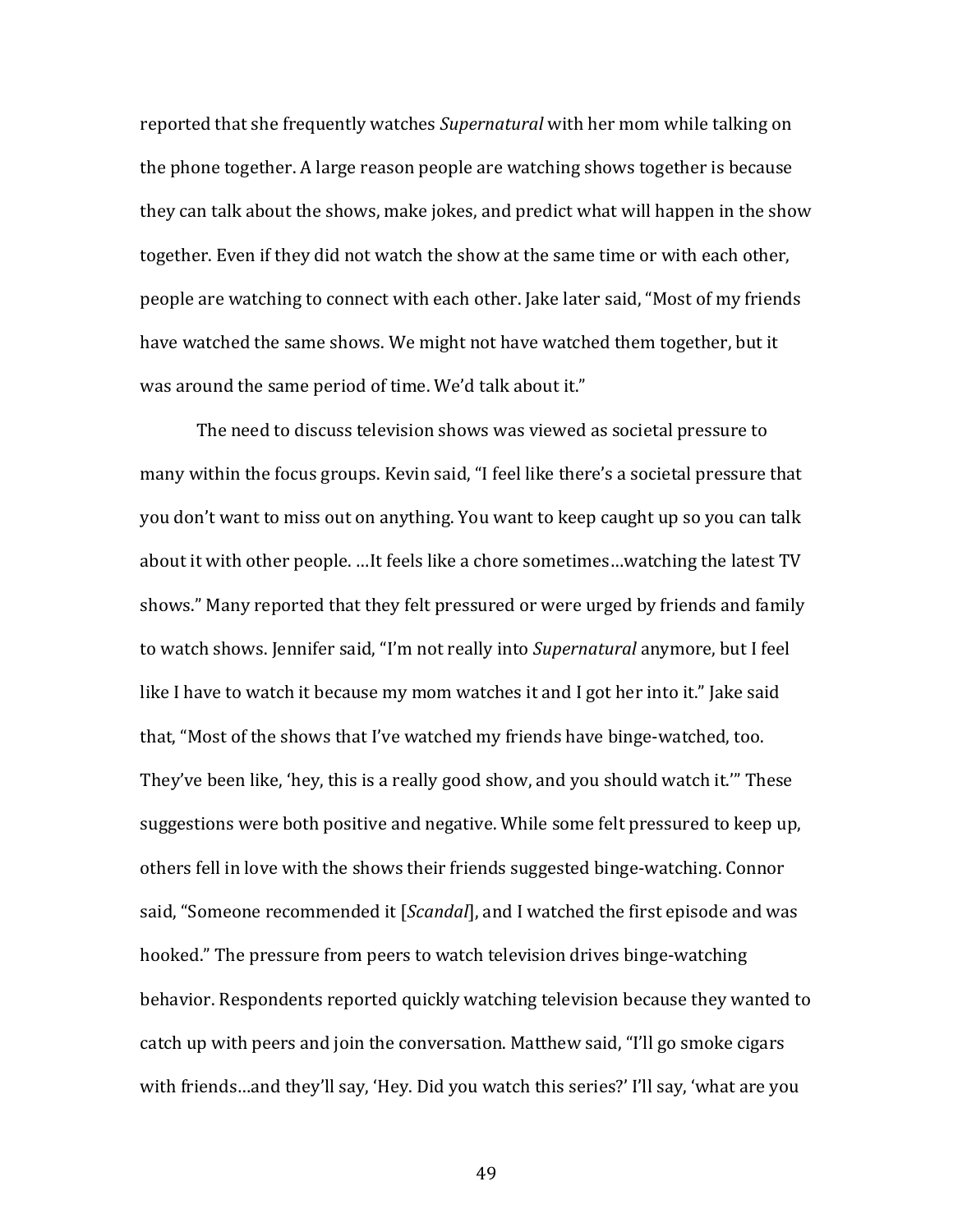talking about? What series?' Then there's a fourth season I haven't seen, so I'll do that every day for a week and get caught up." Kevin said he feels like he often has "to watch something to be a part of this group."

Group membership does not just tie to connecting with what friends and family are watching. Digital communities have also emerged around television. Digital communities range from people talking to their friends via FaceTime while binge-watching a show to being involved in a message board. Kevin said, "It [bingewatching] is a reason to connect with other people. Some people like *My Little Pony* [commonly referred to as Bronies], and they probably wouldn't be into that show without the subgroup of people. ...the subculture. The reason they watch is to be a part of that group I think." Kevin reported that these fan groups are extremely active on social media. Large digital communities now discuss television shows via social media. Hashtags for shows trend on Twitter alongside releases of Netflix original shows because there are so many people discussing their binge-watching experience with the digital community. These digital communities also influence what people will watch and how they talk about the shows. Jennifer said, "I heard about the series finale of *Hannibal*…from social media…and I thought, 'oh, I kind of want to watch this now."" Katie followed up to Jennifer's comment by saying, "I don't think it's why we binge-watch, but I think it helps tell us what we binge-watch." Kevin is active in a digital community for *Daredevil*, he said, "I go on message boards for like the new season of *Daredevil* and people talk about how bad or good it is." Kevin also used to be a participant in a digital binge-watching community through X-Box. He said, "X-Box used to have a thing, they don't have it anymore, where you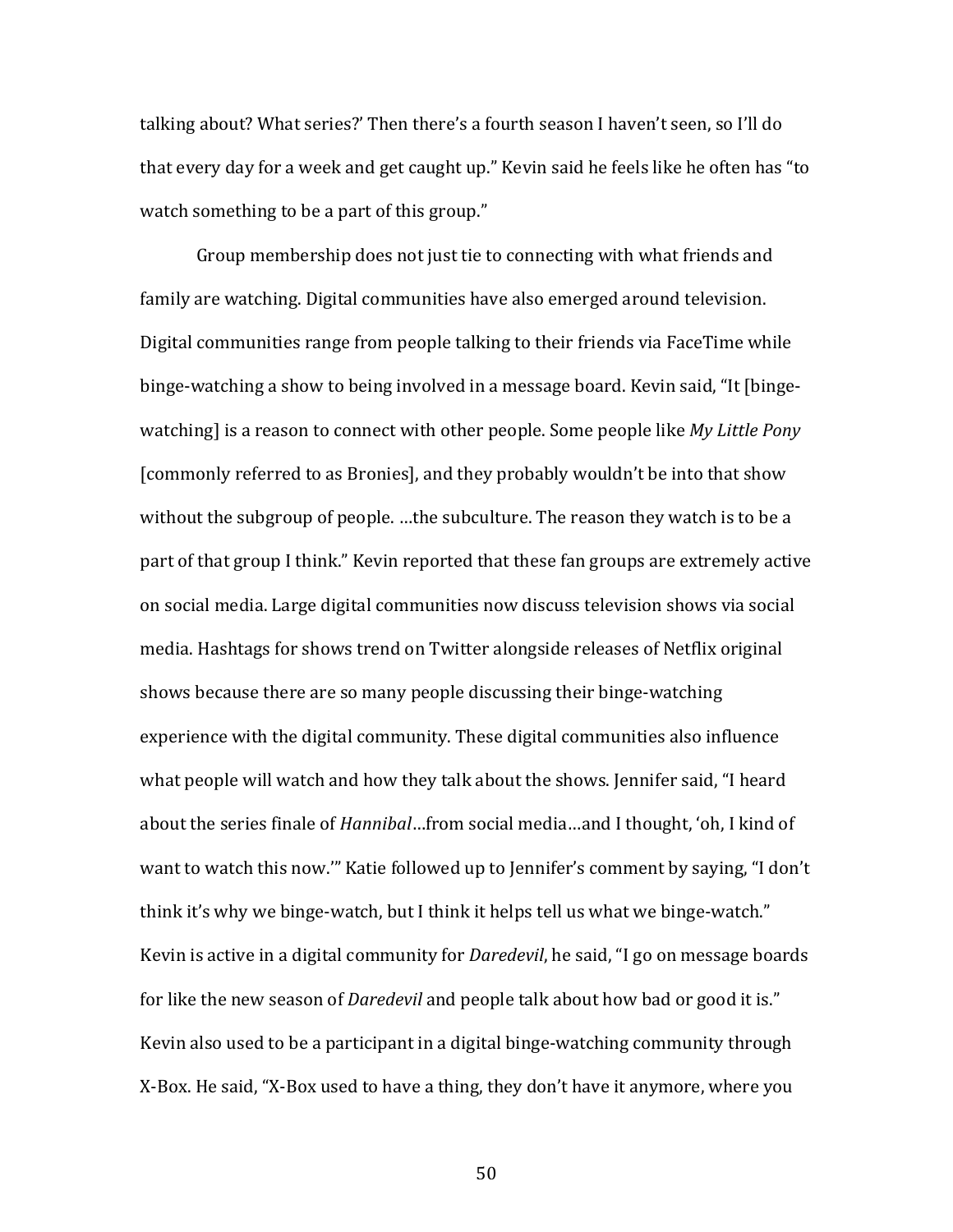watch Netflix at the same time with other people. It's called Party Room.<sup>7</sup> You're watching and talking on the mics. You're all watching at the same time." The digital mediamorphosis has allowed people not only to watch television digitally, but also to connect over digital communities while binge-watching to discuss their consumption.

Although people rarely binge-watch television shows with a large group of other people, binge-watching is clearly a very social experience. People talk about the shows they are watching with their friends, family, and digital communities. These same groups of people also influence what shows people watch through suggestions and societal pressure. However, people are not just watching shows based on their friends' suggestions; the majority of respondents said they had to enjoy a show to binge-watch it.

**Education**. Education was the least influential motivator for binge-watching within the focus groups. Most reported never specifically binge-watching shows to become more educated. The few that did report watching specifically for educational purposes watched because of a pre-existing interest in a topic. Nathan said, "I like ocean documentaries a lot...I was looking for documentaries on them, and I found the show [*Oceans*]." William said, "I'm fascinated with magic, so I watch a lot of *Penn and Teller.* …I binge-watch that all the time because I experience the fascination, and I really enjoy it." Unless people have a fascination in a non-fictional topic, they are unlikely to binge-watch solely for an educational experience. However, the majority of participants enjoyed learning while watching a fictional

<sup>&</sup>lt;sup>7</sup> The feature was actually called Party Mode, and Netflix discontinued the mode of watching through their app in 2011 (Narcisse, 2011).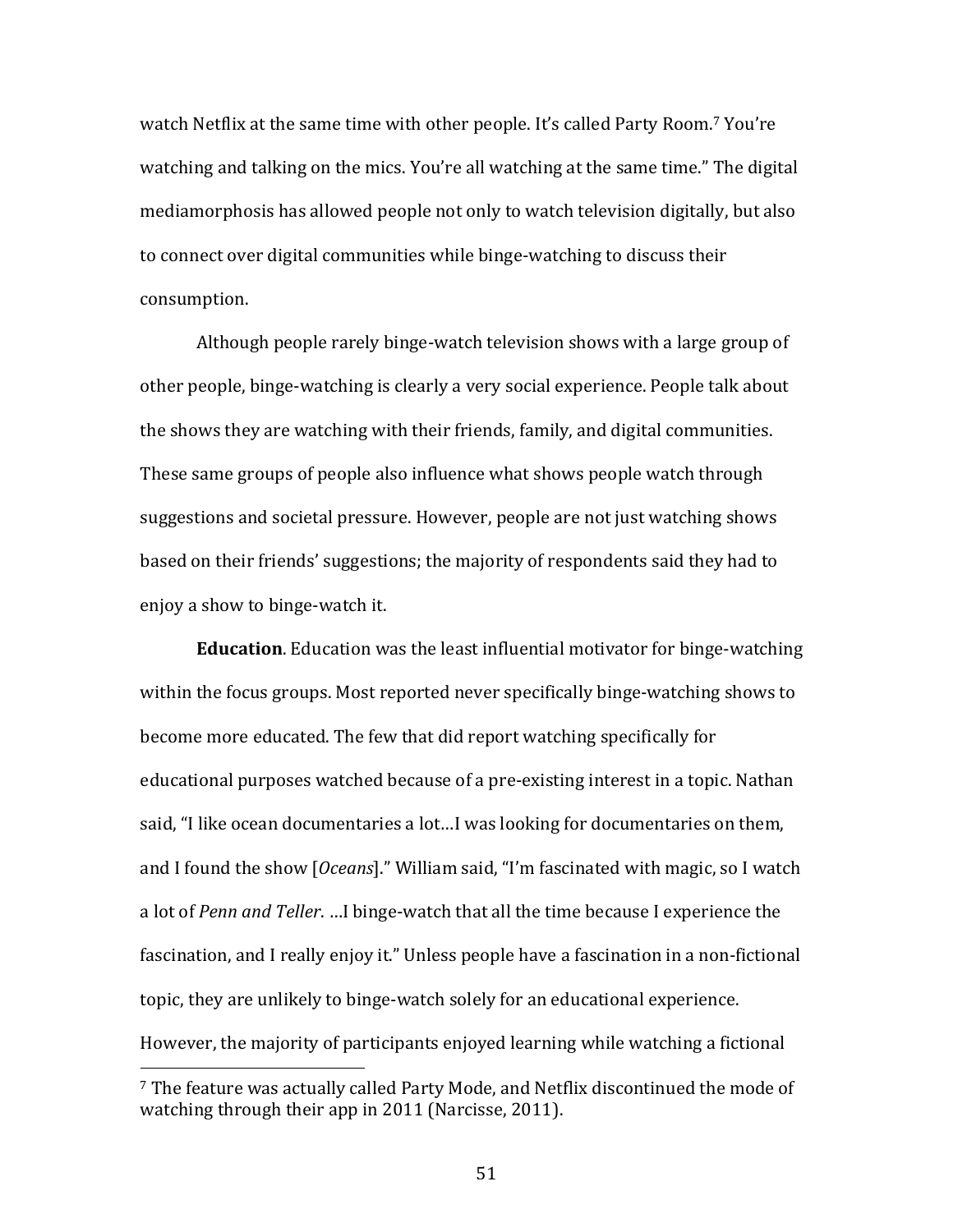show. Connor said, "I'd be more inclined to watch something with a story line that still conveys an educational point than watching a documentary." Rachel gave an example of learning while watching for entertainment by discussing binge-watching *Masters of None*, which was mentioned in her introductory communication course as a show with a social commentary. Connor later discussed learning about nonverbal communication by watching *Lie To Me*. Adding educational messages to entertainment programming made learning fun for participants. John said, "Even with shows like *Acts of Science*, *Mythbusters*, it's fun to watch. It's entertaining." This discussion ultimately suggests that people are still interested in binge-watching television for entertainment purposes, but they find an unsought added benefit if they learn while being entertained.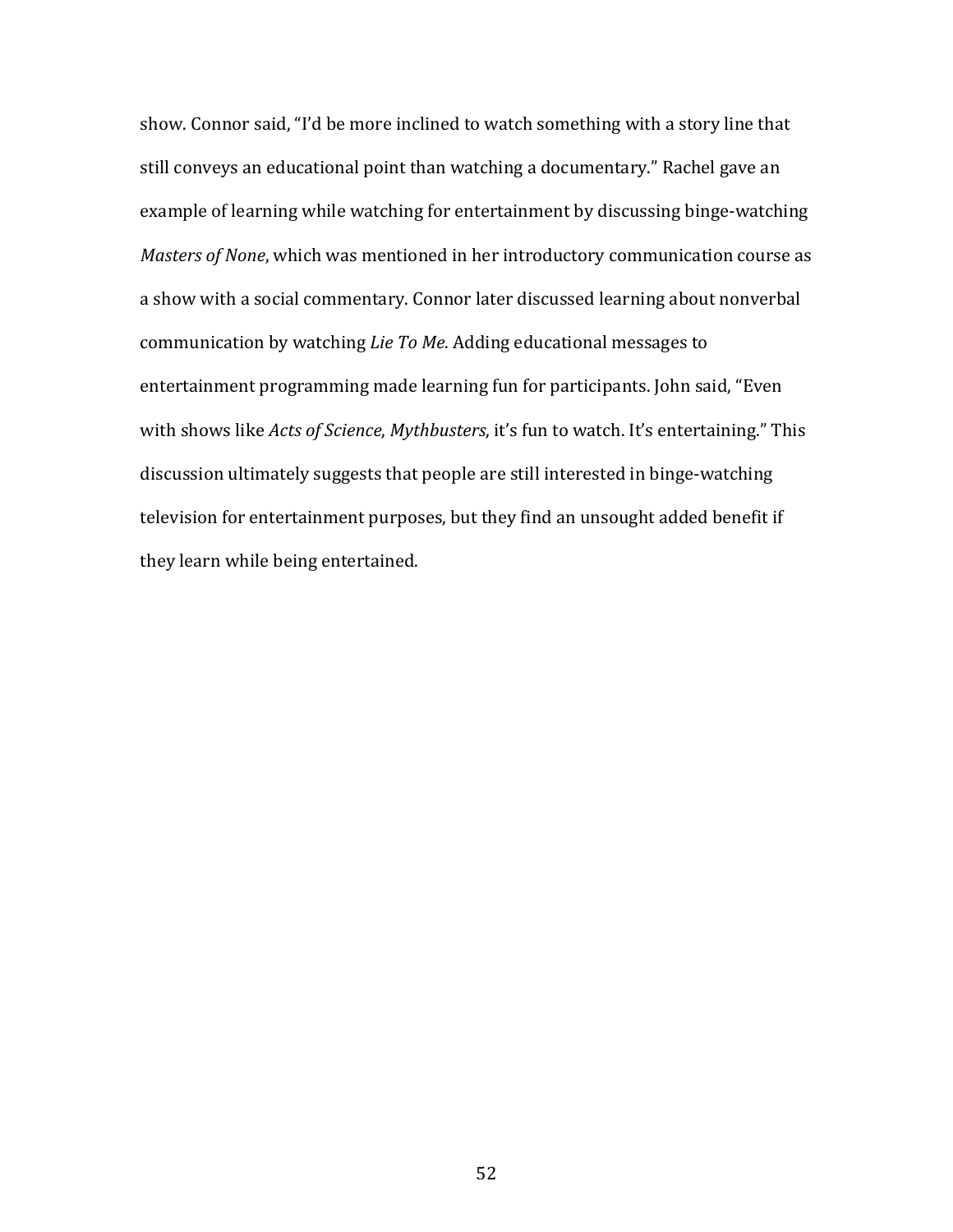#### **Chapter 5: Conclusion**

The current study highlights that the digital mediamorphosis has drastically changed television culture. People are changing their consumption patterns from weekly viewing in front of their box television to watching online when they want, where they want, and for how long they want. The results of this study found that binge-watching differs from traditional watching in many ways. While there were many findings in the current study that go beyond the initial research questions asked, data was found to answer the study's six initial research questions and propose future areas of research.

## **RQ1:** Is binge-watching the preferred method of television consumption **amongst respondents?**

62.5% of survey respondents considered themselves binge-watchers using this study's definition of binge-watching. While the majority of respondents were binge-watchers, the survey data does not ultimately suggest that binge-watching is the preferred method of consumption amongst survey respondents. However, data from the focus groups suggested that people prefer to watch more than 2 episodes of a television show a time, supporting that binge-watching is the preferred method of television consumption. The number of episodes that individuals prefer to watch at a single time largely depends on the amount of time they can devote to watching. Many respondents reported watching as many episodes as they could in one sitting. The binge-watching preference is largely influenced by a perceived enhanced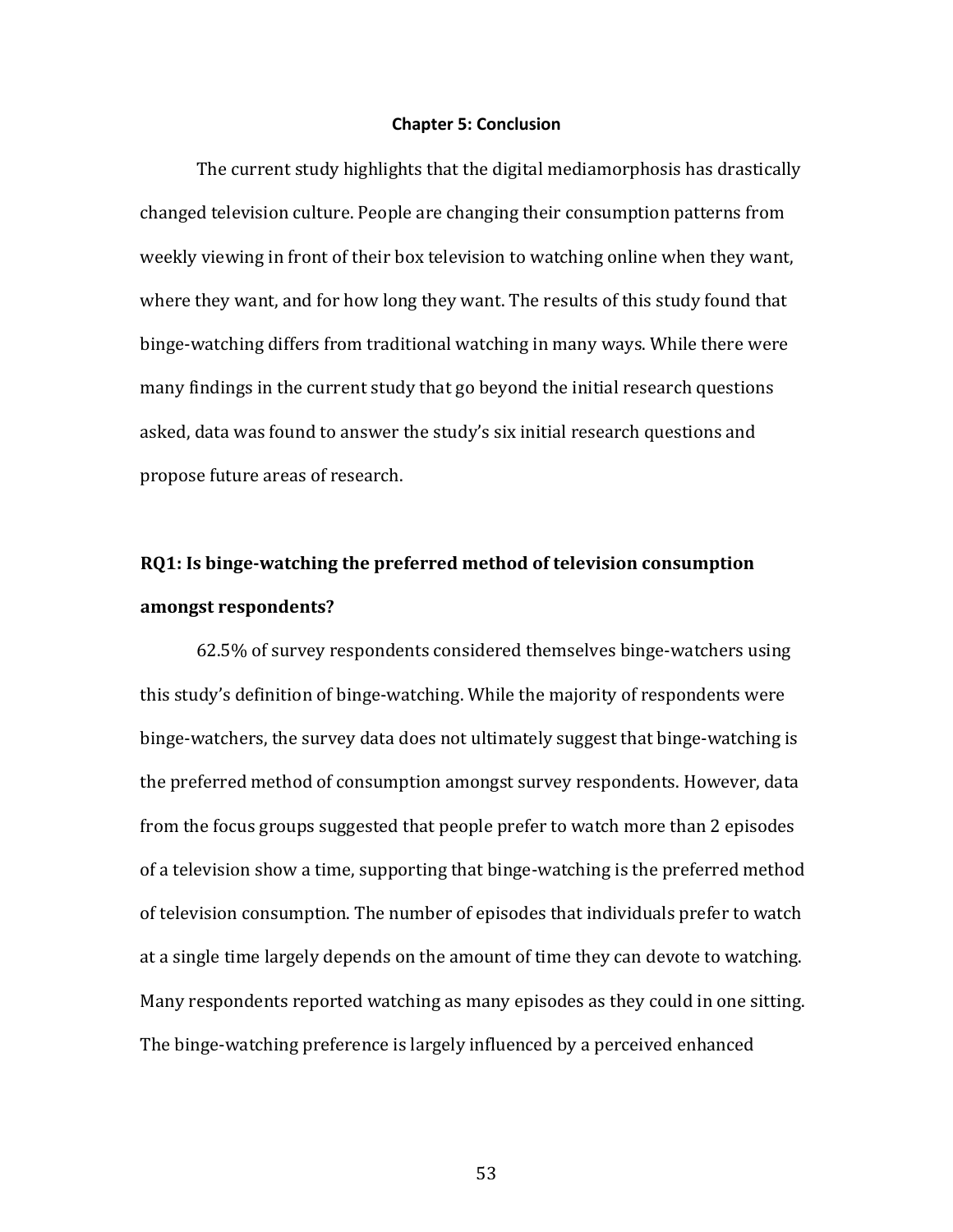viewing experience. This enhanced viewing experience is fully explored in research questions four and 5.

#### **RQ2:** What motivators influence binge-watching behavior?

The survey data found that binge-watchers look for entertainment, escapism, identification with characters, sociability, and education while binge-watching (ranked from highest to lowest motivator in order of importance). The largest motivator for binge-watching behavior was individuals' desire to know what happens within the narrative of the show. The focus groups suggested a close relationship between the entertainment, escapism, and identification with characters categories. Participants were drawn to characters because of the events within the larger narrative of the show. The narratives also provide an escape from the real world. The focus group found many reasons why people binge-watch for social benefit. First, people watch because they want to socially interact with friends, family, and digital communities that are also knowledgeable in specific television shows. Few people binge-watch television for educational purposes, but enjoy educational programming if it is secondary to an entertainment use. For example, shows that provide social commentary within the drama of a narrative were extremely popular amongst respondents. Overall, people are most commonly binge-watching because they are invested in the stories of television shows. The stories provide entertainment, a relationship with characters, an escape from daily life, a basis for social interaction, and occasionally educate viewers.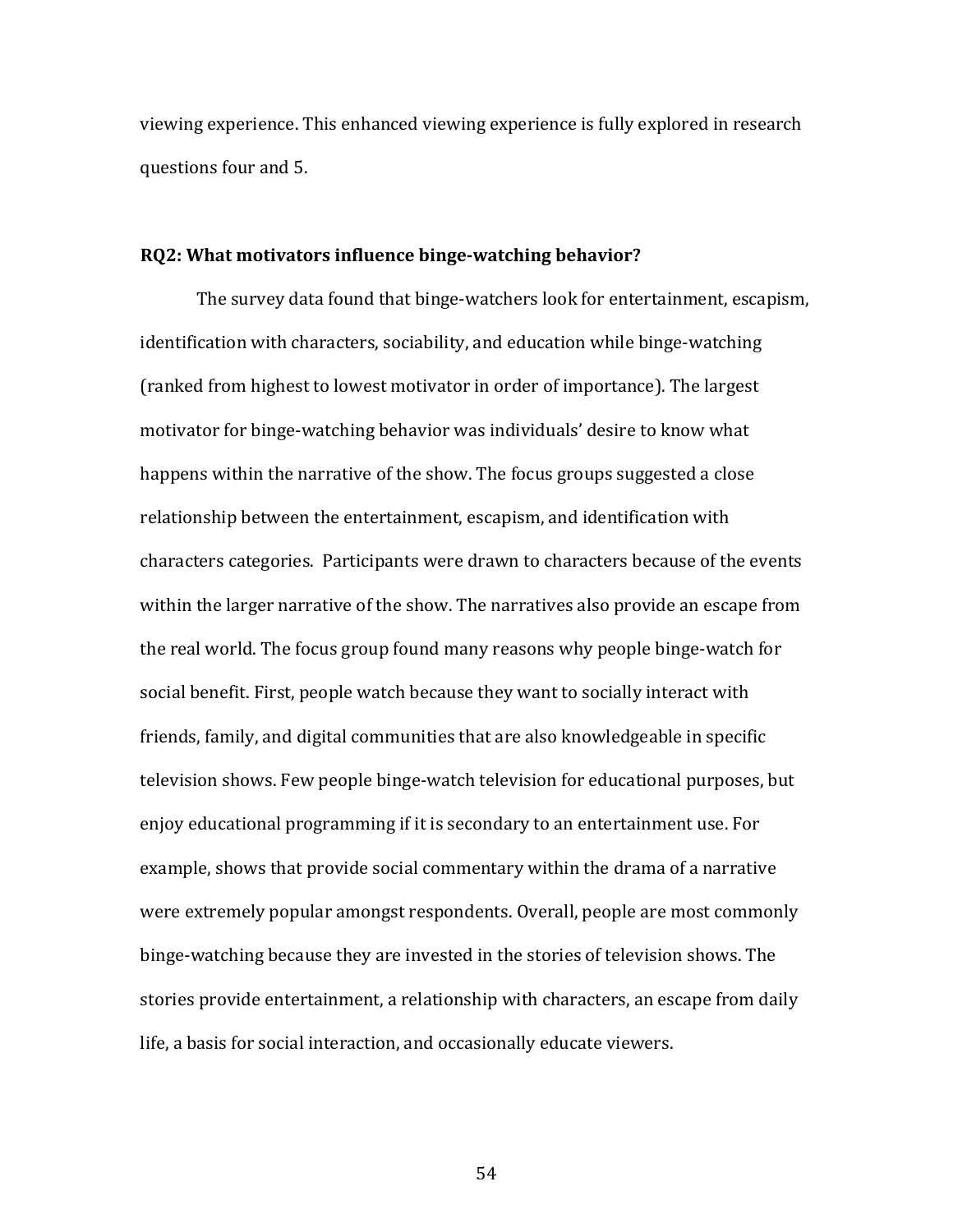#### **RQ3:** What gratifications do people receive from binge-watching?

Per the survey data, the five gratifications received from binge-watching ranked (from highest to lowest ranked gratification) being entertained, identifying with characters, sociability, escaping, and becoming more educated. People are largely receiving the gratifications they sought while binge-watching, so the data found in RQ2 carries over to RQ3. Binge-watching provides a highly entertaining escape through the story characters. The focus groups also reported that bingewatching allows them to quickly catch up on shows to discuss with their friends, providing an added social gratification obtained to watching the stories quickly.

# **RQ4:** How do the motivators for binge-watching differ from traditional **television media consumption?**

The survey data found three statistically significant differences between the gratifications sought by binge-watching and traditional watching. First, traditional watchers are more likely to watch for educational purposes. Although this information was not provided in the focus groups, the difference in likelihood to watch for educational purposes is likely partially based in the type of programming consumed. SVOD does not have a news component, so people are still going to traditional television media to gain educational information from the news. Secondly, binge-watchers expect closer relationships with characters and higher levels of entertainment from their experience than traditional watchers. The focus groups found that people become more invested in the story when they can spend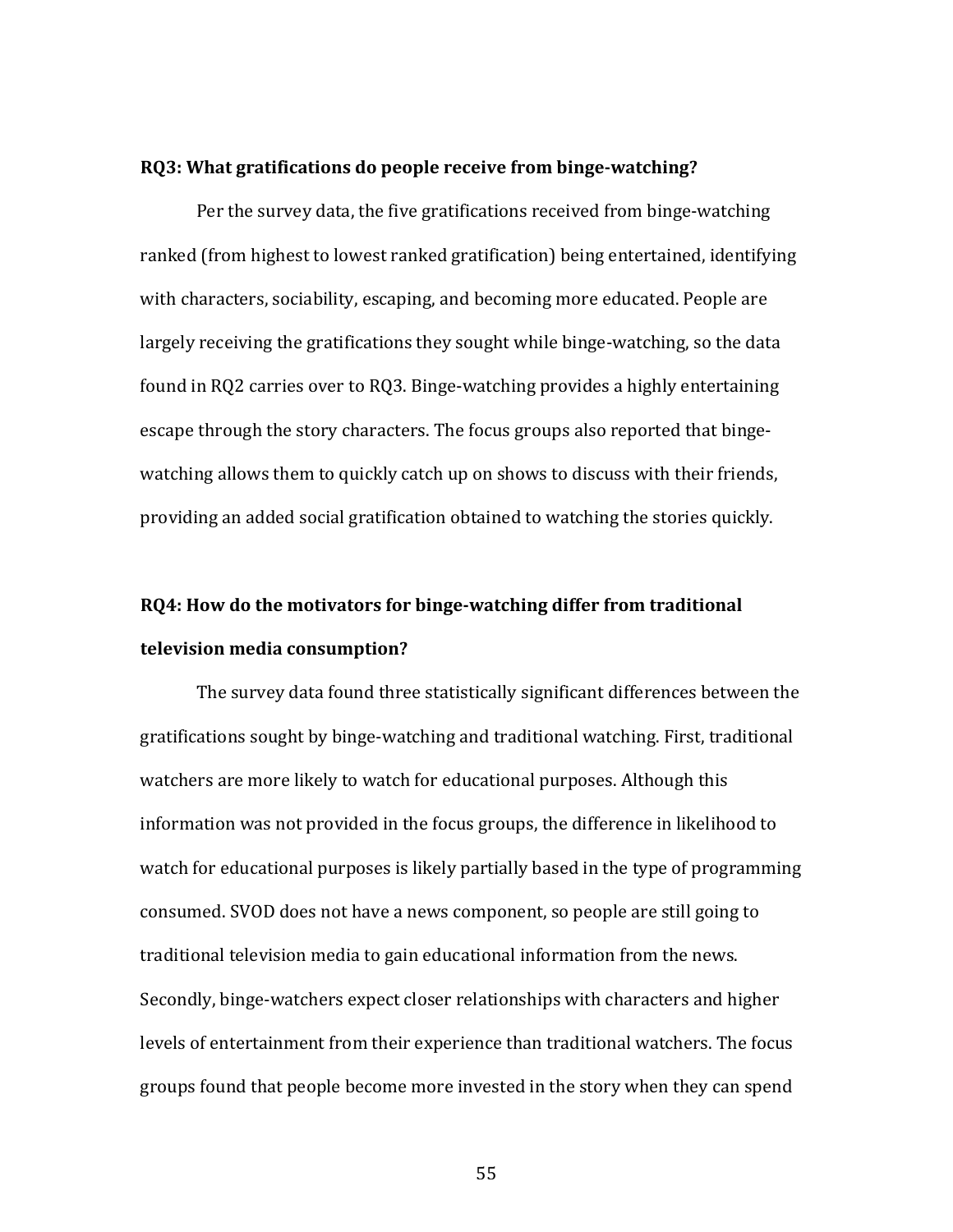more concentrated time with the show. Binge-watchers want to know what happens in the story and to the characters, so they continue to watch. Minor details about characters and the story are easier to remember short-term while binge-watching, which most focus group respondents claimed enhanced their viewing experience.

### **RQ5:** How do the gratifications obtained from binge-watching differ from the **gratifications obtained from traditional television media consumption?**

The survey data found three statistically significant differences between the gratifications obtained by binge-watching and traditional watching. Traditional watchers reported obtaining a higher level of education through watching than binge-watchers. This, once again, can likely be partially attributed to SVOD not having a news media component. Binge-watchers reported obtaining a stronger relationship to characters than traditional watchers. Because they are learning more about characters in a shorter period of time, their connection to the characters grows stronger. Many binge-watchers reported missing characters after they finished viewing the programming. Binge-watchers also reported obtaining a higher level of sociability through watching than traditional watchers. Binge-watchers are able to quickly catch up on television shows to knowledgably speak with their friends about the programming. People talk about shows consumed traditionally, but binge-watching allows more unrestricted access to media and, thus, more access to knowledge on popular television shows.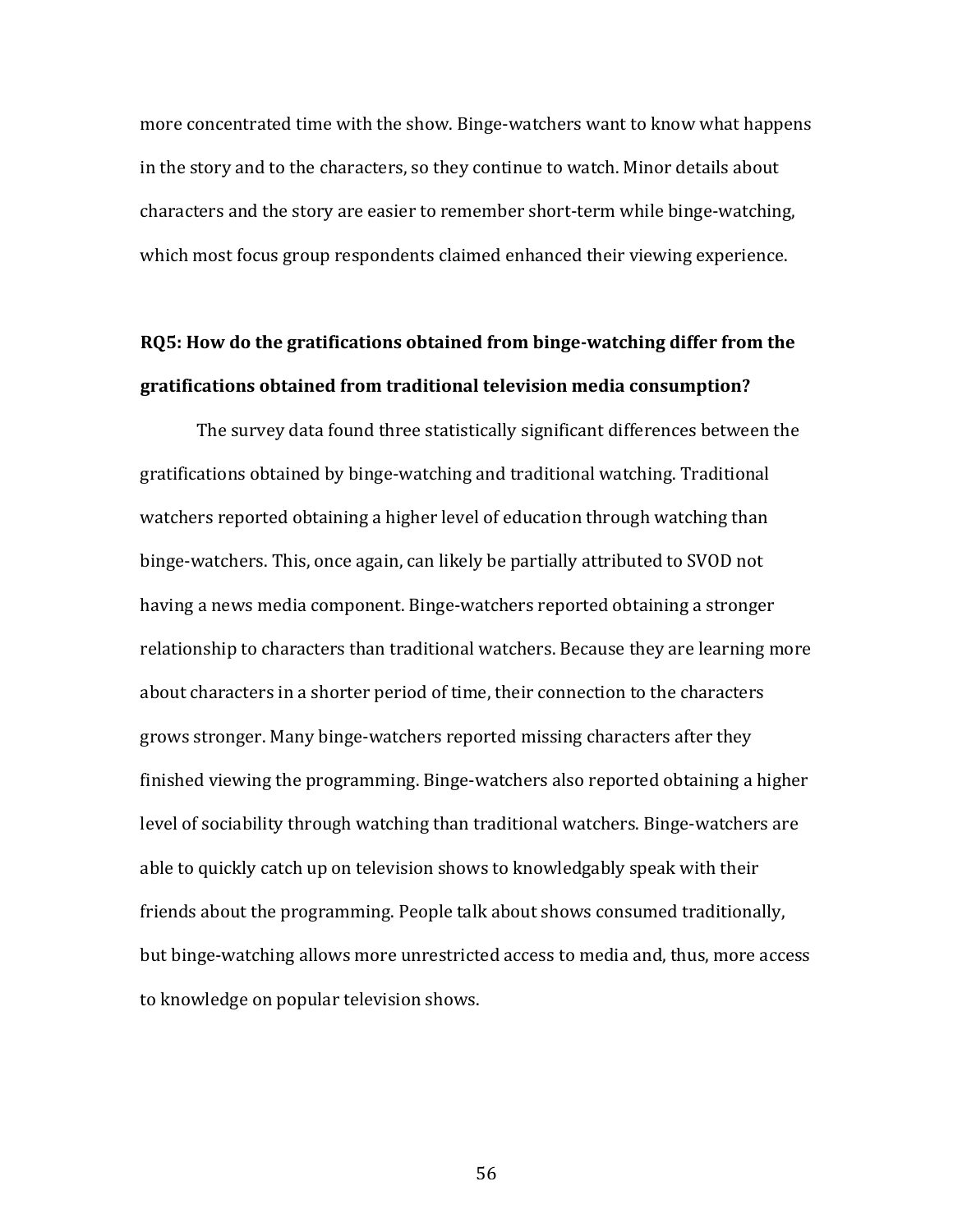## **RO6:** Do the uses and gratifications of binge-watching differ amongst light and **heavy binge-watchers?**

Since binge-watching amplified many of the uses and gratifications found in RQ2 and RQ3, binge-watching itself could be a cultivation effect because people are consuming a larger amount of media in one time and receiving amplified effects from the media. Future research should explore cultivation differentials between binge-watchers and traditional television watchers. This study looked for cultivation differentials between light and heavy binge-watchers. The survey found no statistically significant difference between the uses and gratifications of light and heavy binge-watchers, and the focus groups provided no additional insight. Light and heavy binge-watchers share similar viewing experiences, which differs from previous research on cultivation. Gerbner's research on cultivation categorized light users as less than 2 hours of television a day and heavy users as more than 4 hours a day (Gerbner & Gross, 1976). The split between light and heavy binge-watchers in the current study occurred at 12 hours a week. If a light binge-watcher watched 12 hours in a week, they are consuming 1 hour and 42 minutes of television a day, nearing the edge of Gerbner's proposed difference between light and heavy watchers. Thus, it is likely than many binge-watchers fall within the medium user to heavy user category for television. Future research should also explore if there is a cap to the amount of cultivation effects and explore whether there are significant differences between a person watching  $4$  hours of television a day or 12 hours of television a day. This research could provide insight into the findings on cultivation differentials in the current study.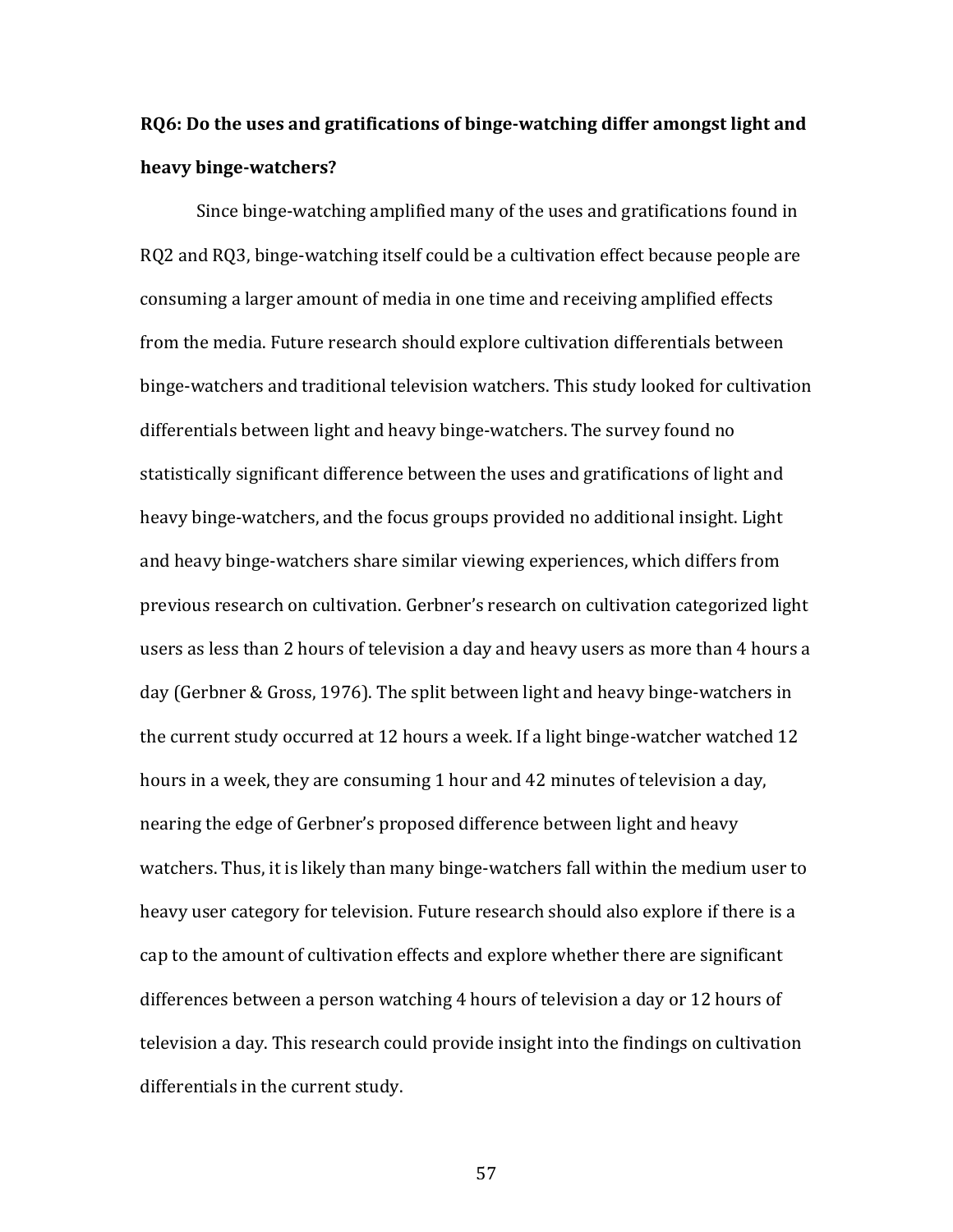#### **Limitations.**

The current study faced multiple limitations. First, since the sample was only drawn from Wichita State University undergraduates, the convenience sample could be more representative. Since 18 to 35 years old is the most common age of bingewatchers, the data collected from the sample still provides key insights into why people are binge-watching (Marsh, Ferra, & Anuseviciute, 2014). Also, since only 127 participants took place in the study, the data is only generalizable to 10,000,000 with a  $\pm 10$ % error. A higher number of participants would have increased the overall strength of the data, made the research more generalizable, and decreased the potential percentage error. Secondly, since the current study is one of the first academic attempts to understand binge-watching, no previous scales or precedents have been used to research the topic. The quantitative scale used in the study shows good reliability  $(\alpha = .716)$ , but using a previously tested, stronger scale could have provided more insight into the binge-watching phenomenon. Finally, all of the research methods used in the study relied heavily on self-reporting and could include participant bias. Participants could have misreported data because they incorrectly remembered their binge-watching experiences, attempted to make themselves look better by exaggerating data, or by attempting to predict what the research was trying to explore and answering based on what they believed the researcher wanted to hear.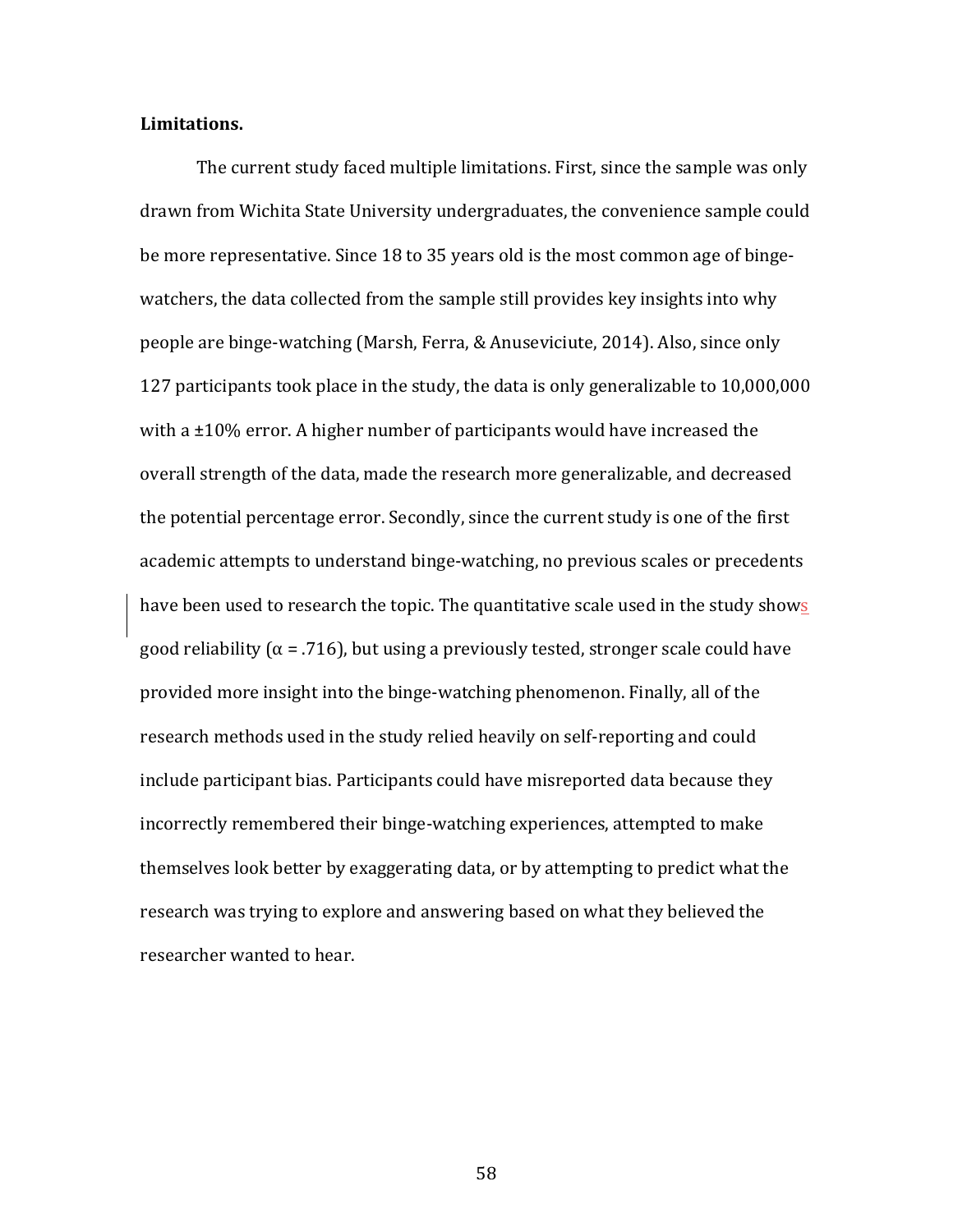#### **Implications for Future Research**

Academic research on binge-watching is just beginning. The current study found a multitude of changes that occurred in television culture due to the digital mediamorphosis. These changes have far-reaching implication for the television industry, television consumers, and media effects researchers. This study began to explain how television has changed for consumers and provides a framework for future research on the consumer aspect of binge-watching. As stated in Chapter 1, the digital mediamorphosis affected both the consumers of television and the television industry. Research on the digital television media industry will also provide key insights into the digital mediamorphosis of television culture. Future research should continue to explore frameworks developed within the current study and should explore the digital television industry.

Before any further studies begin on binge-watching, a more concise definition of what it means to binge-watch needs to exist. Many focus group participants questioned and pushed the proposed definition of binge-watching throughout their discussion. Participants wanted to include digital video like YouTube and Vine into the binge-watching discussion. Many people claimed to binge-watch YouTube videos for educational purposes, and the educational uses and gratification of binge-watching would have looked much different with the inclusion of these digital videos in the original definition. When trying to learn to do something new, Connor said, "Typically I just go to YouTube and type 'how to."" Additionally, participants wanted to include movies into the binge-watching definition. Kevin noted, "If you think about it, the Marvel cinematic universe has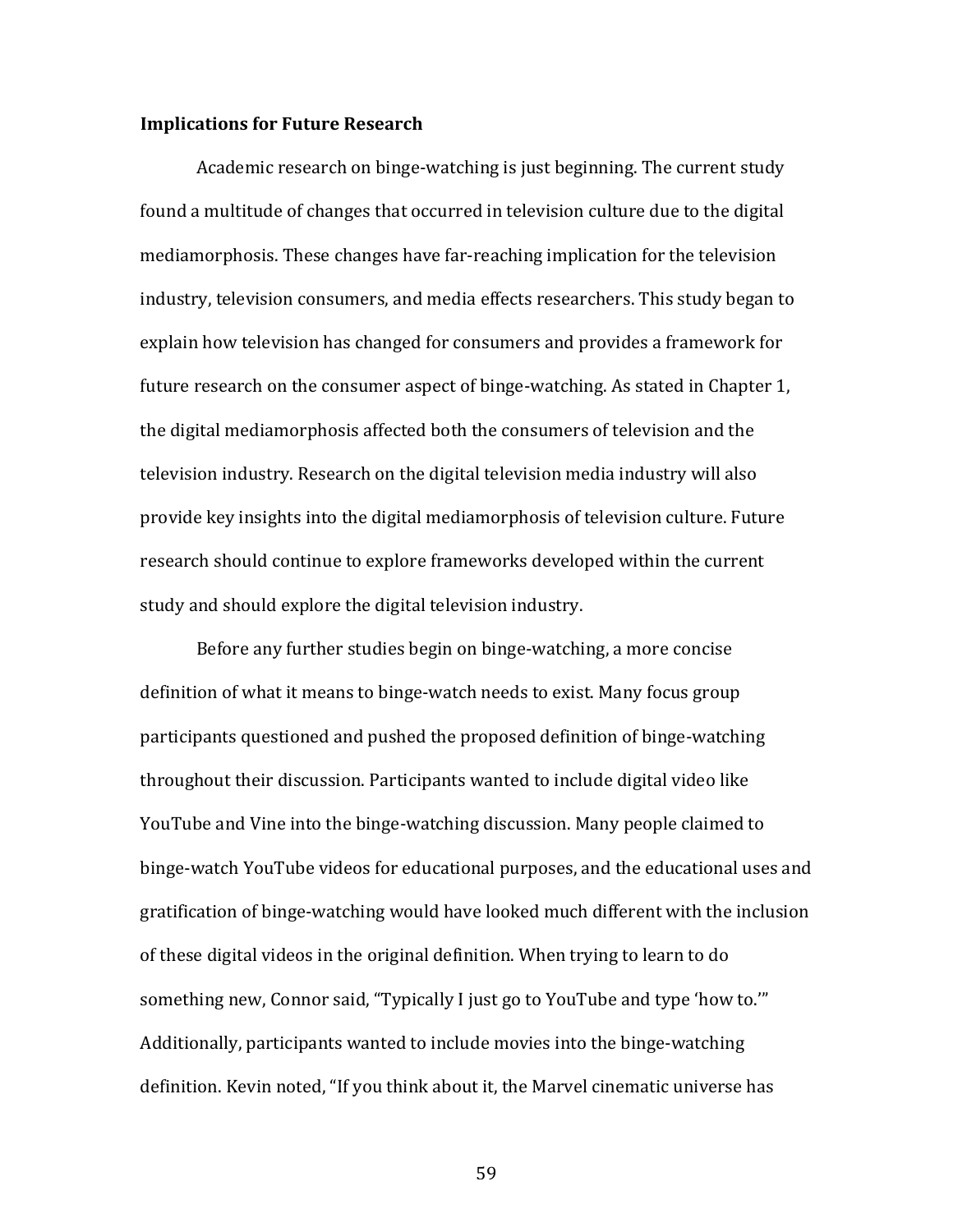more episodes than *Freaks and Geeks*." Since binge-watching is defined as episodic, movies like Star Wars, which are released in episodes, were a major point of contention on whether to include in the discussion of binge-watching. Rachel proposed a new definition for binge-watching. She said, "I think it [binge-watching] is when Netflix asks you if you're sure you want to keep watching." The focus group discussion about how to define binge-watching highlights the need for an academically conceived, quantifiable definition of binge-watching. Future research should look into how people define binge-watching and create a definition based on the results.

After binge-watching has been academically defined, research needs to look at how the television industry is adapting to binge-watching preferences. Many focus group participants discussed the lack of commercials while binge-watching as a major benefit of their digital consumption experience. Since advertising revenue has been a major component of the television industry for many years, the noncommercial sentiment of binge-watchers shows a disconnect between consumers and the traditional television media industry. Netflix, HBO Now, and Amazon Instant Video provide an interesting new business model for the television industry. Future research could look into the financial reports of traditional television channels as well as SVOD services to explore how the business models of television are differing in the digital age and connect the models to consumers' preferred usage of television media.

Future research can also expand on the information found within the current study to further explore the consumer binge-watching experience. The current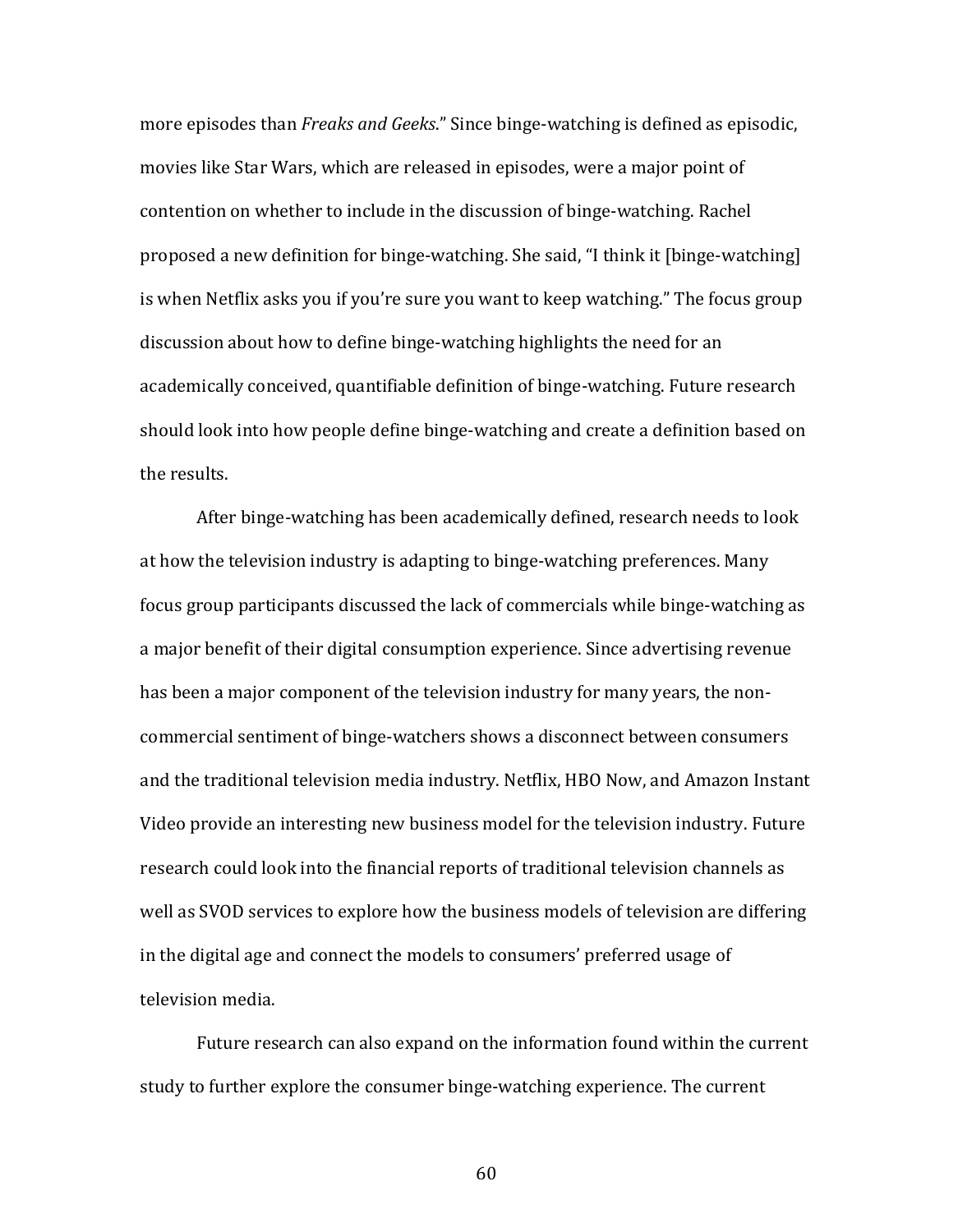study supported previous data that women are more likely to binge-watch than men (Marsh, Ferra,  $&$  Anuseviciute, 2014). Since multiple studies have now reported this phenomenon, the difference in consumption between genders should be further explored. While the current study did not find statistically significant differences between the uses and gratifications of male and female binge-watchers, future studies should look at the types of programming available for binge-watchers (to see if the programming caters toward a specific gender) and should separate male and female binge-watchers to talk about their binge-watching experiences separately. 

Additionally, the current study found that people expect to be more entertained through binge-watching. Future research should continue to look at the differences between the entertainment value of binge-watching and traditional watching. Psychophysiological methods would provide interesting insight into the arousal of the consumers and give insight into their entertainment levels. In "Television Viewing and Physiological Arousal," Zillmann explores the concept of excitation transfer, in which the arousal state from one media carries over to the real world (1991). During the second focus group, Michael notes that while bingewatching "the suspense is still the same, but it's over and over and over again," suggesting a possible connection to the excitation transfer of physiological arousal explored in Zillmann's work. This relationship could be tested by exploring the difference in physiological arousal gained through consumption of a television show by binge-watching and watching week-by-week.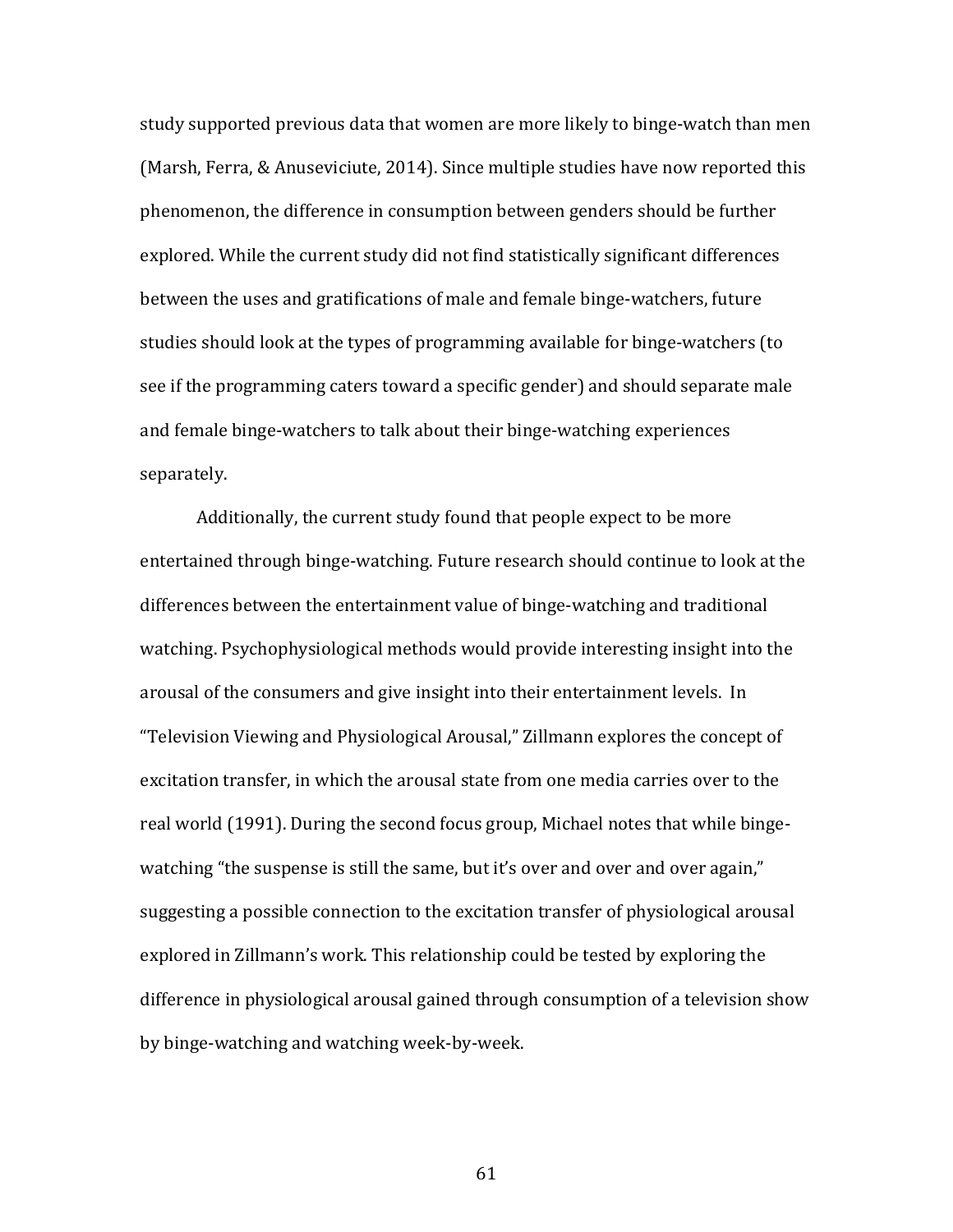Because there was not a statistically significant difference between heavy and light binge-watchers, understanding the relationship between cultivation and binge-watching is an area that should be examined in future studies. Since heavy users of media see the world as a meaner, more violent place, binge-watching could still support this claim (Gerbner & Gross, 1976, Gerbner, et al, 1977, 1978). The current study found no difference between light and heavy binge-watchers, but did not explore how binge-watching affected world views in comparison to traditional watchers.

Lastly, the current study's survey data suggests that binge-watchers both seek out and obtain closer relationships to characters than traditional watchers. Previous research has explored parasocial relationships, but no research has explored how parasocial relationships differ between binge-watchers and traditional watchers. In future research, Austin's parasocial interaction (PSI) scale could be adapted to test for differences in PSI between binge-watchers and traditional watchers (1992).

### **The Future of Digital Television Culture**

The current study looks at how people are changing their consumption methods due to the digital mediamorphosis of television. People are becoming more invested in stories and watching episodes back-to-back because they want to be more immersed in the consumption experience. By binge-watching these episodes, people perceive enhanced viewing experiences. Because the binge-watching experience differs so greatly from traditional consumption, television culture is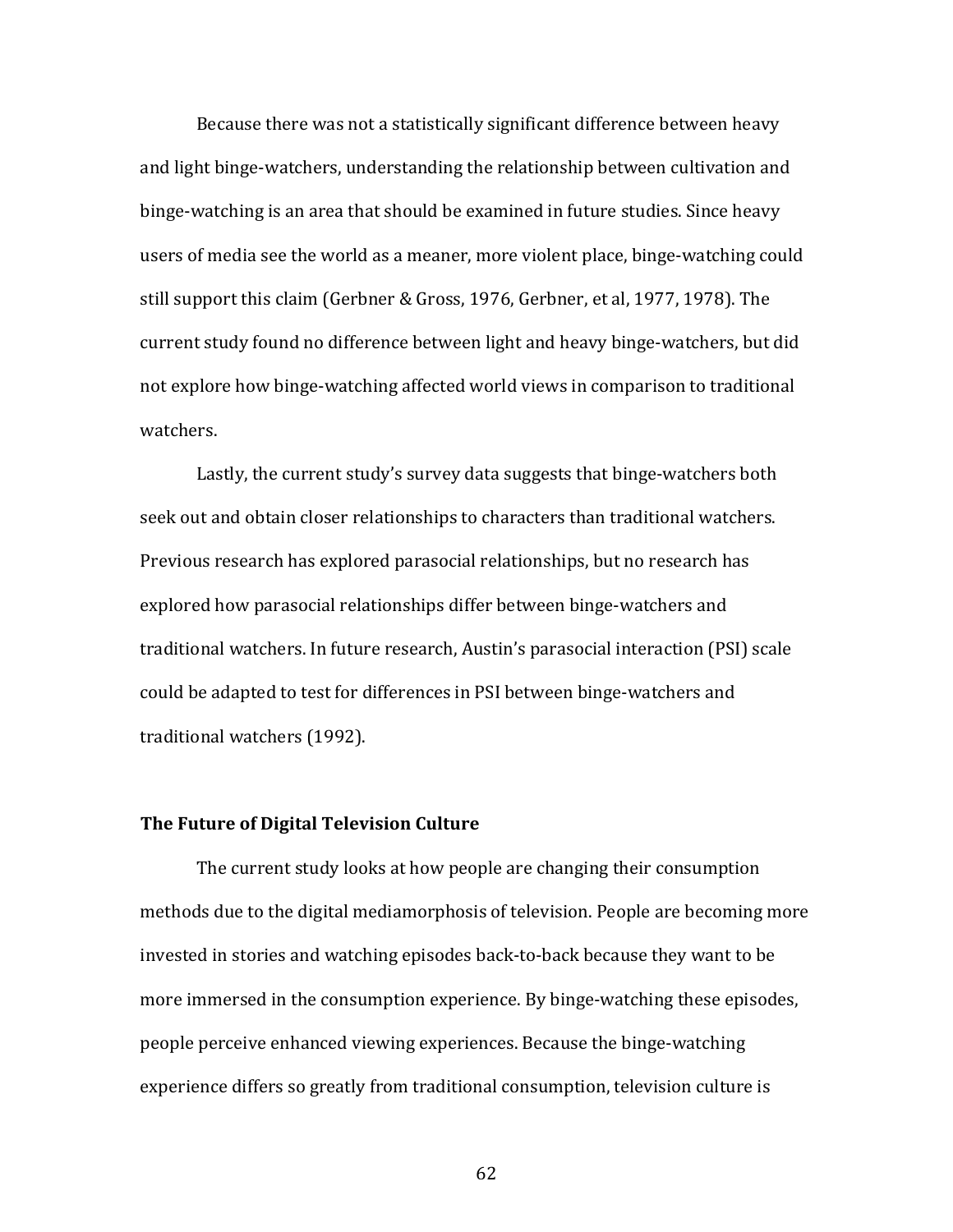likely to continue to adapt to consumers' preferred methods of watching television. Additionally, the digital technology around television is continuing to develop and immersive viewing experiences are likely to continue to grow across entertainment media. 

During the 2016 NCAA Basketball Final Four Semifinals and National Championship, Turner Sports, Facebook, CBS, and Oculus Rift partnered to provide a free virtual reality live stream of the basketball games (Spangler, 2016). While sports are not included in the list of binge-watchable media proposed in the current study's definition of binge-watching, the inclusion of virtual reality in television media could once again drastically change television culture. Respondents to the current study reported that they enjoyed binge-watching because they became more invested in the story. Virtual reality television will allow people to mentally take part in the story themselves by experiencing an alternate reality directly in front of their eyes. Since binge-watching culture emerged due to increased access to television media and the motive to become fully engaged with the television media's story, virtual reality could take the motivations for binge-watching and further engage consumers in the gratifications sought and obtained for binge-watching. Binge-watching has become an essential part of digital television culture and will continue to exist as the digital mediamorphosis of television culture grows.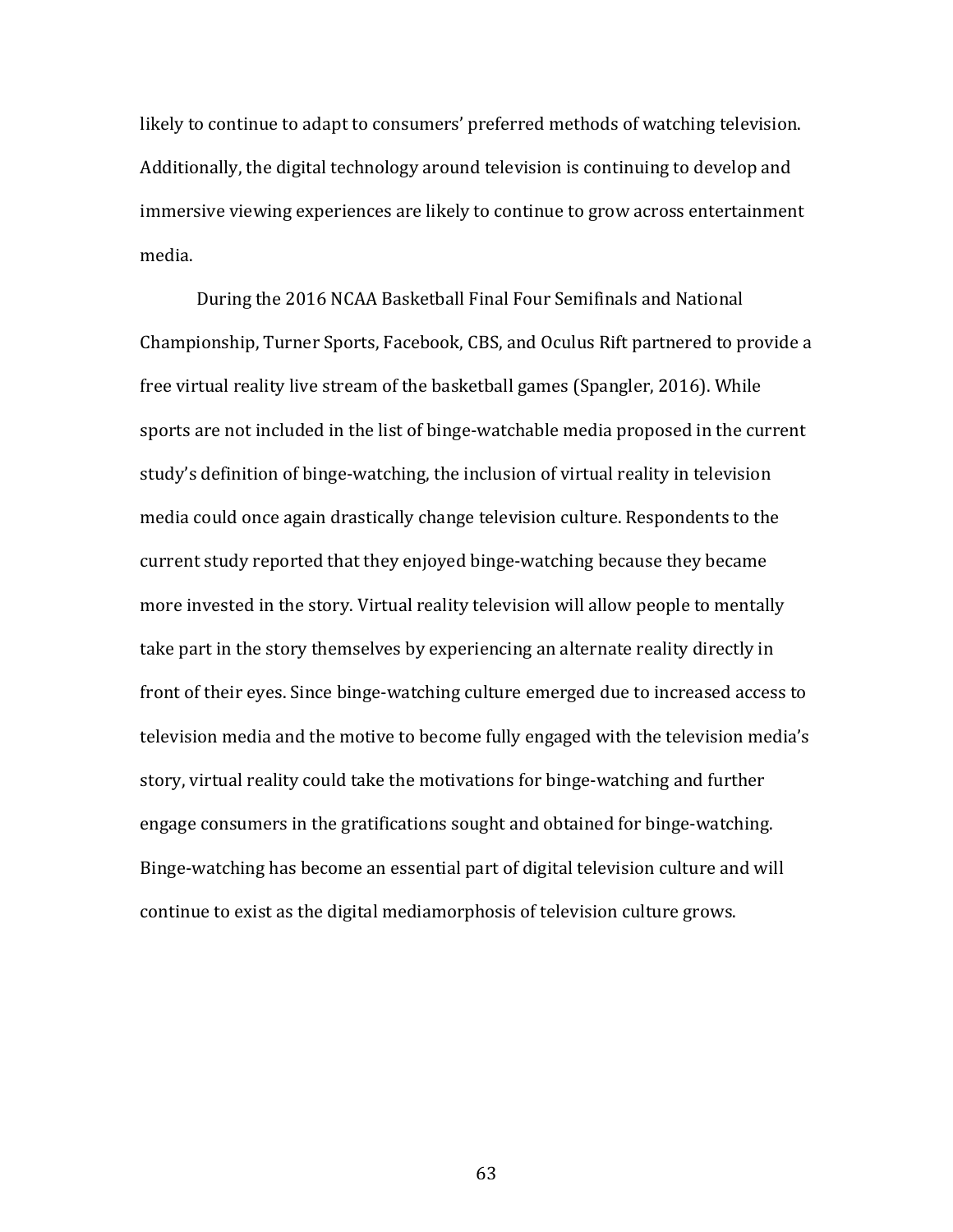**REFERENCES**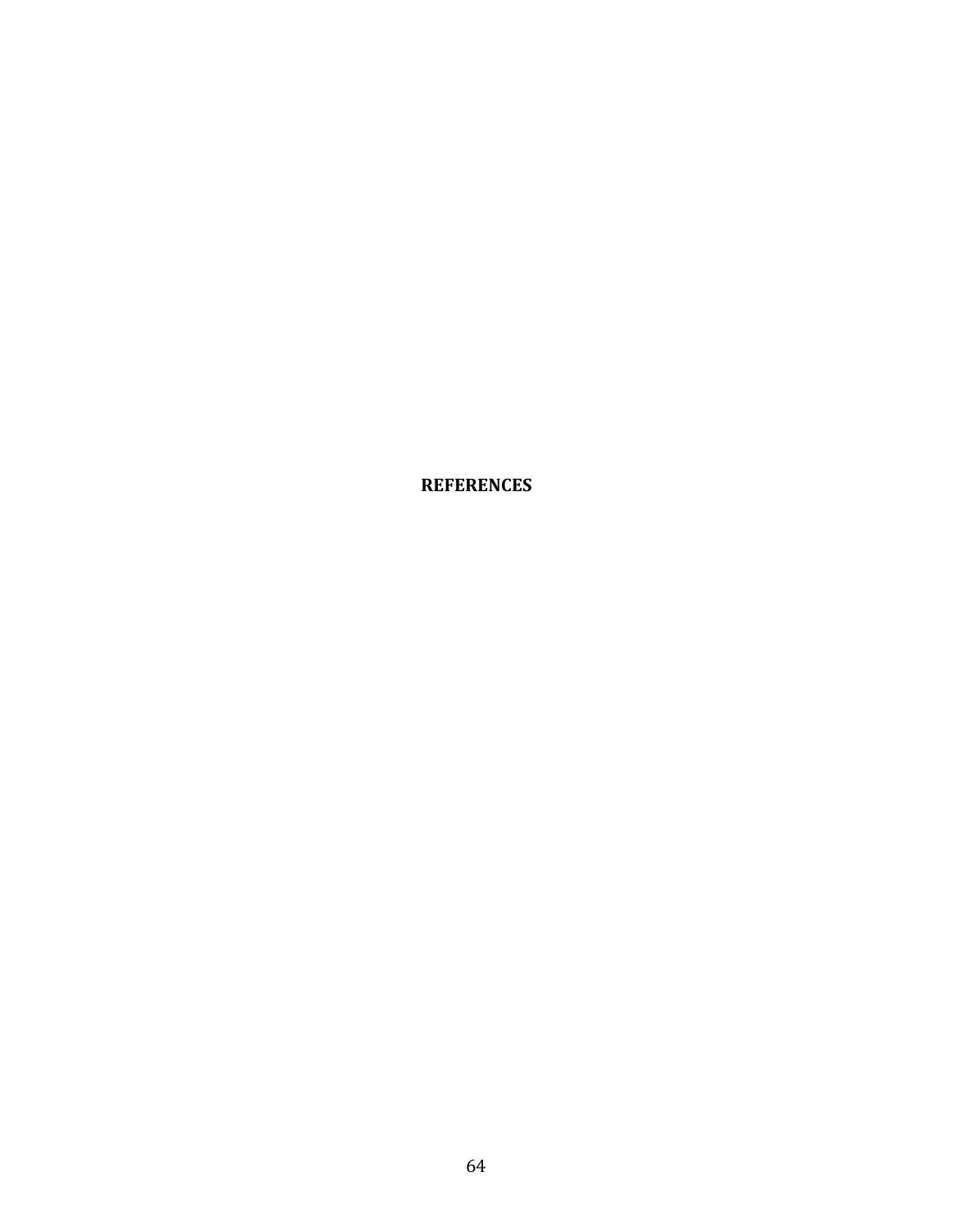## REFERENCES

- Alexander, S. (2008, December 22). Netflix bridges gap between PC and TV. The Seattle Times (WA) (Fourth ed.), A14. Retrieved October 9, 2014, from NewsBank on-line database (Access World News)
- Austin, P.J. (1992). Television that talks back: an experimental validation of a PSI scale. *Journal of Broadcasting and Electronic Media*, 36 (1): 173-81.
- Avalos, G. (1998, April 15). FIRM TO SELL, RENT DVDS OVER WEB. Contra Costa *Times* (Walnut Creek, CA) (Final ed.), C01. Retrieved October 9, 2014, from NewsBank on-line database (Access World News).
- Badagliacco, A. (2015, June 30). *Original Streamed Series Top Binge Viewing Survey for First Time*. Retrieved from http://pr.tivo.com/manualreleases/2015/Original-Streamed-Series-Top-Binge-Viewing-Survey
- Barton, K. M. (2013). Why We Watch Them Sing and Dance: The Uses and Gratifications of Talent-Based Reality Television. *Communication Quarterly*,  $61(2)$ , 217 - 235.
- Baruh, L (2010). Mediated Voyeurism and the Guilty Pleasure of Consuming Reality Television. *Media Psychology*, 13(3), 201-221.
- Beullens, K., Roe, K., & Van den Bulck, J. (2012). Music Video Viewing as a Marker of Driving After the Consumption of Alcohol. *Substance Use & Misuse*, 47(2), 155-165.
- Bhullar, N., Simons, L., Joshi, K., & Amoroso, K. (2012). The relationship among drinking games, binge drinking and gambling activities in college students. *Journal Of Alcohol & Drug Education,* 56(2), 58-84.
- Binge [Def B, Def C]. (n.d.). *Merriam-Webster Online*. In Merriam-Webster. Retrieved January 2016, from http://www.merriam-webster.com/dictionary/binge.
- Blumler, J. (1979). The role of theory in uses and gratifications research. *Communication Research*, 6(1), 9.
- Blumler, J., & Katz, E. (1974). *The Uses of Mass Communications*. Beverly Hills, CA: Sage Publications.
- Bryant, J., & Miron, D. (2004). "Theory and research in mass communication". *Journal of Communication*, 54, 662-704.
- Calzo, J., & Ward, L. (2009). Media exposure and viewers' attitudes toward homosexuality: Evidence for mainstreaming or resonance? *Journal of Broadcasting & Electronic Media,* 53(2), 280-299.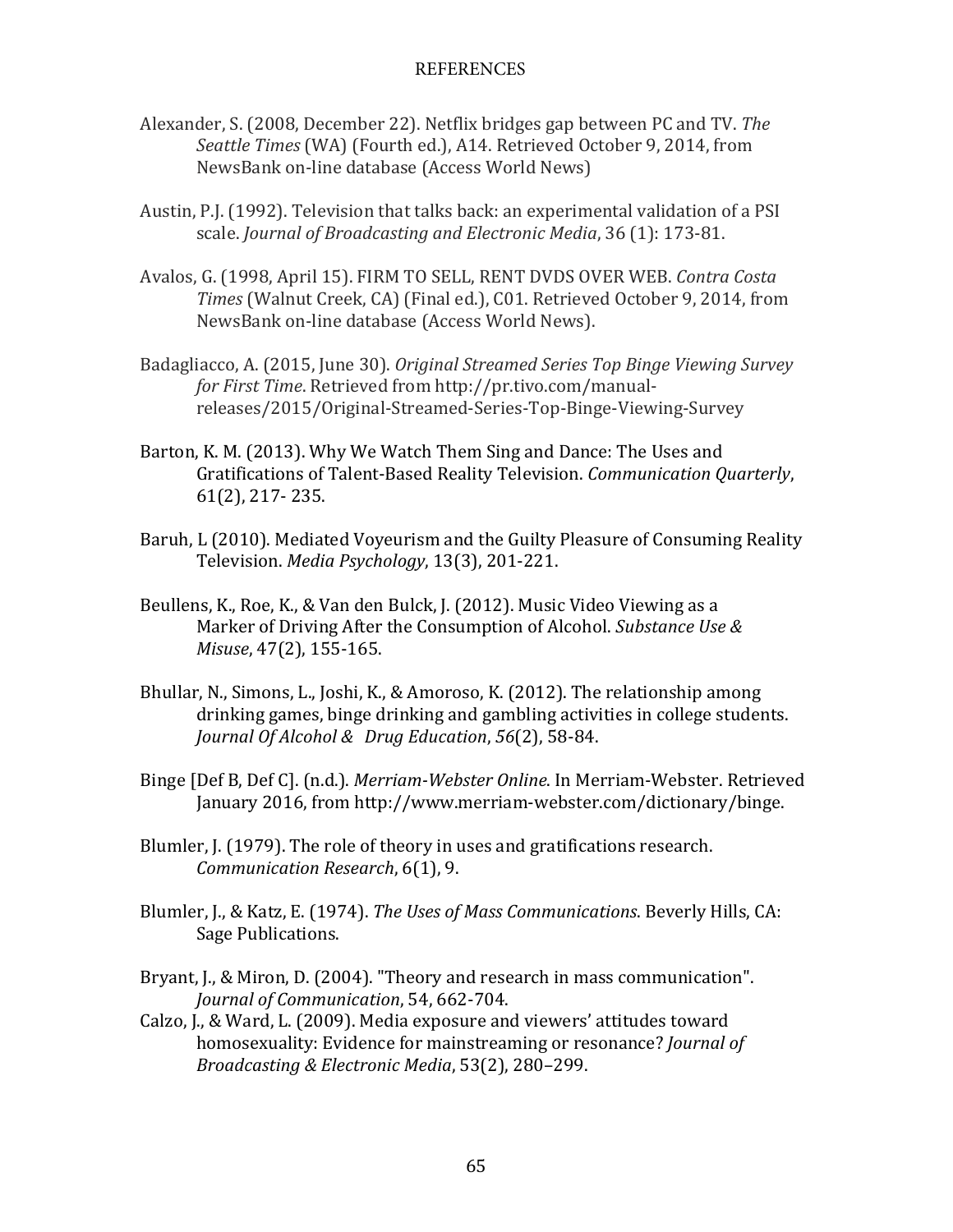- Company Overview. (2015). Netflix. Retrieved July 2015, from https://pr.netflix.com/WebClient/loginPageSalesNetWorksAction.do?conten tGroupId=10477
- Devasagayam, R. (2013). Media binging: A qualitative study of psychological influences. *Marketing Management Association: Once Retro Now Novel Again,* 40-44. Retrieved July 2015, from http://www.mmaglobal.org/publications/ Proceedings/2014-MMA-Spring-Conference-Proceedings.pdf#page=56.
- Edelman. (2013). 2013 Edelman global entertainment survey [powerpoint slides]. Retrieved June 2014 from http://www.slideshare.net/EdelmanInsights/2013edelman-global-entertainment-survey.
- Episodic [Def. 1]. (n.d.). *Merriam-Webster Online*. In Merriam-Webster. Retrieved March 28, 2016, from http://www.merriam-webster.com/dictionary/ episodic.
- Fidler, R. (1997). *Mediamorphosis: Understanding new media*. Thousand Oaks, CA: Pine Forge Press.
- Gerbner, G. (1966). On defining communication: still another view. *Journal of Communication*, 16(2), 99-103.
- Gerbner, G. (1998). Cultivation analysis: An overview. *Mass communication and society*, 1(3/4). 175-194
- Gerbner, G., & Gross, L. (1976). Living with television: The violence profile. *Journal of Communication*, 26(2), 173-199.
- Gerbner, G., Gross, L. Eleey, M. F., Jackson-Beeck, M., Jeffries-Fox. S., & Signorelli, N. (1977) '7V Violence Profile No. 8: highlights." *Journal of Communication* 27: 171-180.
- Gerbner, G., Gross, L., Jackson-Beeck, M., Jeffries-Fox, S., & Signorelli, N. (1978). Cultural indicators: Violence Profile No. 9. *Journal of Communication*, 28, 176-206.
- Gerbner, G., Gross, L., Morgan, M., & Signorielli, N. (1980). The "mainstreaming" of America: Violence Profile No. 11. *Journal of Communication*, 30(3), 10-29.
- Gerrold, D. (2011, April 1). Future tense: The e-book also rises. *Maximum PC*. Retrieved November 2015, from http://www.maximumpc.com/futuretense-the-ebook-also-rises/

Giuffre, L. (2013). The Development of Binge Watching. *Metro*, (178), 101-102.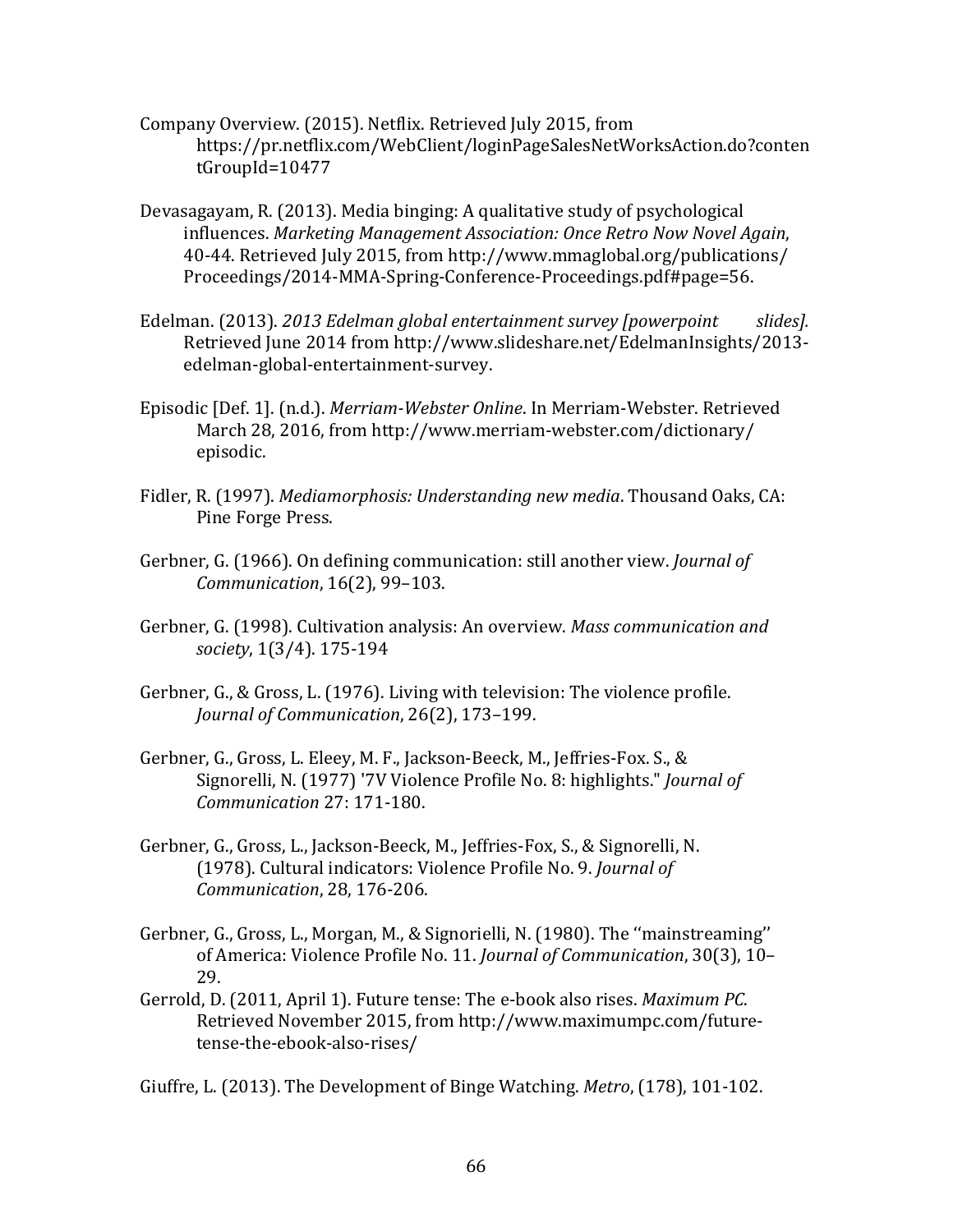- Goldsmith, T. D. (2013, January 30). Bulimia: Binging and Purging. Psych Central. Retrieved November 2015, from http://psychcentral.com/lib/2006/bulimiabinging-and-purging.
- Google Trends: Binge-watching (2015). Google. Retrieved from http://www.google.com/trends.
- Greenberg, B.S. (1974). Gratifications of television viewing and their correlates for British children. In J. G. Blumler & E. Katz (Eds.), The Uses of Mass *Comunication: Current Perspectives on Gratifications Research*. BeverlyHils: Sage, p.71-92
- Henry, C. (2014, June 23). What is television now? *Overdigital*. Retrieved November 2015 from http://www.overdigital.com/2014/06/23/televisionnow/
- Herzog, H. (1942). Professor quiz: A gratification study. In P.F. Lazarsfeld & F.N. Stanton (Eds.), *Radio research*. New York: Duell, Duell, Sloan, and Pearce.
- Horton, D., & Wohl, R.R. (1956). Mass communication and parasocial interaction. *Psychiatry*, 19: 215-229
- Jenkins, H. (2006). *Convergence culture: Where old and new media collide*. New York, NY: New York University Press.
- Jenkins, J. (2013, November 13). Breaking Bad is top Netflix US show, Doctor Who in top 10. *Cnet*. Retrieved November 2015 from http://www.cnet.com/news/breaking-bad-is-top-netflix-us-show-doctorwho-in-top-10/
- Jurgensen, J. (2012, July 13). Binge Viewing: TV's Lost Weekends. The Wall Street *Journal*. Retrieved November 2015, http://online.wsj.com/news/articles/ SB10001424052702303740704577521300806686174.
- Kastrenakes, J. (2015, April 29). Hulu hits 9 million subscribers as TV and mobile viewing takes off. *The Verge* Retrieved November 2015, from http://www.theverge.com/2015/4/29/8513147/hulu-9-million-subscribers
- Katz, E., Blumler, J. G., & Gurevitch, M. (1973). Uses and gratifications research. *Public Opinion Ouarterly*, 37(4), 509.
- Keri, J. (2003) "Netflix Sets Up Again After Price Doubled." *Investor's Business Daily* (Los Angeles, CA) NATIONAL, B: B08. NewsBank. Web. 9 Oct. 2014.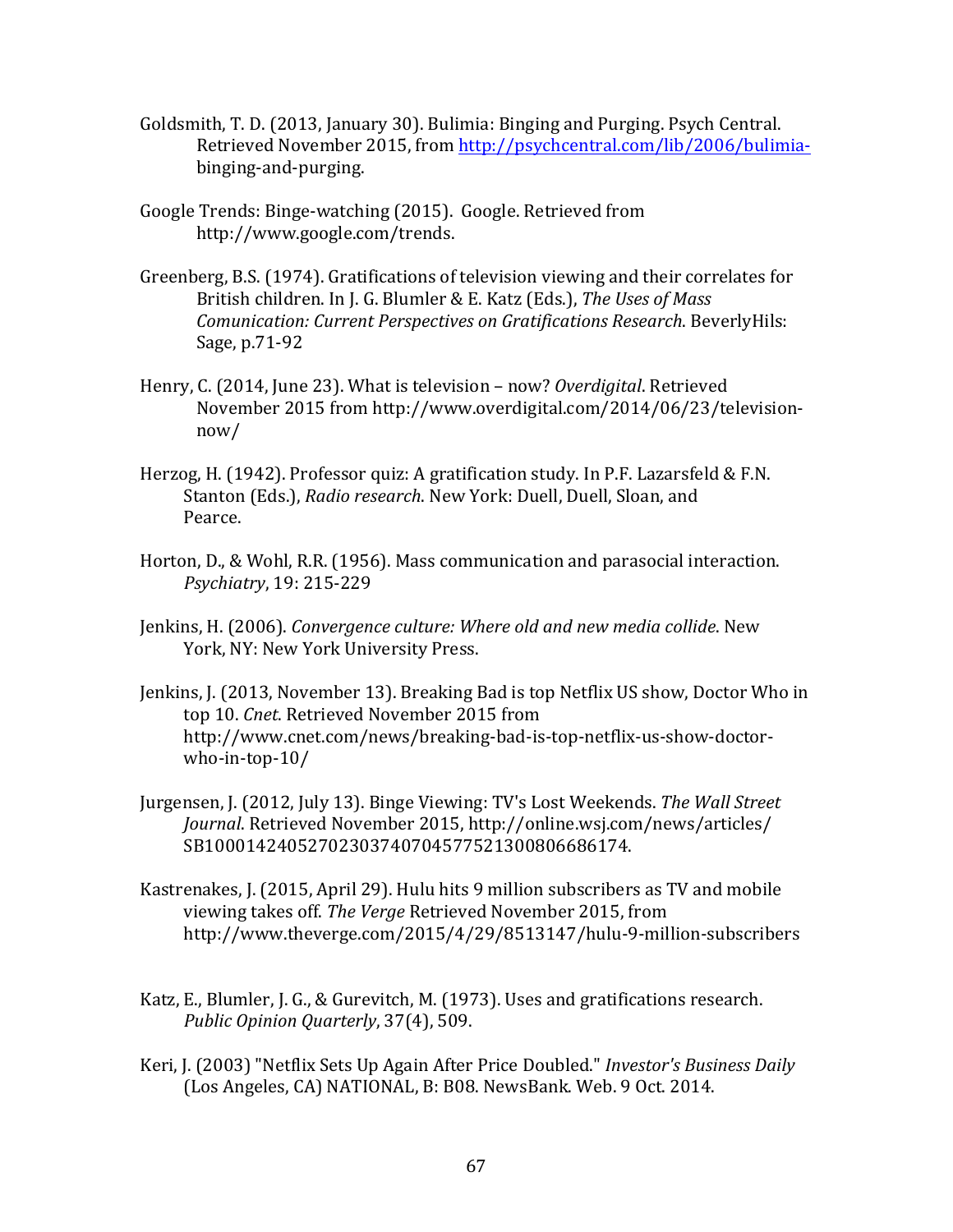- Kleinman, A. (2014, July 10). The Battle Between HBO And Netflix Just Got Real. *Huffington Post*. Retrieved October 2015, from http://www.huffingtonpost.com/2014/07/10/netflix-hboemmys\_n\_5574060.html
- Kolker, G. (2013, February 5). House of Cards: what I learned by watching the whole series in one sitting. The Guardian. Retrieved October 2015, from http://www.theguardian.com/media/tvandradioblog/2013/feb/05/housecards-watching-whole-series.
- Lafayette, J. (2015, July 31). Analyst: HBO Now Gained Between 1M and 2M Subs. *The Business of Broadcasting & Cable*. Retrieved November 2015, from http://www.broadcastingcable.com/news/currency/analyst-hbo-nowgained-between-1m-and-2m-subs/142989
- Larson, G. (2002). Radio Journalism. In In W.D. Sloan & L.M Parcell (Ed.), *American Journalism: History, Principles, Practices.* 277.
- Liedtke, M. (2015, October 14). Netflix Adds 3.6 Million Subscribers in 3Q, but U.S. Growth Lags. *Associated Press*. Retrieved November 2015, from http://www.inc.com/associated-press/netflix-adds-3-million-subscribersgrowth-lags.html
- Lloyd, R. (2014, November 21). How should television be defined nowadays? Los *Angeles Times*. Retrieved November 2015, from http://www.latimes.com/entertainment/tv/ la-et-st-ca-tv-section-critics-definition-20141123-column.html.
- Marcus, M., & Schaefer, S. (2011, April 7). A timeline: The blockbuster life cycle. *Forbes*. Retrieved October 2015, from http://www.forbes.com/2010/05/18/blockbuster-netflix-coinstar-marketsbankruptcy-coinstar\_slide\_2.html
- Marsh, P., Ferrao, Z., & Anuseviciute, G. (2014, July 1). Tune in: The impact of bingeviewing. Retrieved from http://www.annalect.com/wpcontent/uploads/2014/07/ Annalect-Primary-Research-The-impact-of-Binge-Viewing-2014.pdf.
- Matrix, S. (2014). The Netflix effect: Teens, binge watching, and on-demand digital media trends. *Jeunesse: Young People, Texts, Cultures, Volume 6, Issue 1,* Summer 2014, pp. 119-138. Retrieved from http://muse.jhu.edu/journals/jeunesse/v006/6.1.matrix.pdf.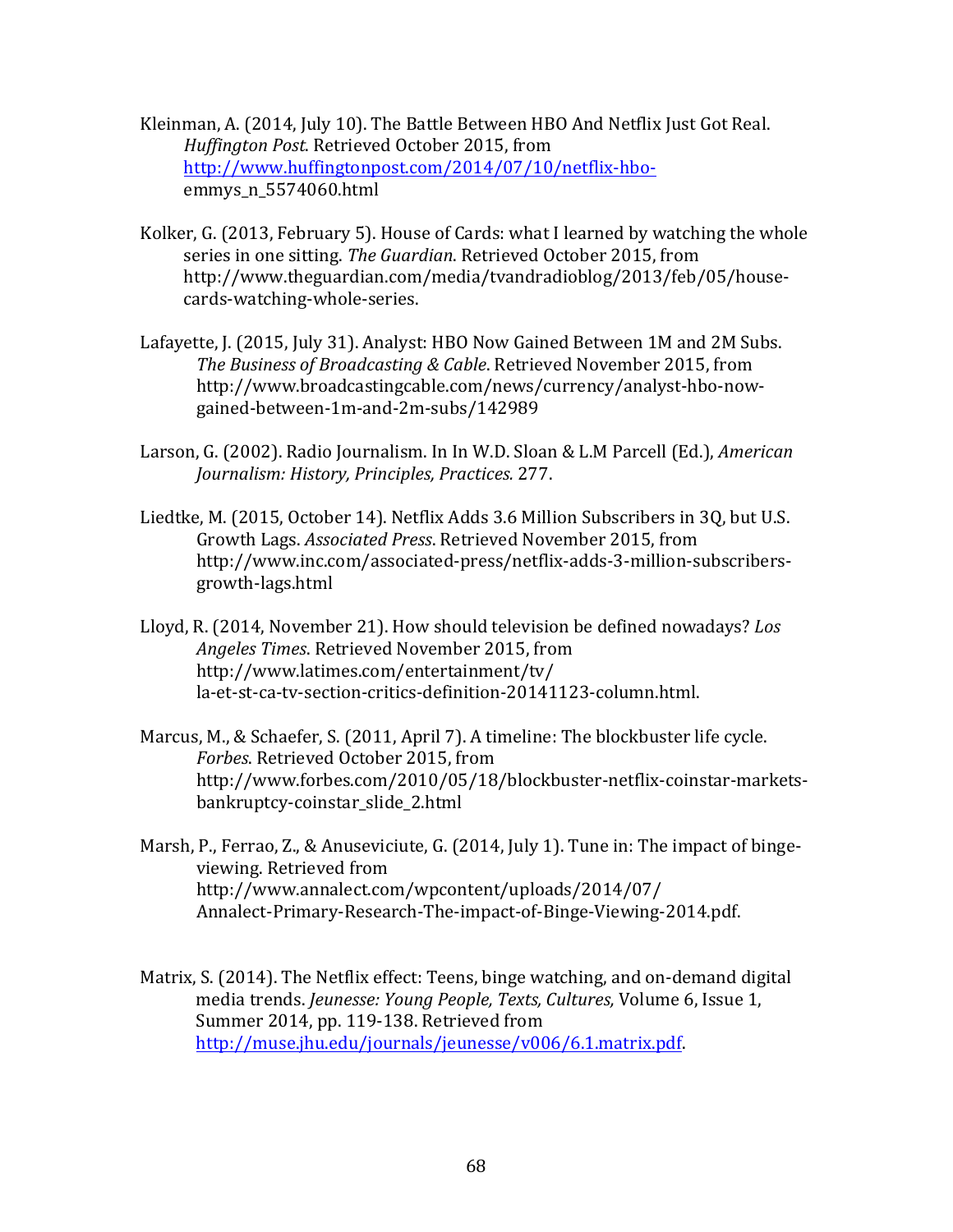- McDonough, K. (2013, December 30). The year Netflix changed  $TV$ ; Twitter changed it back. *Chattanooga Times Free Press* (TN) 27. Retrieved October 9, 2014, from NewsBank on-line database (Access World News)
- McQuail, D., Blumler, J. G., & Brown, J. (1972). The Television Audience: A Revised Perspective. In D. McQuail (Ed.), *Sociology of Mass Communication* (pp. 135– 65). Middlesex, England: Penguin.
- McQuail, D. (2010). *Mass communication theory: an introduction*. London: Sage Publications. pp. 420-430.
- Metz, W.F. (n.d.) How Sitcoms Work. Retrieved from http://entertainment.howstuffworks.com/sitcom2.htm
- Minnebo, J., & Eggermont, S. (2007). Watching the young use illicit drugs: Direct experience, exposure to television and the stereotyping of adolescents' substance use. Young, 15(2), 129-144.
- Morgan, M., & Shanahan, J. (2010). The State of Cultivation. *Journal Of Broadcasting & Electronic Media*, 54(2), 337-355.
- Murphy, D.  $(2014, \text{June } 24)$ . I'm addicted to binge-watching TV, and I'm not sorry. *Huffington Post*. Retrieved from http://www.huffingtonpost.ca/devonmurphy/binge-watching-tv\_b\_5526992.html.
- Narcise, E. (2011, December 8). Say Goodbye to Netflix's Party Mode on the Xbox 360. Kotaku. Retrieved October 2015, from http://kotaku.com/5866245/say-goodbye-to-netflixs-party-mode-on-thexbox-360.
- Nemetz, D. (2015, November 3). Fall TV Scoreboard: Our Guide to All the Hits and Flops. Yahoo. Retrieved from https://www.yahoo.com/tv/fall-tv-scoreboard-
- Netflix. (2013, December 13). *Netflix declares binge-watching is the new normal.* [Press release]. Retrieved September 2015, from https://pr.netflix.com/WebClient/getNewsSummary.do?newsId=496.
- Netflix 04 02 Earnings Release. (2002). Netflix. Retrieved September 2015, from http://ir.netflix.com/results.cfm.
- Netflix Q4 07 Earnings Release. (2002). Netflix. Retrieved September 2015, from http://ir.netflix.com/results.cfm.
- Netflix Q4 15 Letter to Shareholders. (2002). Netflix. Retrieved Septeember 2015, from http://ir.netflix.com/results.cfm.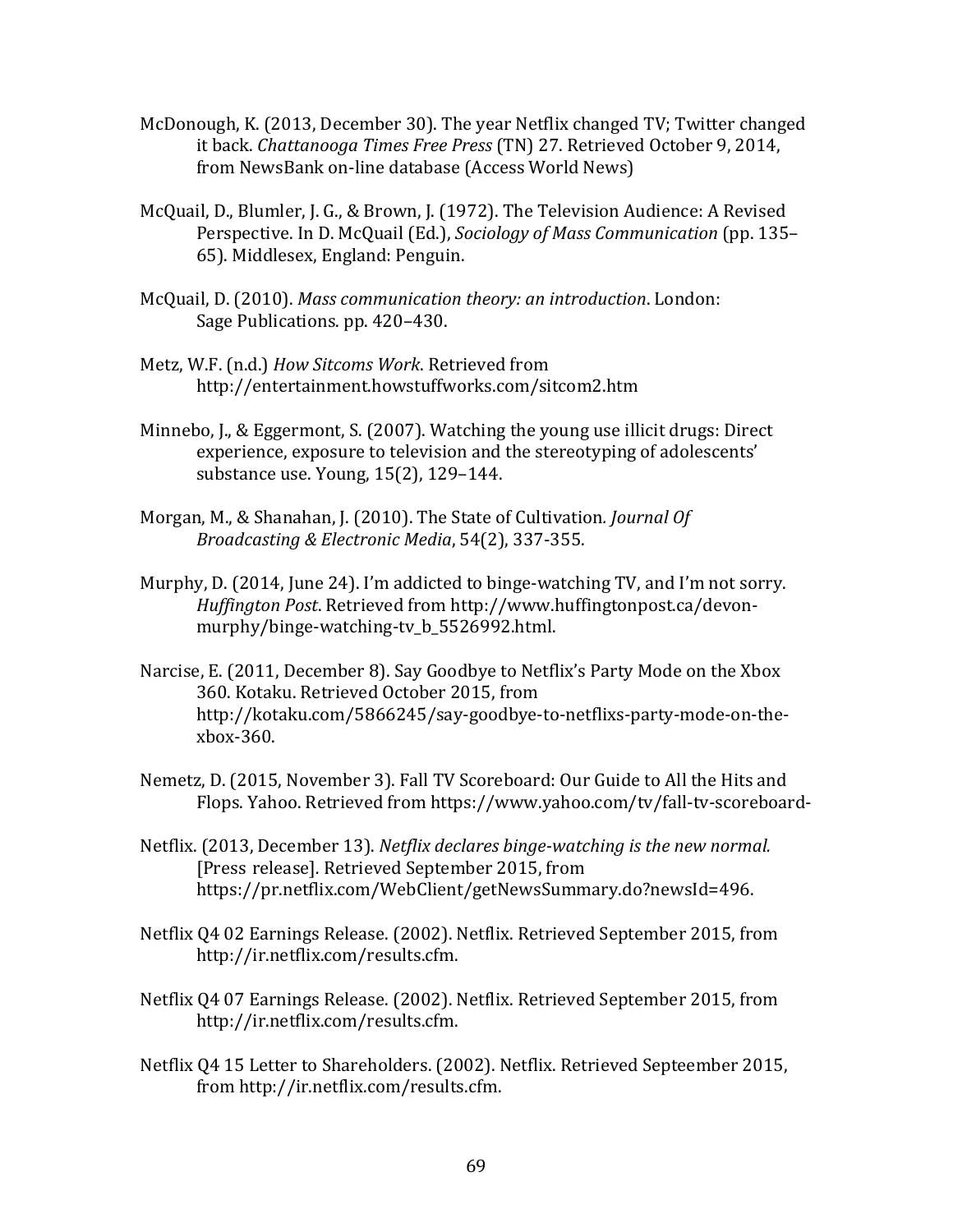- Nick at Nite explained. (2009). *Everything Explained Today*. Retrieved November 2015, from http://everything.explained.today/Nick at Nite/
- NPower Video on Demand (2013). *Nielsen*. Retrieved October 2015, from http://enus.nielsen.com/sitelets/cls/documents/npower/tips/NPOWER-XVOD-FAQv6.pdf
- Ong, W. (2012). *Orality and literacy: The technologizing of the word*. London: Methuen.
- Oxford Dictionaries Word of the Year 2013: runners-up | OxfordWords blog. (2013, November 19). OxfordWords blog. Retrieved October 2015, from http://blog.oxforddictionaries.com/2013/11/word-of-the-year-runnersup/.
- Palmgreen, P., & Rayburn, J.D. (1979) Uses and gratifications and exposure to public television. *ComunicationResearch*, 15-179
- Palmgreen, P., Wenner, L., & Rosengren, K. (1985). Uses and gratifications research: The past ten years. *Media gratifications research*: 1-37
- Papacharissi, Z. & Mendelson, A. L. (2007). An Exploratory Study of Reality Appeal: Uses and Gratifications of Reality TV Shows. *Journal of Broadcasting & Electronic Media*, 35(7), 355-370.
- Perks, L. (2014). *Media marathoning: Immersions in morality*. Lanham, Maryland: Lexington Books.
- Plato. (360 B.C.E.). Phaedrus. Translated by Benjamin Jowell. MIT Classics. Retrieved June 2015, from http://classics.mit.edu/Plato/phaedrus.html
- Pool, I. D. (1983). *Technologies of Freedom*. Cambridge, MA: Harvard University Press.
- Richter, F. (2013, December 4). Netflix is almost as popular as cable among young adults. *Statista*. Retrieved from http://www.statista.com/chart/1688/paytv-adoption-in-the-us/.

Rosengren, K.E., & Windahl, S. (1989). *Media Matters*. Norwood, NJ: Ablex

- Rubin, A. (1983). Television Uses And Gratifications: The Interactions Of Viewing Patterns And Motivations. *Journal of Broadcasting*, 27, 37-51.
- Rutledge, P. (2014, April 12). Binge Viewing Redefines TV Watching. *Psychology Today*. Retrieved October 2015, from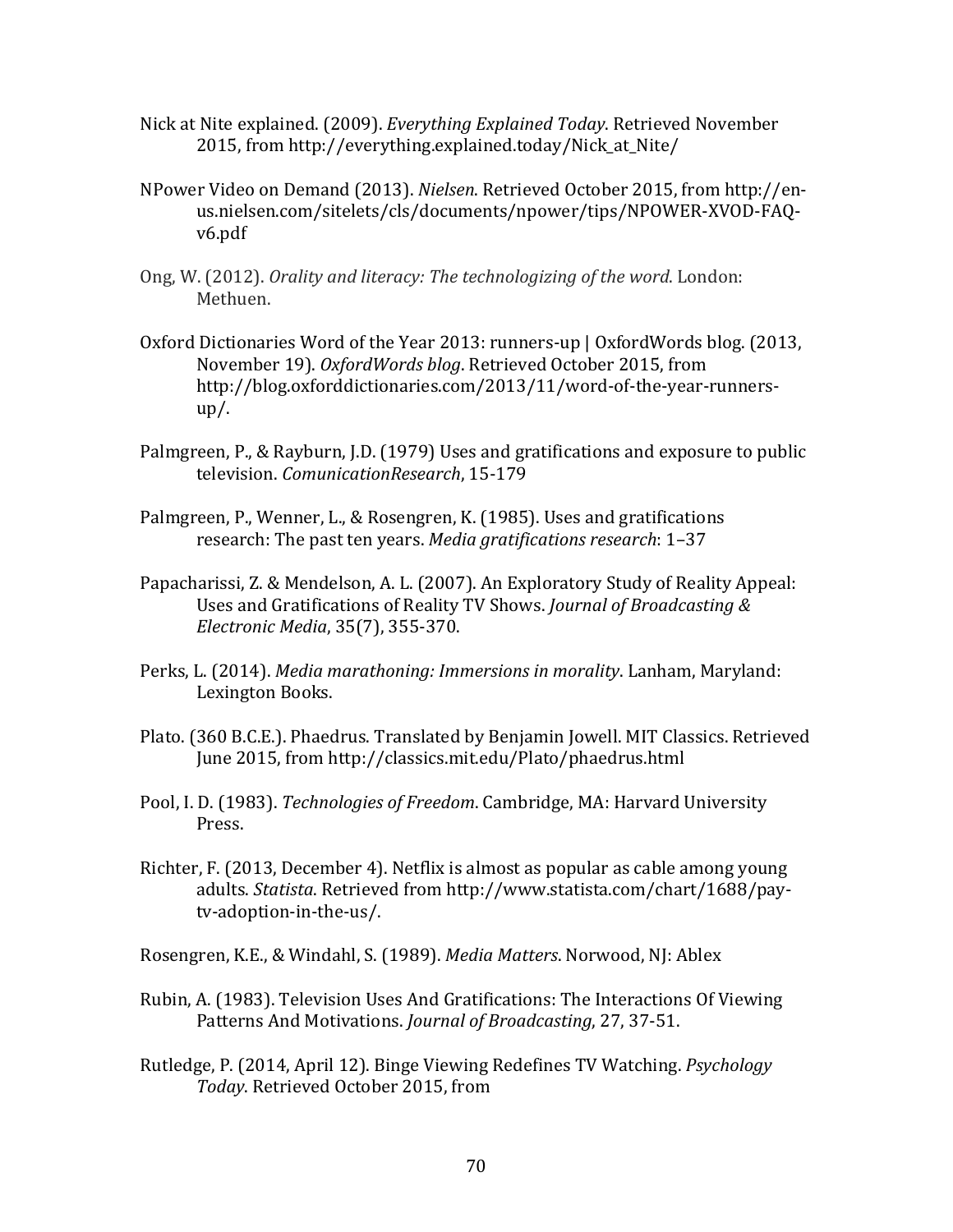http://www.psychologytoday.com/blog/positively-media/201404/bingeviewing-redefines-tv-watching.

- Seitz, P. (2015, January 27). Amazon Prime now tops Netflix in U.S. subscribers. *Investor's Business Daily*. Retrieved November 2015, from http://news.investors.com/technology-click/012715-736533-amazonprime-has-more-subscribers-than-netflix.htm#ixzz3r25V1jIk
- Shanahan, J., & Morgan, M. (1999). *Television and its viewers: Cultivation theory* and research. London: Cambridge University Press.
- Shannon-Missal, L. (2013, April 8). Americans taking advantage of ability to watch TV on their own schedules. Retrieved September 2015, from http://www.harrisinteractive.com/NewsRoom/HarrisPolls/tabid/447/ctl/Re adCustom%20Default/mid/1508/ArticleId/1176/Default.aspx.
- Signorielli, N. (1990). Television's mean and dangerous world: A continuation of the cultural indicators perspective. In N. Signorielli & M. Morgan (Eds.), *Cultivation analysis: New directions in media effects research* (pp. 85– 106). Newbury Park: Sage.
- Spangler, T. (2016, March 29). NCAA March Madness Finals to Stream Live in Virtual Reality. *Variety*. Retrieved October 2015, from http://variety.com/2016/digital/news/ncaa-march-madness-virtual-reality-1201741107/
- Stafford, Thomas F.; Marla Royne Stafford; Lawrence L. Schkade (Spring 2004). "Determining Uses and Gratifications for the Internet". *Decision Sciences* 35 (2): 259–288.
- Stepleman, R. (2003, December 28). Is Netflix a timely investment?. Sarasota Herald-*Tribune* (FL) (All ed.), D1. Retrieved October 9, 2014, from NewsBank on-line database (Access World News)
- Stetler, B. (2013, January 31). New way to deliver a drama: All 13 episodes in one sitting. New York Times. Retrieved from http://www.nytimes.com/2013/02/01/business/media/netflix-to-deliverall-13-episodes-of-house-of-cards-on-one-day.html?pagewanted=all&\_r=0.
- Strauss, A., & Corbin, J. (1990). *Basics of qualitative research: Grounded theory procedures and techniques.* Newbury Park, CA: Sage
- Suchman, E. (1942). An invitation to music. In P.F. Lazarsfeld  $&$  F.N. Stanton (Eds.), Radio research. New York: Duell, Duell, Sloan, and Pearce.